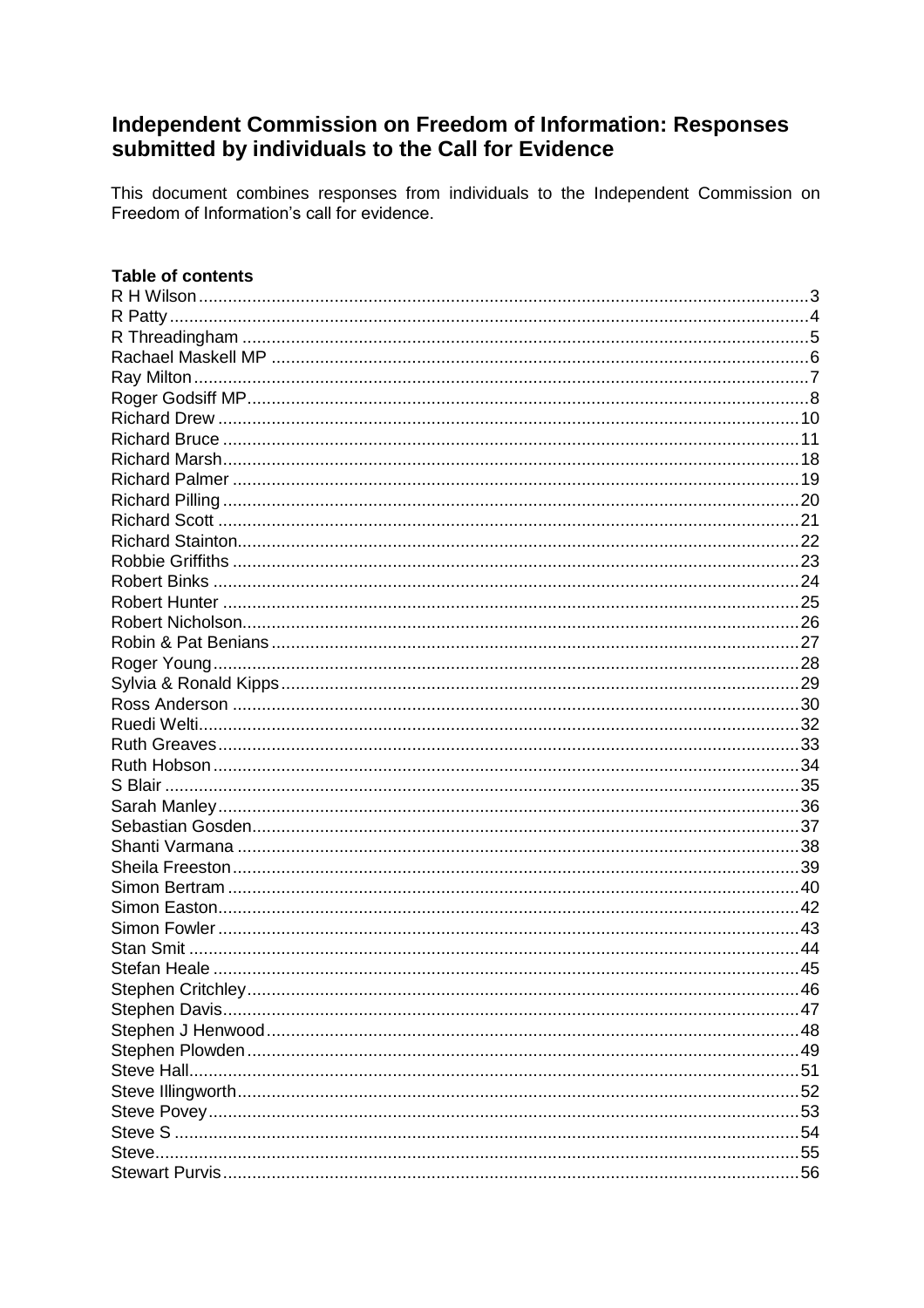# To note

A limited number of submissions may have been excluded from this document where, for example, they are in an inappropriate format or contain high amounts of personal data.

# **Amendments to this document:**

There have been no amendments to this document since publication.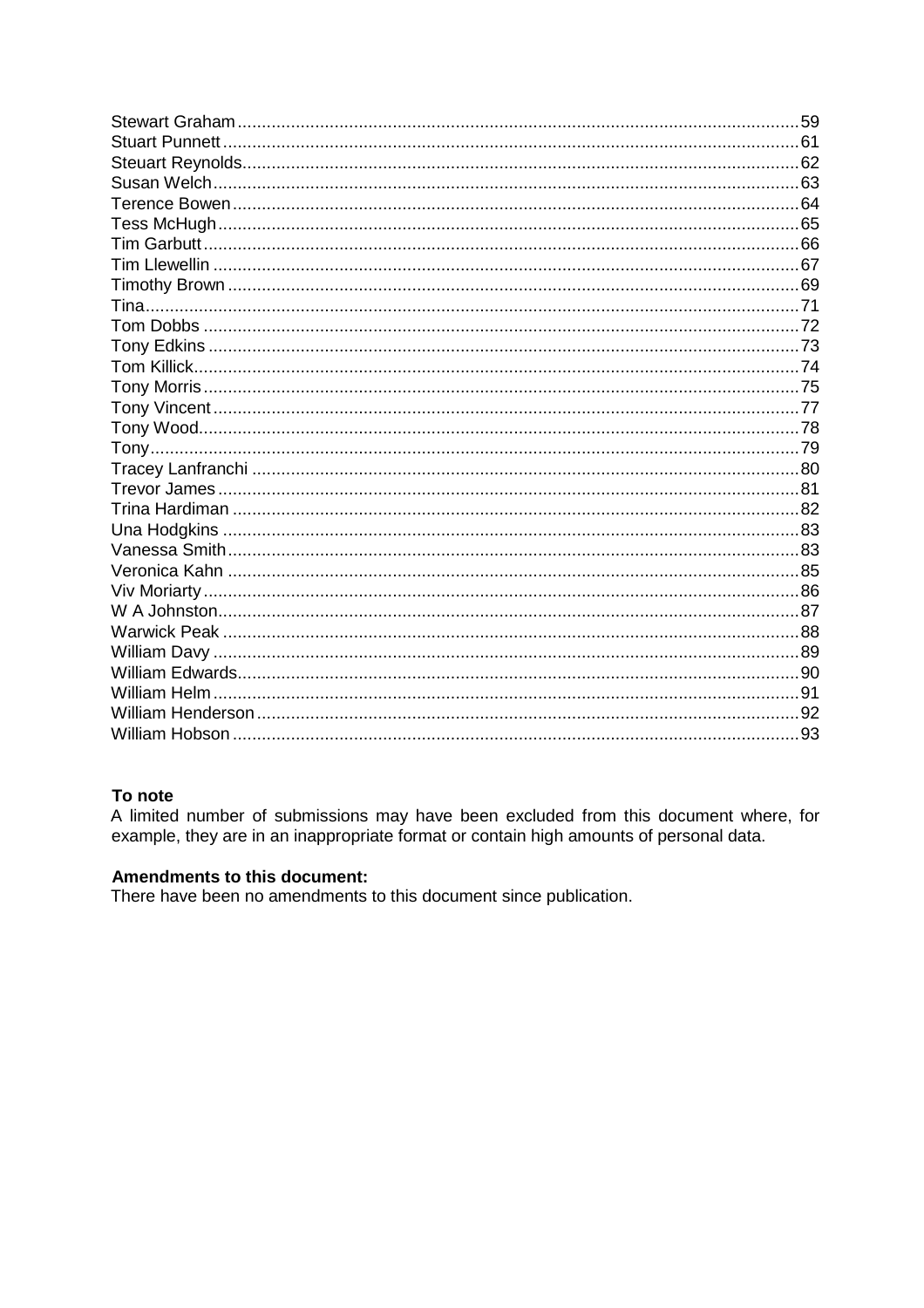# <span id="page-2-0"></span>**R H Wilson**

Dear Sirs,

Keeping this crucial legislation intact is paramount in any civilized society so please, please let reason prevail despite the presence of several appointees to the commission having already shown open hostility to the public's right to know.

Yours faithfully

R H Wilson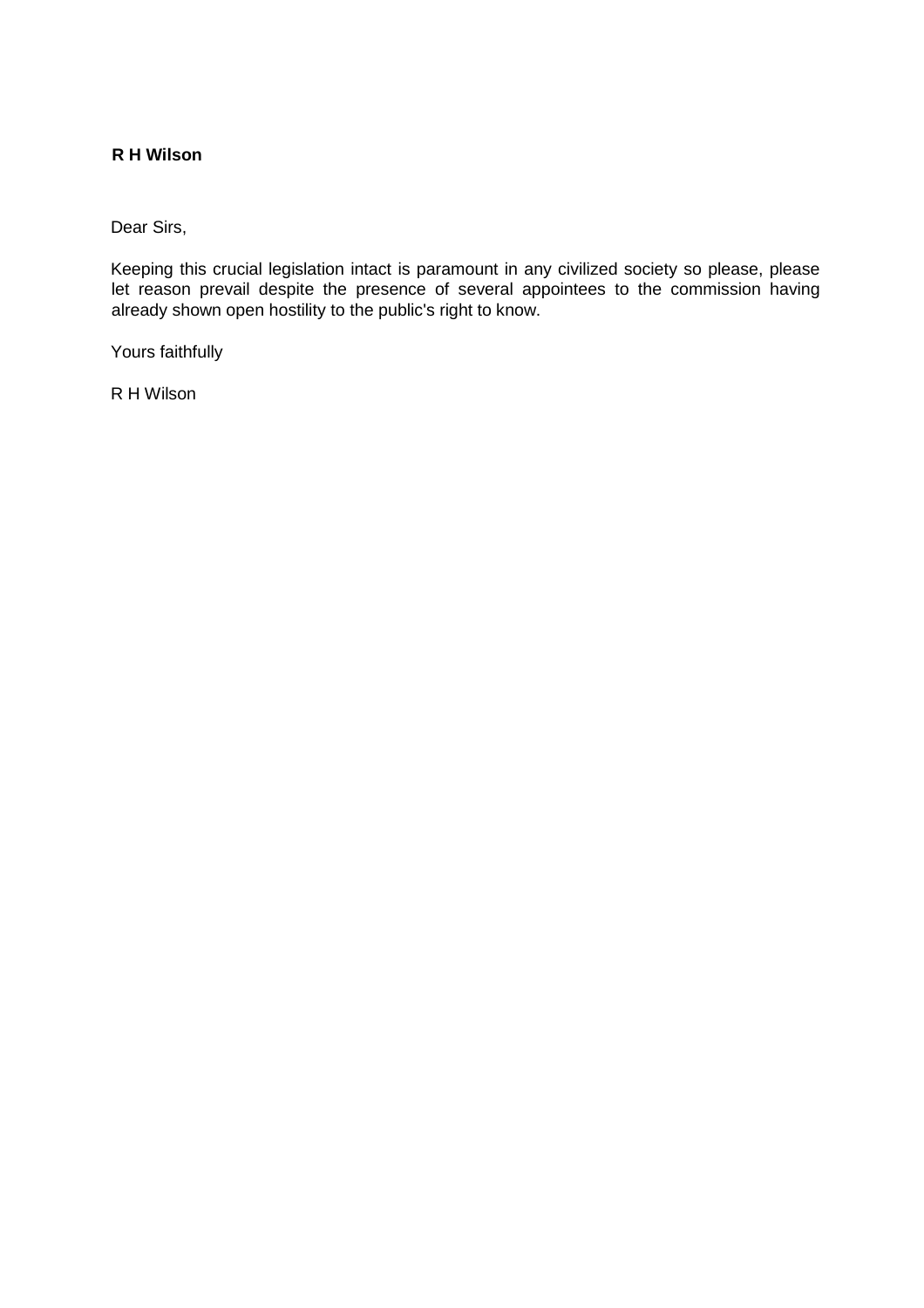# <span id="page-3-0"></span>**R Patty**

FOI is essential and vital to public safety and should always be available for public scrutiny!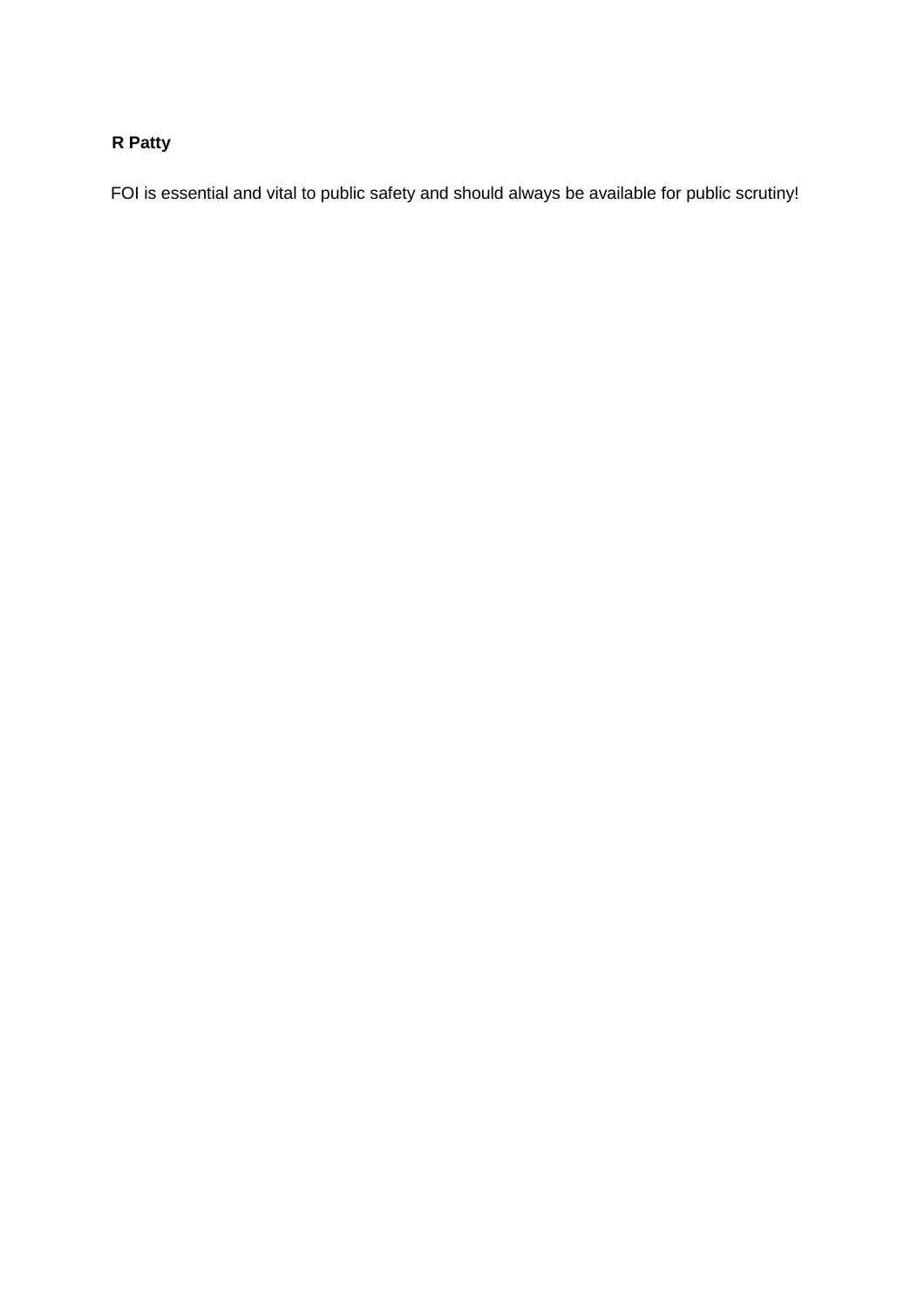# <span id="page-4-0"></span>**R Threadingham**

Dear Sir/Madam,

I would like to convey to you how concerned I am about any restrictions which may be placed on the Freedom of Information Act. Any such restrictions would be counter to a healthy democracy and would encourage corruption and bad practice now and in the future with any government.

Mr. R. Threadingham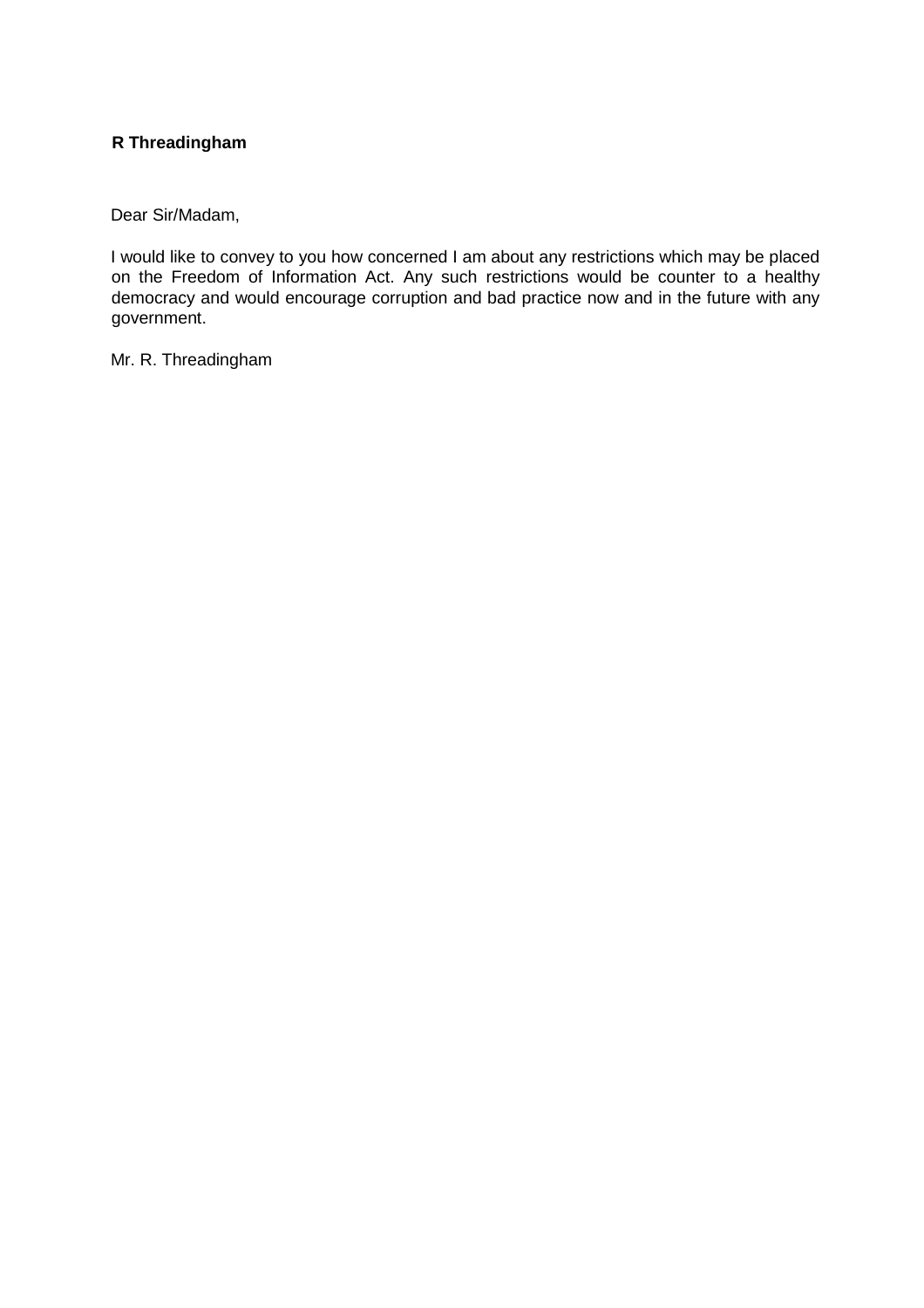## <span id="page-5-0"></span>**Rachael Maskell MP**

#### Dear Sir/Madam,

I am writing in response to the consultation issued by the Independent Commission on Freedom of Information: call for evidence. Whilst I am not opposed to the Government carrying out a consultation on the Freedom of Information Act, I am firmly in favour of the Act.

The act is not without its critics, but it provides a largely free and universal right of access to information, subject to legitimate exceptions, and it enables members of the public to hold the people responsible for running public services (and spending public money) to account.

I am concerned about the Government's plans to exempt universities from Freedom of Information. I believe that universities, together with all organisations in receipt of public money, should be subject to the Act. The public have every right to know how their money is being spent and the Government should accept responsibility for this. If the Government continues to plough public money into private companies then these companies (and institutions including universities) should also be subject to the Freedom of Information Act. I believe that transparency of our public institutions is vital to ensure effective scrutiny. The Freedom of Information powers do not extend far enough, and therefore I support their extension to **all** bodies who are delivering public services or are in receipt of state finance.

I hope you will take my views into account when you are considering the responses to the consultation.

Yours sincerely,

Rachael Maskell MP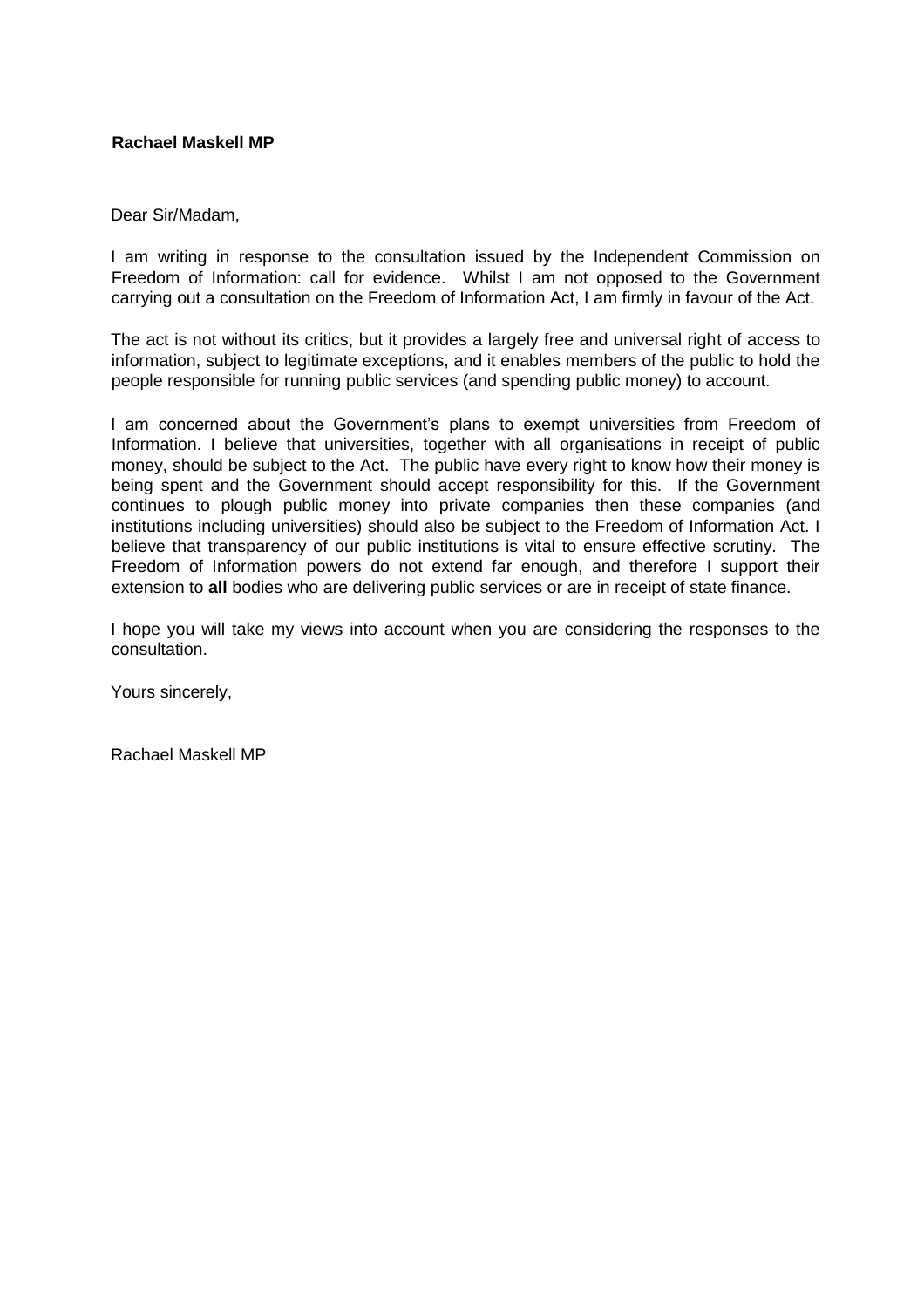# <span id="page-6-0"></span>**Ray Milton**

Dear Sir,

I am interested in my family history. It just so happens that I have a most interesting ancestor who was an oil pioneer in the beginning of the twentieth century. He spent time developing the large oil fields in Mexico and Venezuela.

There is a lot of information available about my ancestor in the academic press. A lot of people have published works about life in the oil fields. I thought that a good source of information might be available from his passport application- he first travelled to Mexico in 1908. His passport application would give his UK address before he started travelling, and might even have a photo. So, I approached the passport office and they have made it very clear that this information is not in the public domain. Contrast this response to the US government who are only to happy to help me to find information from his various US visas.

The government have introduced a Freedom of Information Act, but it is only a gesture and they only pay lip service to it. Civil servants still hide behind their old attitudes which makes their customer service the worst in the developed world.

Would you please pass this criticism to those who matter in your organisation.

Regards,

Ray Milton.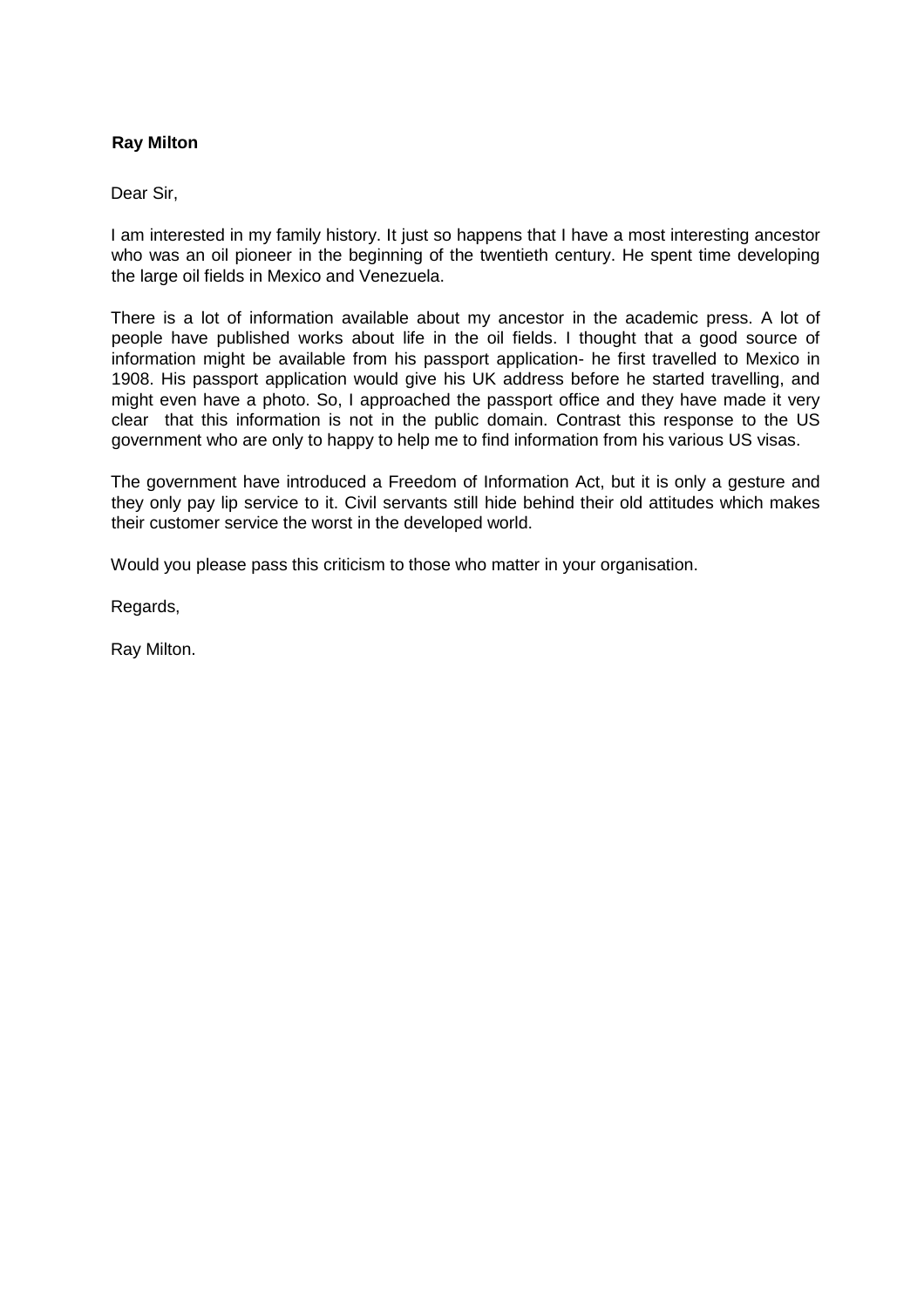## <span id="page-7-0"></span>**Roger Godsiff MP**

Response from Roger Godsiff MP

I would like to raise several points which I hope may be considered by the Commission.

"Vexatious" information requests

I have no argument to make against the principle that public bodies should be protected from vexatious requests for information. However, I am concerned that at present it may be the case that multiple genuine requests for the same information may be being automatically rejected on the grounds that they are vexatious, without the merits of the requests being properly considered.

The Commission may recall that in summer 2015 disability rights campaigners attempted to gain access to statistics on the deaths of disability benefit claimants using an FoI request. This case went to the Information Commissioner and to the First-Tier Tribunal on Information Rights, and the decision was reached that DWP did not have to release these statistics on the grounds that the request was "vexatious". The justification for deciding this principally comprised the fact that 24 people had requested this information.

I am unsure whether the Act itself supports the Commissioner's contention that the fact that a number of people have requested certain information makes these requests vexatious. The decision itself in this case (number: EA/2013/0277) notes that there is no statutory definition of "vexatious". Perhaps this is something that requires more clarity in legislation? It appears to me that there is no reason to automatically dismiss multiple requests as vexatious. The number of requests from different concerned citizens suggests instead that there was genuine interest in obtaining this information from a number of people and therefore that this is a matter of wide public interest. The request should therefore have given more weight because of the duplication of requests, rather than being refused because of this.

I am extremely concerned that DWP was therefore able to use this vague and nebulous concept to refuse to release information which it had available or could easily obtain, and in which there is a valid, widespread and perfectly legitimate public interest. That this information ought not to have been refused is demonstrated by the government's announcement on 24 June that these data were being prepared for publication.

#### Confidentiality of lobbying by royals

I am also extremely concerned that at present the British taxpayer has no right to access lobbying letters sent by prince Charles to Government ministers. While I appreciate the arguments which protect Cabinet confidentiality during the Government's decision-making process, I do not believe that these arguments can be extended to Charles' ill-informed meddling. The reason for this is that decision-making by the Cabinet is accountable to the public in a number of ways—by votes in Parliament and by Parliamentary Question, by public and media scrutiny of the decisions made and, most importantly, directly at the ballot box. The public have none of these tools of accountability available to them where the royals are involved. The royal family receives a huge amount of public money and obviously still retains some influence with Government members. It is therefore crucial that the public are able to scrutinise royals' attempts to lobby Government, otherwise where is the accountability?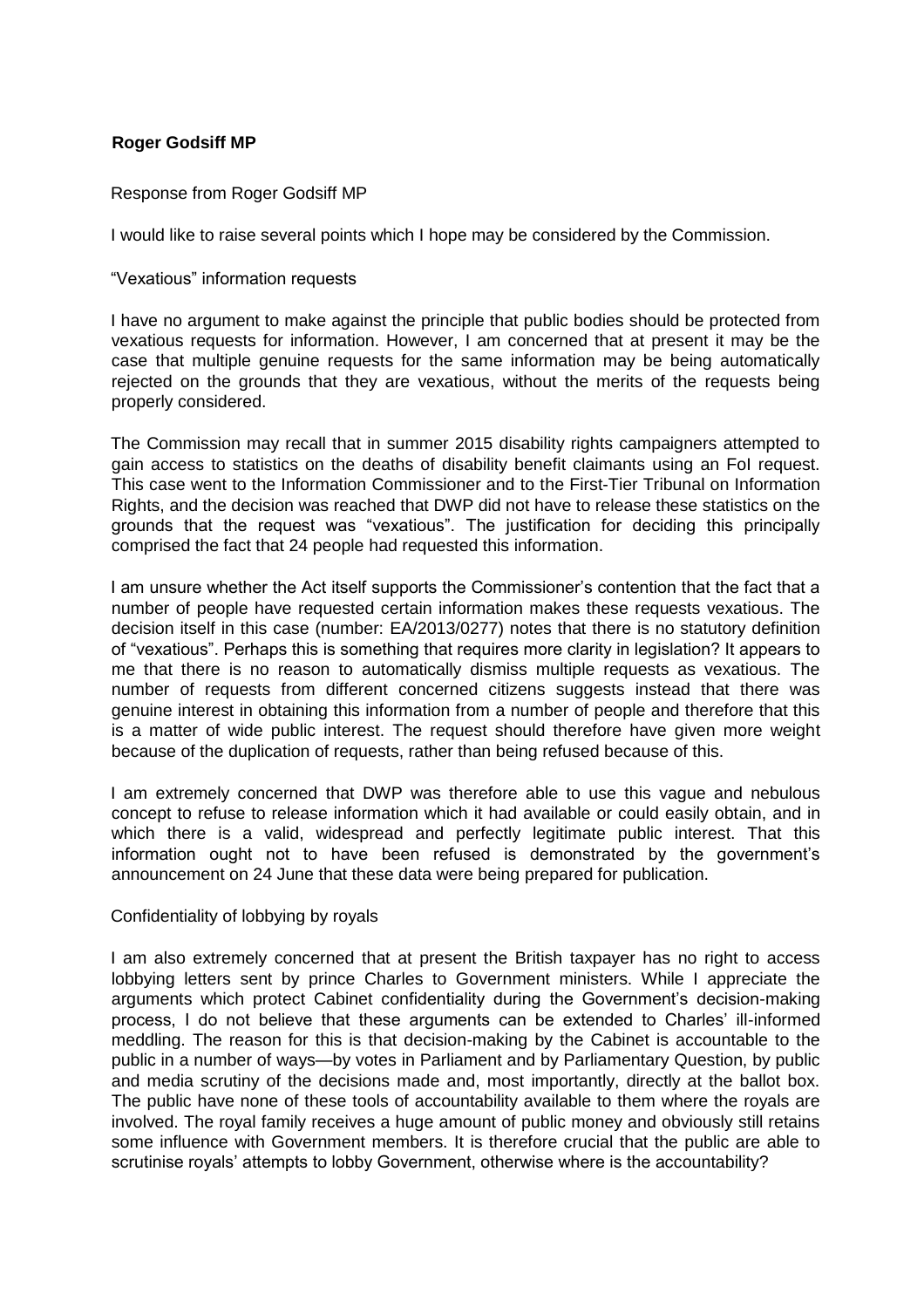Both these issues appear to me to represent cases where Government was able to avoid or delay disclosing information in which there was a genuine public interest but which had the potential to cause embarrassment. The entire purpose of the Freedom of Information Act is to ensure proper public scrutiny and accountability of those in power by the public, by ensuring that relevant information is made available. I therefore believe that the Act—although in general it works well—should be strengthened to avoid cases like these.

#### Confidentiality of public sector contracts

At present, councils and other public bodies can use the argument of "commercial confidentiality" to avoid releasing the details of contracts they enter into with commercial organisations to provide public services. These contracts are paid for by public money, and we should therefore have a discussion about whether commercial confidentiality—or in other words, these companies' ability to protect their profit margins—should be permitted to trump the public's right to know what their money is being spent on. I believe that all publicly-funded contracts should automatically be placed in the public domain and be subject to freedom of information legislation, in order to ensure greater scrutiny and accountability and the most effective possible use of public funds.

I would like to draw the following news article to the Commission's attention: <http://www.bbc.co.uk/news/uk-england-birmingham-34778671>

As you can see, here an egregious misuse of public funds was only made public because of the powers of FoI. It is absolutely essential that we retain powers of public scrutiny and accountability to ensure proper use of public funds.

Many thanks,

Roger

Roger Godsiff MP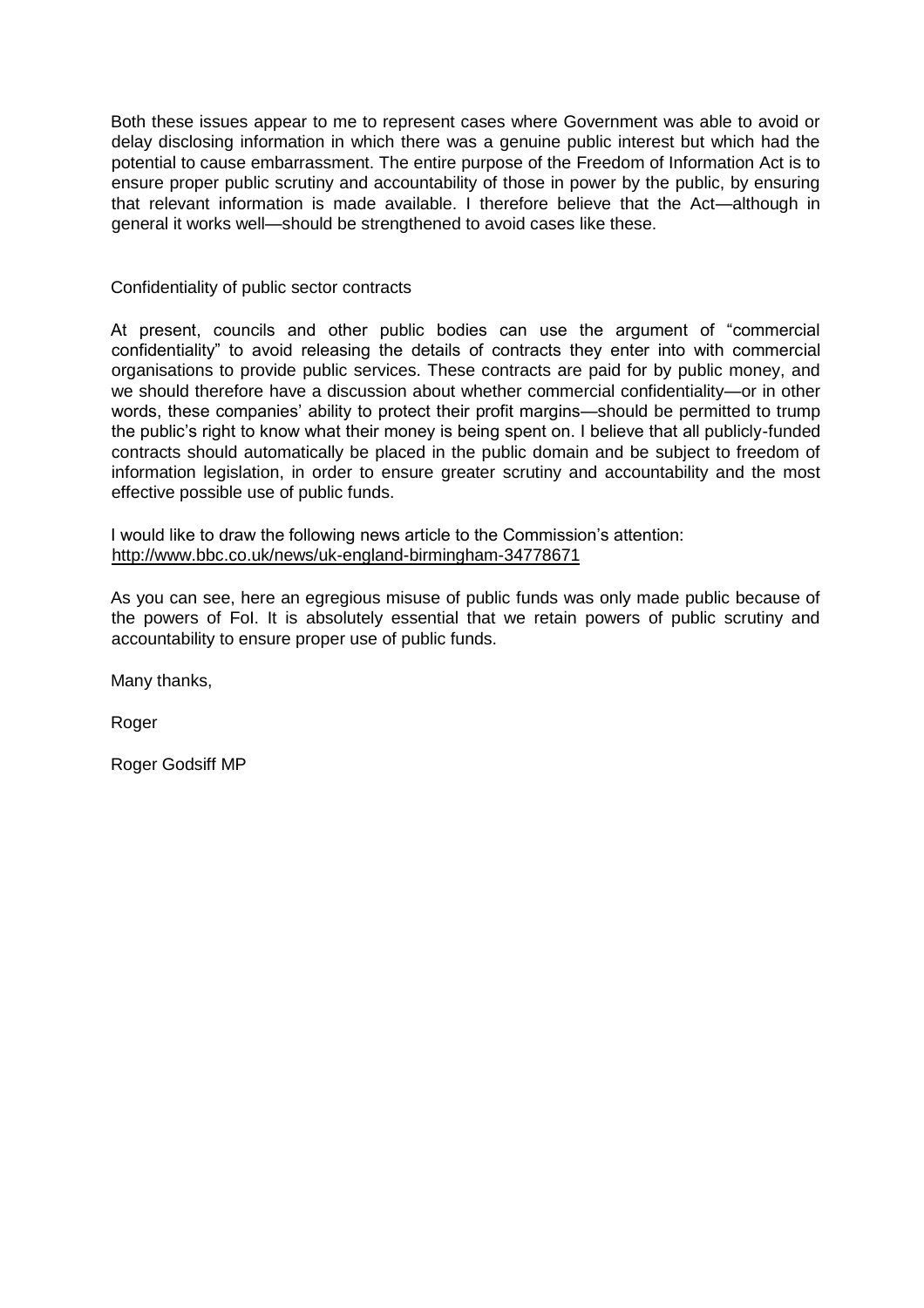## <span id="page-9-0"></span>**Richard Drew**

As I am sure that you are well aware, the Freedom of Information Act has made possible the unmasking of a number of recent scandals which might not otherwise come to light or only come to light when more damage had taken place These scandals have included:

- The failure of the NHS IT project
- The part privatisation of the Commonwealth Development Corporation
- The scale of tax avoidance by individuals and corporations based or operating in the UK
- The scale of offshore ownership of UK residential and commercial property
- The use of hospitality by corporations to influence senior politicians and civil servants

most of which the previous and current governments have or are taking measures to address.

Therefore, despite its occasional misuse, the FoIA has been an outstanding example of the benefits of open government and its provisions should not in my opinion be curtailed or restricted.

#### Regards

Richard Drew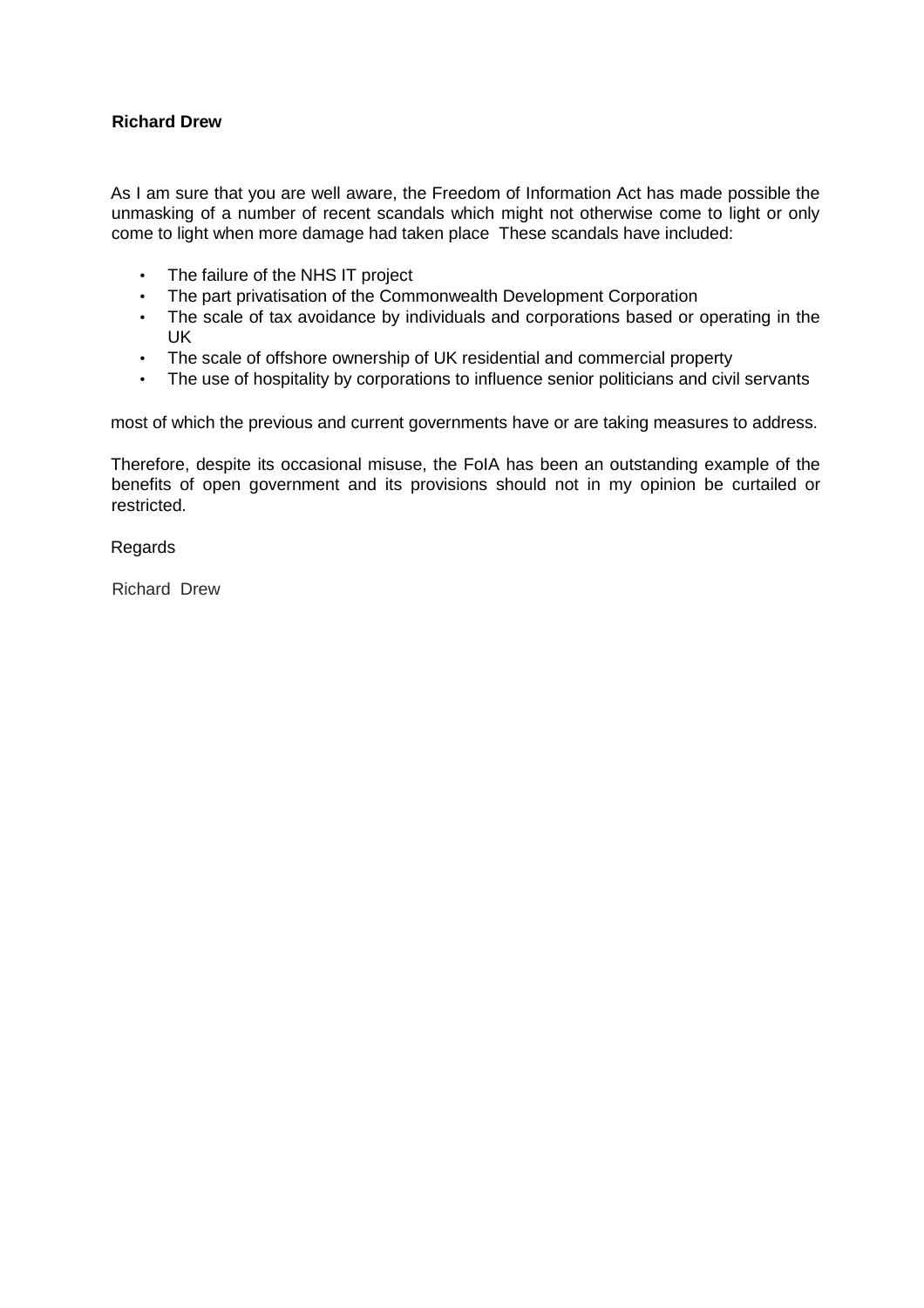#### <span id="page-10-0"></span>**Richard Bruce**

### **Submission to the Consultation on the proposed changes to the Freedom of Information Act**

I write again, also enclosing my initial submission to the consultation because my email to Michael Odulaja was not acknowledged.

It is vitally important for the safety of our population and our country that Civil Servants and Ministers are never permitted to hide the decision making process from the public.

Have we learned nothing at all from the BSE Crisis, which triggered the supposedly more "*Open*" politics in this country?

Sadly the Seven Principles of Public Life are still more a dream than a reality with decision makers hiding behind a cloak of secrecy, used not to protect the public but to protect themselves. Only the other day I had a letter from a scientific adviser to the Industrial Injuries Advisory Council - part of the notoriously dishonest Department for Work and Pensions proclaiming adherence to the Nolan Committee standards but still failing to base decisions on accurate evidence.

It is understandable that those discussing the best way forward for policy makers should have some degree of privacy whilst the discussions take place but it is an affront to democracy to allow them to hide their policy-making decisions and advice AFTER the policy has been set. It is vital that the reasons for making the decisions should be open to scrutiny and be tested for honesty and accuracy for, if such detail is hidden, any lie used in the process could succeed in changing policy to the detriment of health, finance, security and the country, while those who perpetrated the deception remain protected by the system.

We are made only too aware of this in regard to the Chilcot Enquiry into the Iraq war, before which a mass of evidence was reported to have been supplied by Iraq to show that they no longer had any weapons of Mass Destruction.

All the reported 10,000 pages of it was ignored completely by those involved. The war was begun in the name of "*Defence*" but the reality is that it was an illegal act intent on regime change, as has been admitted frequently since.

The same happened in Libya and is happening now in Syria and was even initially the same in the Ukraine. They can hide the truth but that means they never learn.

It is a disgrace that Civil Servants and Ministers can hide dangerous truths behind a variety of dubious regulations and it is a bigger disgrace that the Freedom of Information laws have been allowed to be used by careful manipulation of exemptions to protect those who have made dangerously wrong decisions.

It is of interest to remember that the reporter who initially exposed the so-called "sexing up" of the document that led to war lost his job, as did the head of the BBC, but those who lied to bring about the chosen policy remain protected despite the high loss of life both in Iraq and for our own people.

It is hard enough for the ordinary member of the public to get justice now in this country but it is worse for them when the need to protect wrong-doers within government brings into play legal trickery designed to hide the truth.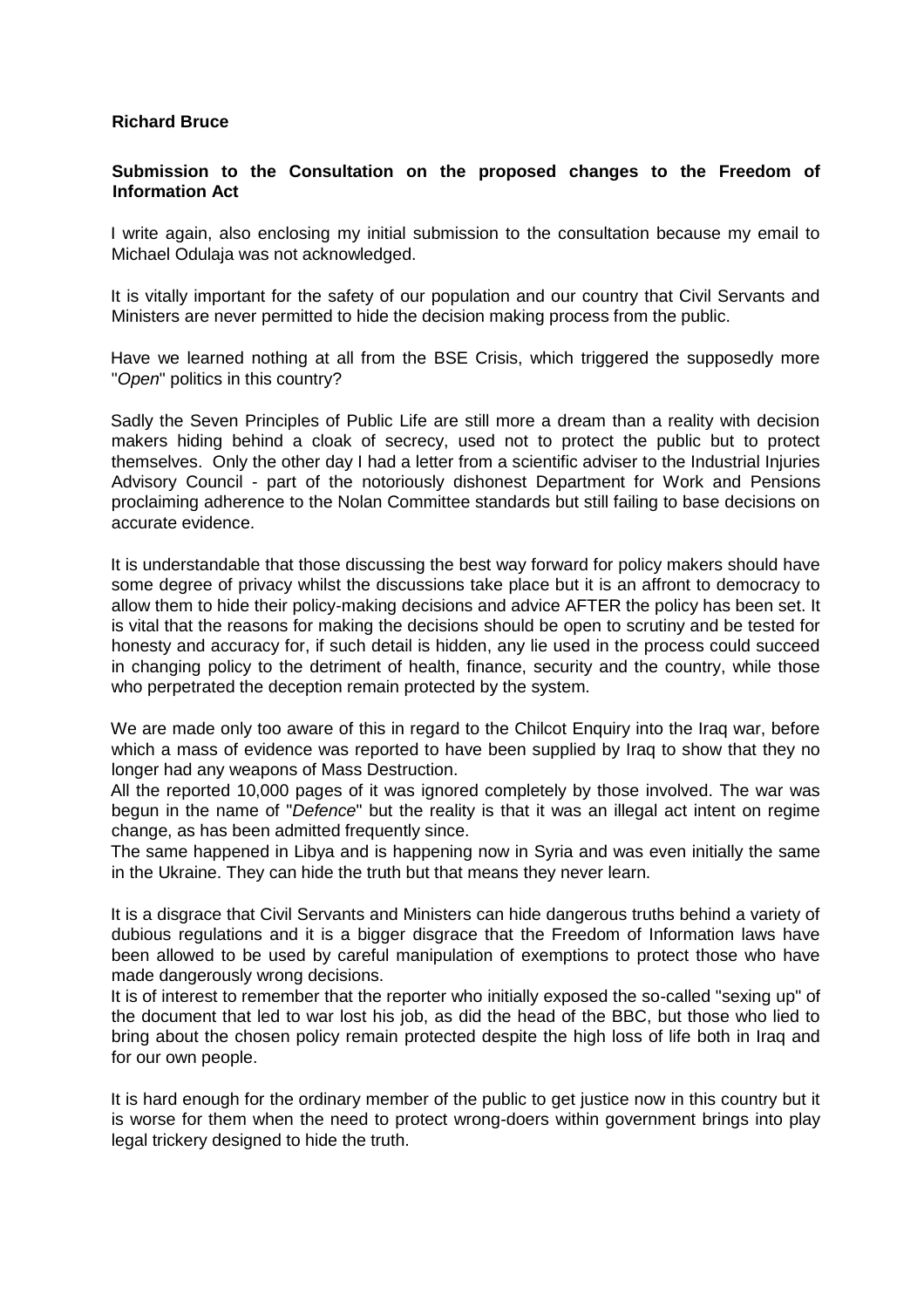The victims must pay to fight the very system that their taxes pay for, including paying the government's own lawyers, but worse they are denied access to all manner of information for which tax-funds enabled its creation.

The entire process is weighed against the public and now the government, controlled as it is by the same politics that resulted in the BSE Inquiry, is determined to close the doors to information access for those who need to know - unless they are rich enough to sacrifice funds in an all too often futile attempt to force the truth into the open.

Having had to appeal to obtain vital safety information on chemicals that was at first denied to me it became apparent that it is all too easy for information to be withheld and I have experienced this first-hand.

Knowing that instructions from the Chief Medical Officer to doctors ordering them to not make a diagnosis of organophosphorus poisoning I asked that all such notifications involving the safety of the chemicals released by the office be supplied. After some time eventually some were sent to me but nowhere amongst them was that sent to all GPs giving them the details regarding the tests involving those chemicals at Porton Down. Had I not been handed a copy by my GP I would never have known that the paper, like the specific one requested had been withheld. Even the one I asked for was never released.

Likewise I asked about the approval and dangers of another two chemicals in the group and received the official response that they had never been approved in the UK. Had I not had the 1984 list of approved chemicals that deception would also have gone unchallenged but eventually the Civil Servants had to admit that the information they had provided was completely wrong. Those very deadly poisons had been approved but had since been withdrawn for safety reasons.

These things do not happen by accident, just as it was no accident that successive Directors General of the Health and Safety Executive have Blacklisted me and instructed staff never to correspond with me simply because I was able to expose their deception and perversion of justice.

Unsurprisingly they too are part of the Department for Work and Pensions.

It is clear that there is a "**Them and Us**" attitude and the public at large are most definitely outside the privileged group as far as knowing the correct information is concerned. It is an utter disgrace. A sham of a democracy where the people and MPs are deliberately kept in the dark by an unelected self-appointed elite.

I will attempt to respond to the questions in the consultation document but I think my views are plainly put in the above and in my initial submission below.

Any attempt to restrict access to vital information by increasing the cost for that access is wrong and to make excuses about the cost to the civil service is dishonest because they spend far more of tax payers' hard earned money trying to hide the truth than ever they would spend if the released it freely.

They forced me through several appeals, Commissioner's hearings, Tribunals and even to Judicial Review and all because they did not want to admit that they were duped by deception and, as they admitted internally, had lost too many cases.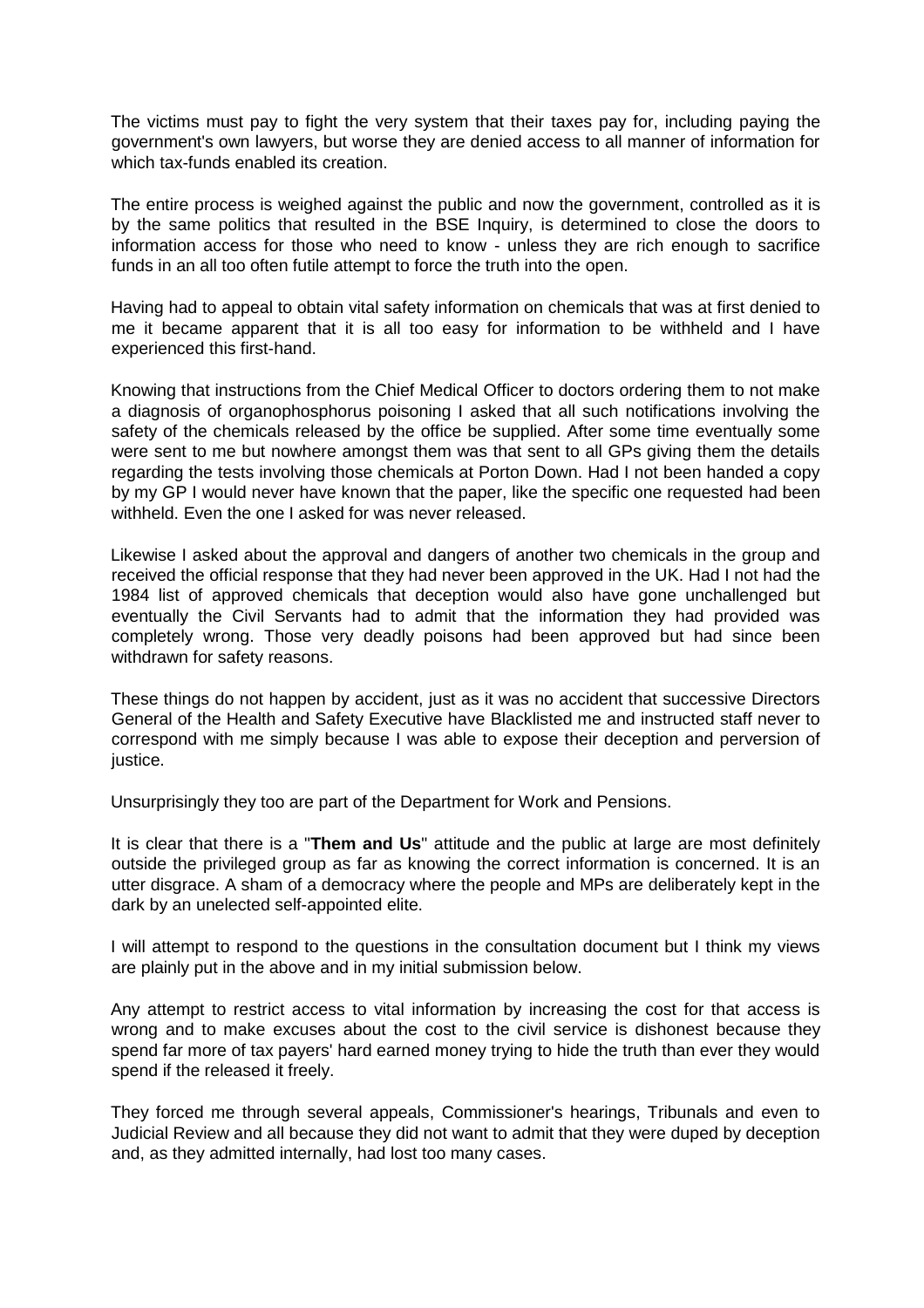Additionally their standards would improve very quickly if they really knew people were watching them carefully.

#### The Consultation document states

*"***The Commission will review the Freedom of Information Act 2000 ('the Act') to consider whether there is an appropriate public interest balance between transparency, accountability and the need for sensitive information to have robust protection, and whether the operation of the Act adequately recognises the need for a "safe space" for policy development and implementation and frank advice. The Commission may also consider the balance between the need to maintain public access to information, and the burden of the Act on public authorities, and whether change is needed to moderate that while maintaining public access to information."**

Clearly there may be different reasons why information is regarded as *"sensitive"* and it may simply be that if the information was released, as with the MP expenses shambles, then reputations would suffer. Of course some security information is always sensitive for good reason but there should be rules governing decisions made on that information and scrutiny to ensure accuracy.

The public should be able to see why decisions were made, once they are made.

The Official Secrets Act was supposed to protect us, not staff who would risk our lives and then hide behind the Act to protect their own lucrative positions.

#### *Question 1: What protection should there be for information relating to the internal deliberations of public bodies? For how long after a decision does such information remain sensitive? Should different protections apply to different kinds of information that are currently protected by sections 35 and 36?*

There is no doubt in my mind whatsoever that as soon as the deliberation on policy is complete and that policy is enacted then the public must be able to check to ensure that the decision process was correct without having recourse to such things as Judicial Review after the event when the errors or deliberate deception would make any challenge too late, as with the Iraq War. There is too much secrecy and when there are secrets someone has something important to hide which may work to the detriment of innocent parties.

#### *Question 2: What protection should there be for information which relates to the process of collective Cabinet discussion and agreement? Is this information entitled to the same or greater protection than that afforded to other internal deliberative information? For how long should such material be protected?*

I do not believe that Cabinet Discussion should be subject to any greater protection than any other discussion once the decisions are enacted. Then they should face the exact same scrutiny as anyone else so that any mistakes, or deliberate falsehoods, they made will be seen for what they are and for those who were involved identified.

Some of us worked in jobs where out every mistake could be seen for miles around and for months on end. Why should Civil Servants, and more especially politicians, be protected from their own errors of judgement?

#### *Question 3: What protection should there be for information which involves candid assessment of risks? For how long does such information remain sensitive?*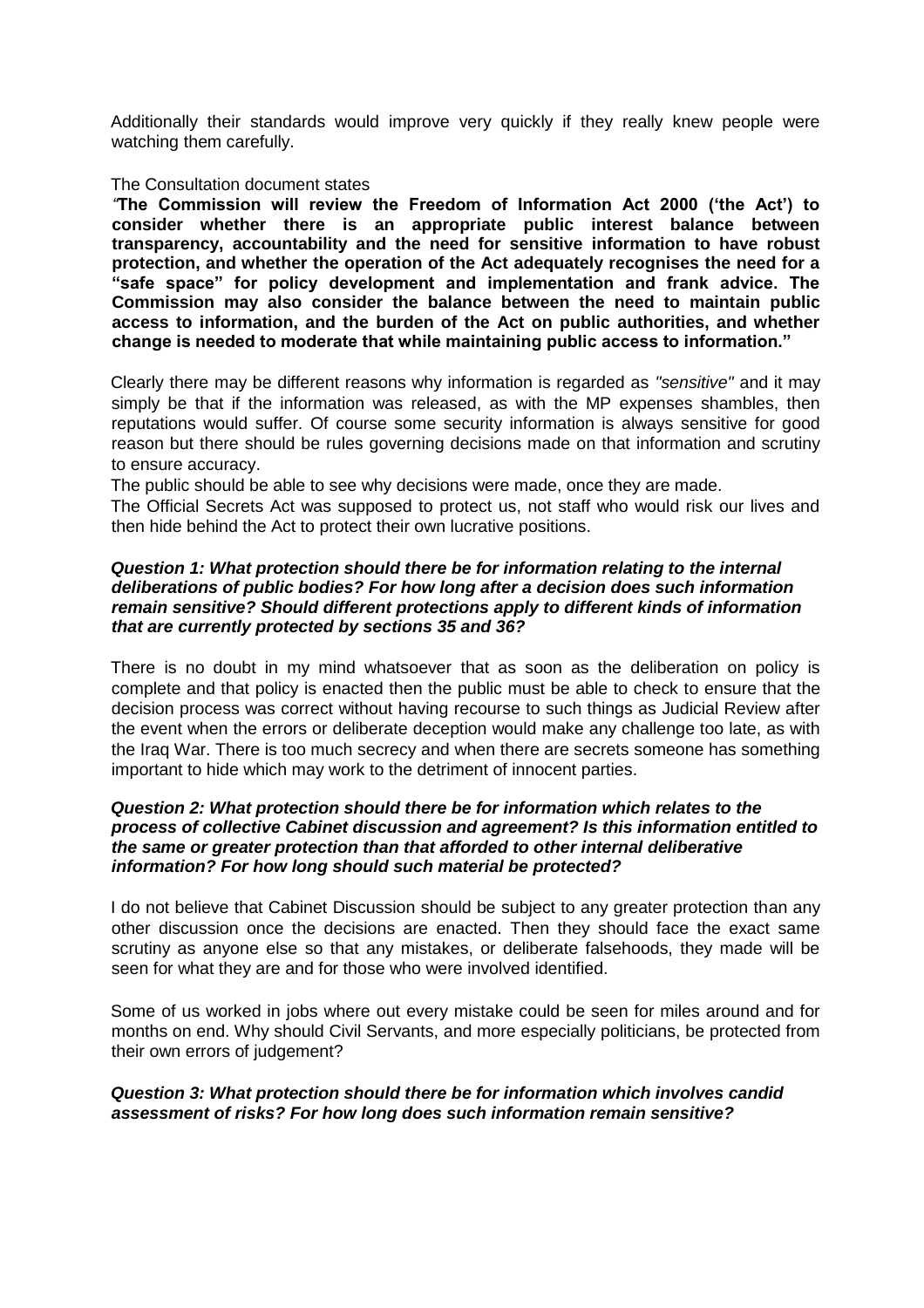Perhaps this refers to assessments like the "*45 minute*" lie for missiles from Iraq reaching the UK? These were Ministerial decisions, plainly wrong, but still protected from scrutiny in order to protect the system, not the people.

If it really is a "*candid*" assessment of risk then the people should be told truthfully so that they can prepare and assist the authorities in neutralising the risk. The secrecy merely endangers everyone and it is an unnecessary complication.

### **Question 4: Should the executive have a veto (subject to judicial review) over the release of information? If so, how should this operate and what safeguards are required? If not, what implications does this have for the rest of the Act, and how could government protect sensitive information from disclosure instead?**

There should be no veto. Why should the Executive have greater protection than those it supposedly represents? There are too many exemptions weakening the Act already - and still truths vital to the safety of our people are hidden from them only in order to protect those who allowed the dangerous situation to develop.

Incidentally in my experience it is of interest to note that when a communication of dubious content is released to the public the documents are all too frequently unsigned so that the writer cannot be identified and challenged directly.

In many cases these documents are created by staff from numerous departments in order to provide the "safest" responses and in many cases even letters from MPs go through that process with instructions not to comment on certain paragraphs. The system uses deception to protect itself. It seems to work well but it also adds greatly to the costs caused by the deception.

## **Question 5: What is the appropriate enforcement and appeal system for freedom of information requests?**

If the Civil Service really did comply with the Seven Principles of Public Life and did their duty by releasing requested information then there would be no need at all for the expensive appeals process. The fact that there is such a process is evidence in itself that information is being hidden from the public, which in a true democracy has the right to know. The disciplinary action should be internal but when the rot is in the very top level of management the rest soon follow.

In fact it appears to me from my experience that the instructions to hide the truth come from the very top, which would explain the all too frequent failure of the Information Commissioner's office to uphold the relevant laws and regulations.

The authorities are making life extremely difficult for those seeking the true facts.

**Question 6: Is the burden imposed on public authorities under the Act justified by the public interest in the public's right to know? Or are controls needed to reduce the burden of FoI on public authorities? If controls are justified, should these be targeted at the kinds of requests which impose a disproportionate burden on public authorities? Which kinds of requests do impose a disproportionate burden?**

What is this "*burden*"? Public Authorities are paid to do their job properly. It is when they do not do so that they find themselves subject to Freedom of Information Requests and those requests all too often expose wrongdoing.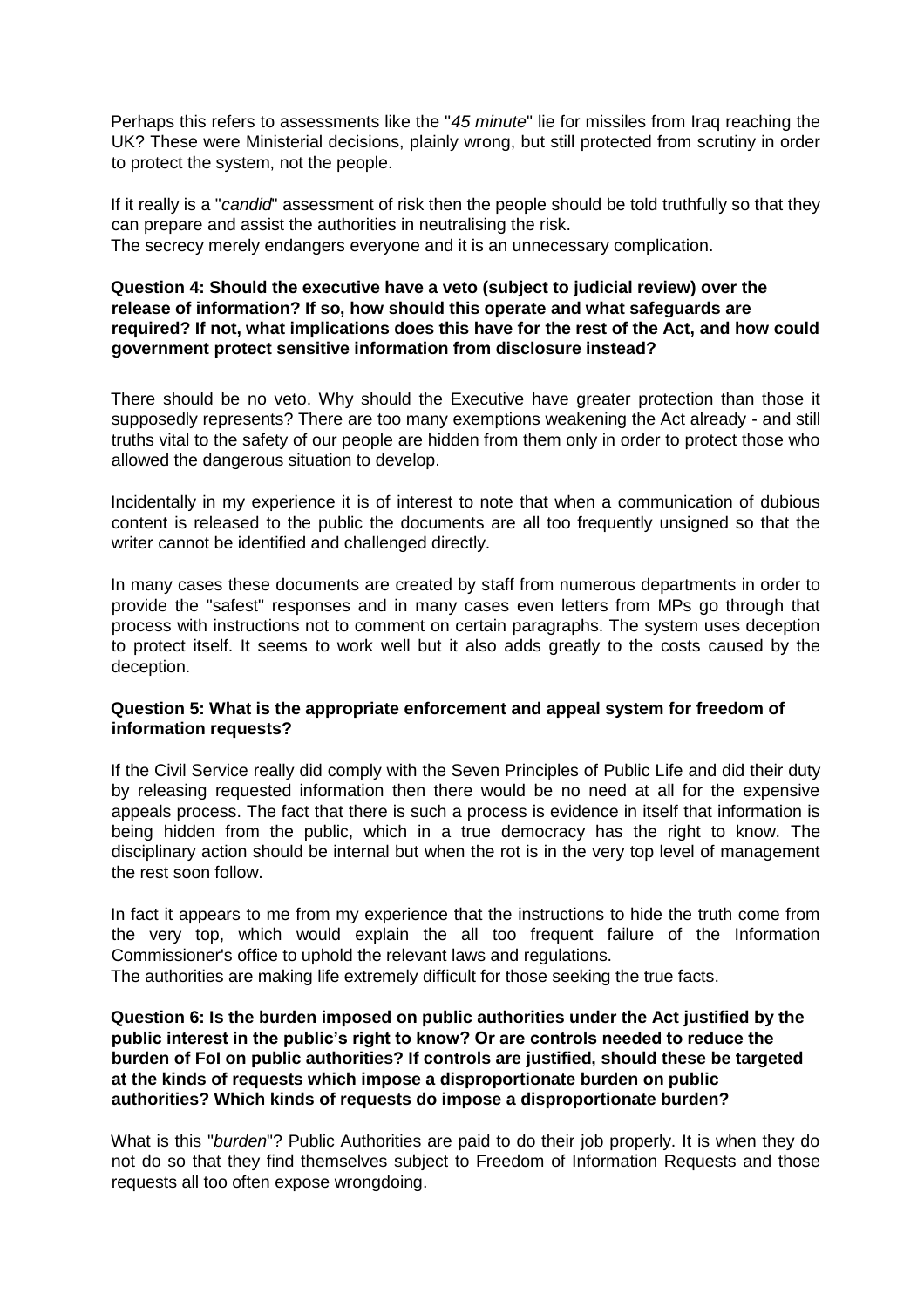The only "*burden*" they have to carry is the extra work they cause when they do something wrong. For that they deserve no sympathy and by rights they should be made to pay a financial penalty for their failure. Currently it is the victims who have to pay, often with their lives - example the shot Terrorist on the train who was innocent. But perhaps he saw something the authorities did not want him to see and that sealed his fate? Sadly because of secrecy we will never know.

I trust you will find my responses to the questions of some use and there follows a copy of my initial submission. A copy of this email is attached as a pdf file.

Yours sincerely,

Richard Bruce.

Original Message

For the attention of Michael Odulaja

I note with some concern that the Freedom of Information Commissioner is included in the proposals for fees for appeals on page 29 of the Consultation Document.

The reason for my concern lies in the fact that I was forced to frequently appeal decisions in respect of information in the public interest regarding serious matters of health and information withheld deliberately by government agencies who used false statements in blatant attempts to pervert justice.

In fact, were it not for the Freedom of Information Act it is very likely that I would never have discovered the deliberate attempts to damage not only my health but also that of the population by using deception to hide vital information from all interested parties.

If fees had been in place at that time it would have been easy for those officials involved to deliberately block access to that information, as they did, forcing appeals which I, as a disabled person, could never have afforded and so the deception would have been successful.

As it was, despite eventually obtaining the information required it came to my possession too late to prevent the perversion of justice due to blatant delaying tactics.

As a result justice was and still is denied to me. The deliberate delaying tactics had been successful.

I should add that I had the greatest respect for the legal profession and the courts but my experiences over the last 23 years have very much changed my view.

The weakest in society are now denied access to justice - no matter what claims are made to the contrary.

Perjury, Fraud and Perversion of Justice are now not merely condoned but they are encouraged by authority if they support current policy.

I have reported to the Police, to the courts, to judges, to MPs and even to the Lord Chancellor's office.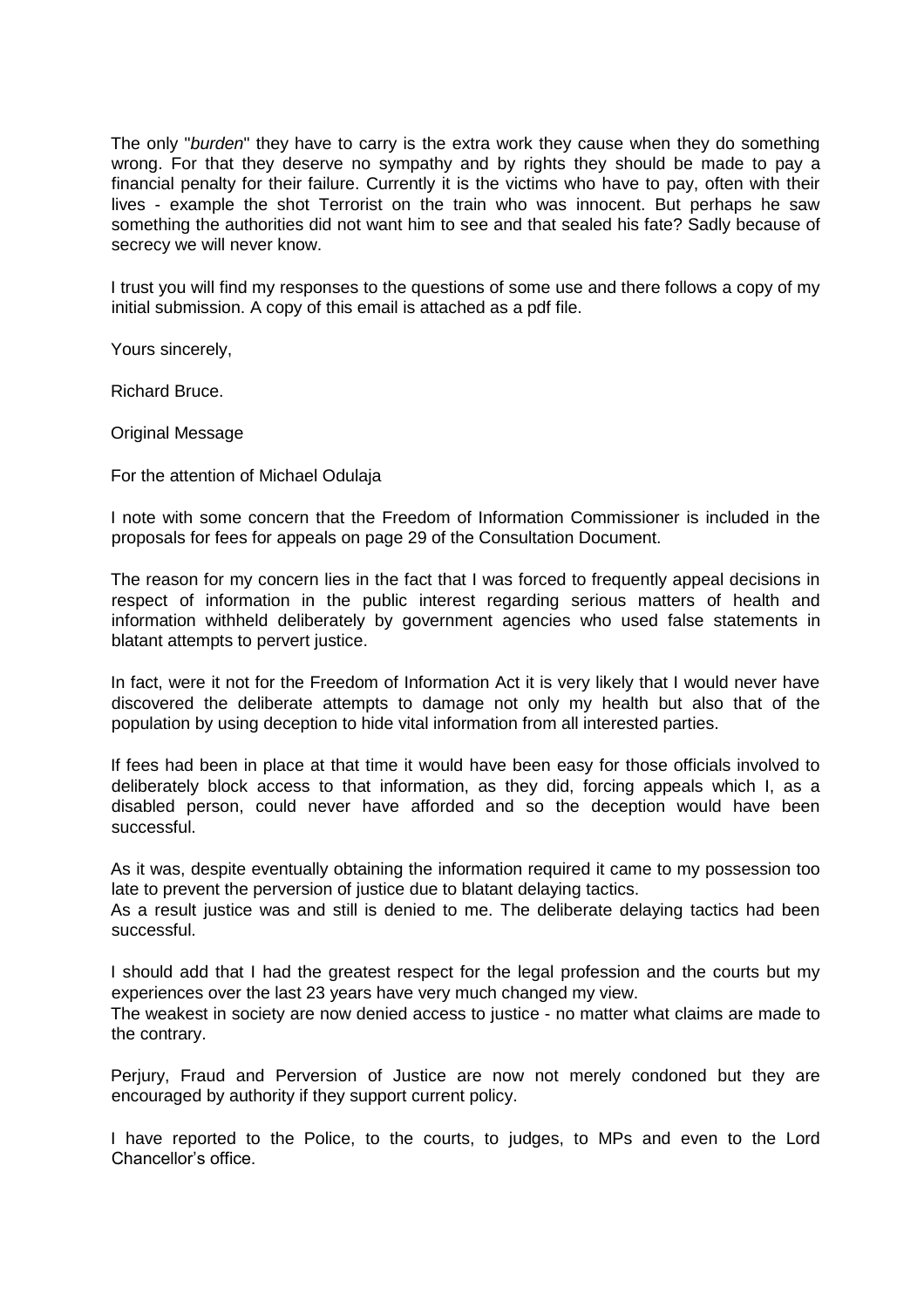The Police identified a dozen criminal offences in writing, but refused to investigate.

The courts said that it was a matter for the Police but a judge would have to instigate an investigation.

The Judges ignored the information.

The Lord Chancellor's office declared that perjury and perversion of justice are still serious criminal offences and that the Police should be involved.

My MP stated categorically that the Police do not have to enforce any laws.

The Police suggested that they could not act on Fraud unless it was first reported to Action Fraud who would provide a crime number.

Those responsible for investigating fraud simply said that "*These people are obviously very well protected*" and refused to get involved.

Despite my disability and official attempts to deny a proven diagnosis supported by GPs, specialists and scientific evidence from experts in the UK and overseas I was forced by gross deception and false official reports to go before several appeals, reviews, Tribunals, Commissioner hearings and even to Judicial Review at some considerable cost and adverse effects on my health. I could not obtain proper legal representation at any point. In fact one solicitor, so horrified at the facts, volunteered to act as a witness to one Tribunal, was threatened with prosecution for taking notes and was then silenced.

Such is the power of officially sanctioned deception - as reported to the National Audit Office and others only to find no action taken.

All involved have been given incontrovertible evidence of the corrupt practices involved but none dare do anything about it. Judges in the High Court ignored it.

Were it not for the Freedom of Information Act I would never have discovered illegal acts done by my employer, false statements used by his staff and by officials of government, false safety information provided by officials and the chemical industry and a host of other vital facts that were being deliberately hidden in the efforts to pervert justice.

It is no surprise to me that Government now wants to make it even more difficult for the public to discover uncomfortable truths, even though they know that the public is powerless to do anything with the information so obtained. Our attempts to obtain true justice are slowly but surely being made impossible - a situation reminiscent of the tactics used by Nazi Germany.

I offer the following comments on these parts of the consultation document but suggest that Justice and Truth should not be sacrificed for a political financial target.

**Question 14:** Do you agree with the proposed fees for all proceedings in the General Regulatory Chamber: specifically £100 to start proceedings with a determination on the papers; and a further fee of £500 for a hearing? Please give reasons.

I do not agree with the introduction of fees for proceedings under the Freedom of Information Act in the General Regulatory Chamber, especially as in my experience those responsible for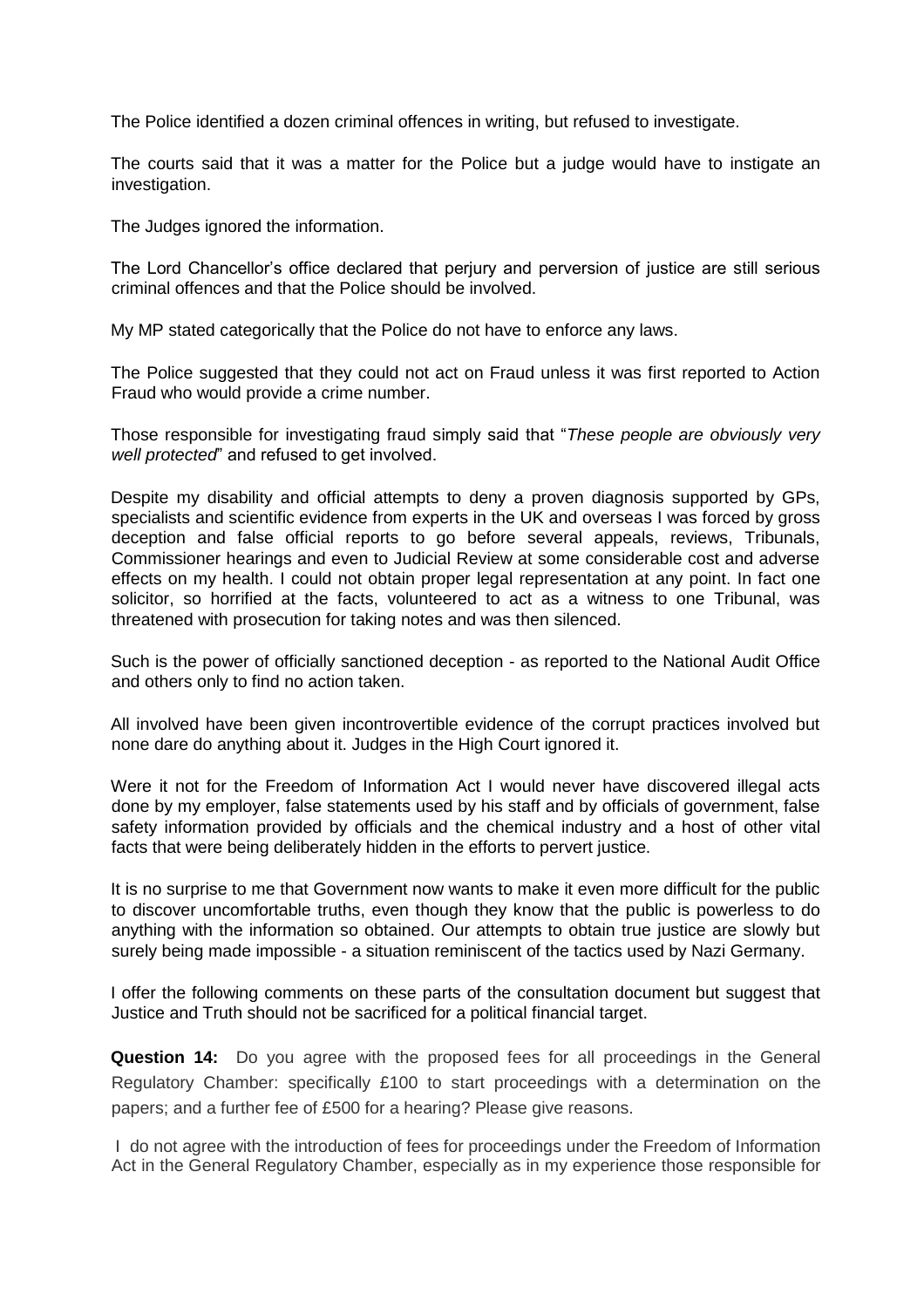enforcing the law all too frequently choose to ignore vital evidence presented to them in such proceedings in order to maintain their pre-determined position.

Many, if not most, Freedom of Information requests are made in the public interest and fees may deter people from attempting to obtain information that could be vital for public health, the environment and for Justice. Often successful refusal to release information will effectively protect those who have committed criminal deception that endangers life.

**Question 15:** Are there any proceedings in the General Regulatory Chamber that should be exempt from fees? Please give reasons.

Freedom of Information should be exempt from fees, which would deter those seeking the truth. Government agencies are always at an advantage and the public find themselves in the disadvantageous position of paying both to fight wrongful decisions of government and paying through taxes the very people who are fighting against them.

I might add that in my experience the Information Commissioner, as with other Commissioners, rarely, if ever, actually enforce the law to its fullest extent and any criticism of authority is always neutralised by the right of that authority to have any reports altered to their advantage before those making complaints ever see those reports. In my experience this gives the authorities the opportunity to re-inforce their deception unchallenged.

If the courts really do intend to ensure access to Justice for all then they must not allow the government to restrict access to vital information and to the courts in this way.

Justice must not only be done but it must be seen to be done - and in these times that I am afraid is a very rare thing indeed.

As I wrote to the National Fraud Investigation Bureau "Corruption is now not merely condoned but it is encouraged if it supports current policy"

From one who once had the greatest respect for our legal system I now regard it as a complete sham designed to enrich those involved in running the show at the expense of those wronged.

Yours sincerely,

Richard Bruce.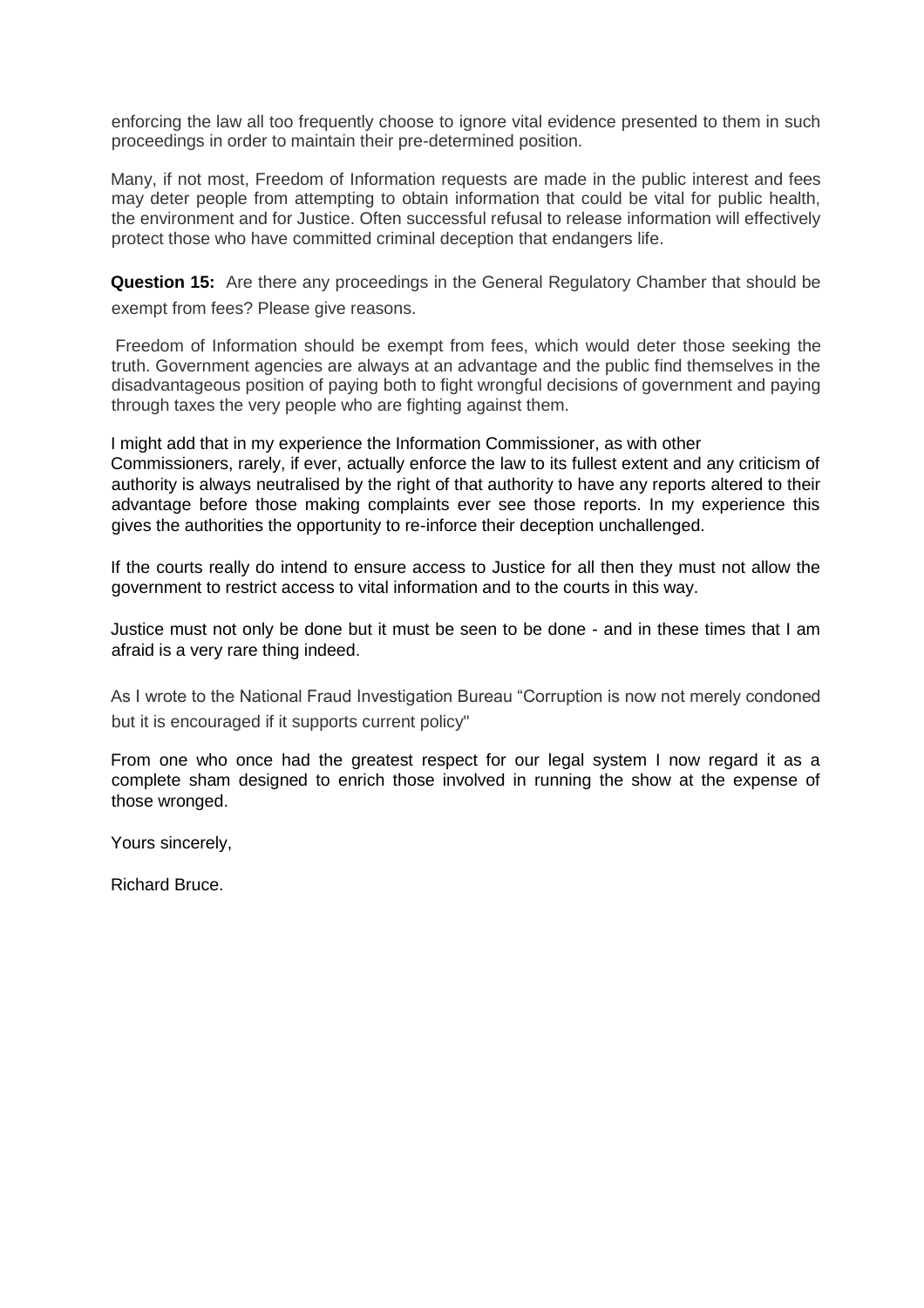# <span id="page-17-0"></span>**Richard Marsh**

Hello,

I am concerned that the FOI review will result in less access to government documents.

There is currently not enough access to government documents, not least because some documents are not released due to 'commercial pressures', which is an outrageous situation.

Any attempt to reduce access to documents when the situation is that there is not enough access is not a good move.

R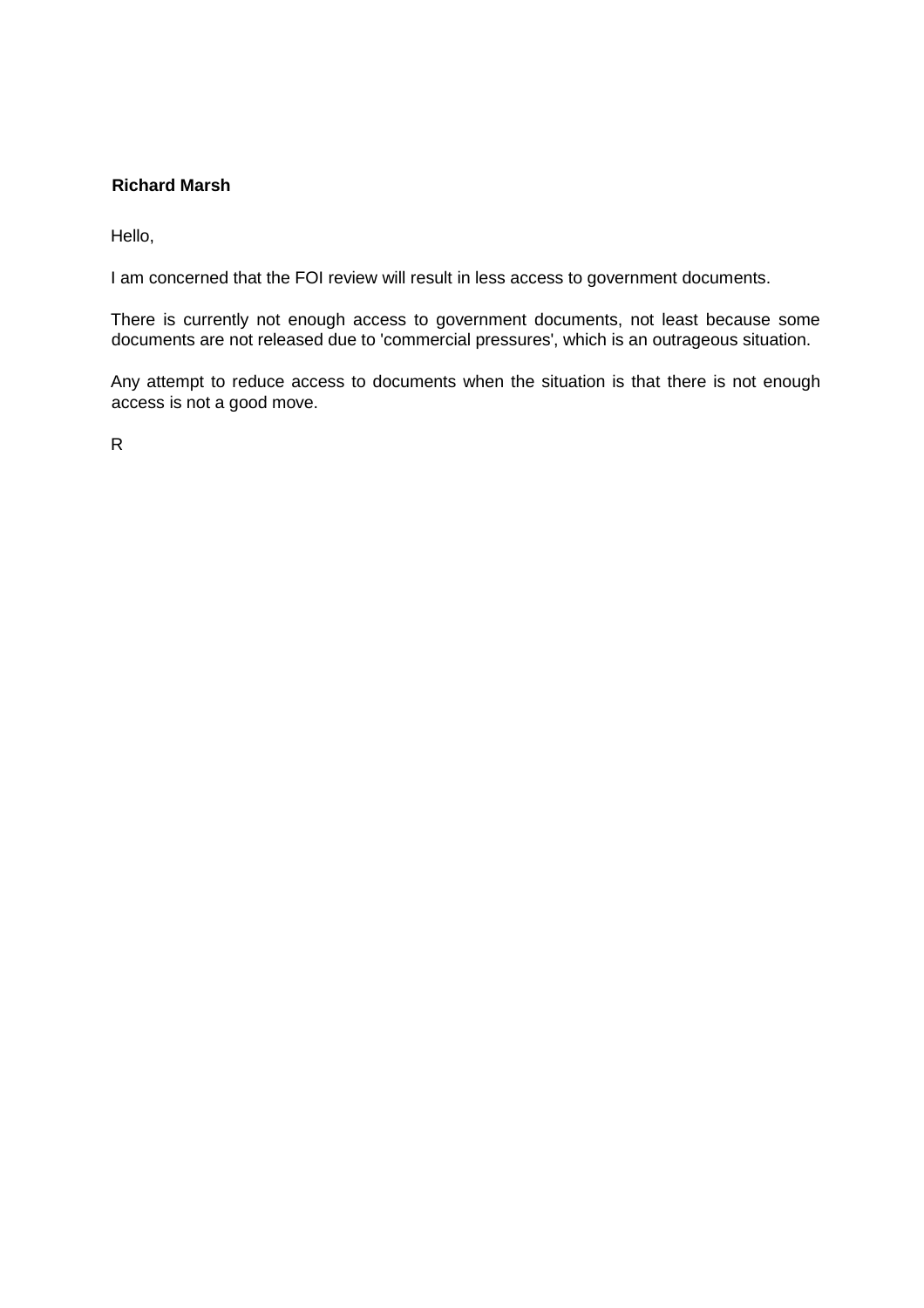## <span id="page-18-0"></span>**Richard Palmer**

Dear Sir

I am very concerned that the Government is planning to weaken the FOI Act and introduce charges for responses to requests.

If anything, the Act needs to be strengthened, to bring it more into line with that in the USA. They don't seem to have any problems so why does our Government want to meddle?

Yours faithfully

Richard Palmer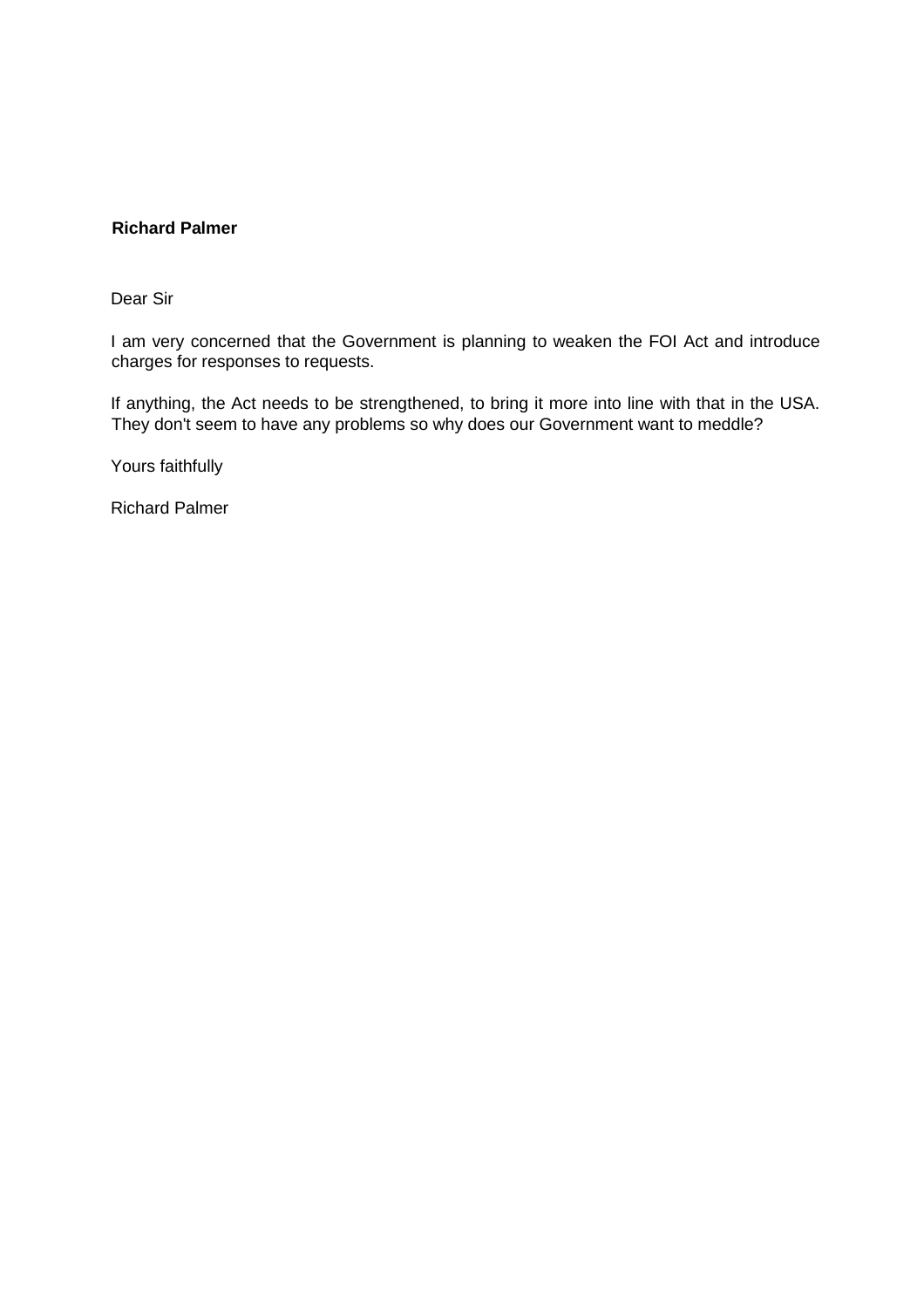## <span id="page-19-0"></span>**Richard Pilling**

Dear Sirs,

I believe it would be wrong to reduce the availability of proper responses to freedom of information requests from any source. The FoI Act has shown itself to be extremely valuable in recent years in the exposure of corruption in official circles as well as the private sector. The public has a right to information. £9m per year to fund the cost of FoI is trivial in the context of Government spending.

Sincerely,

Richard Pilling.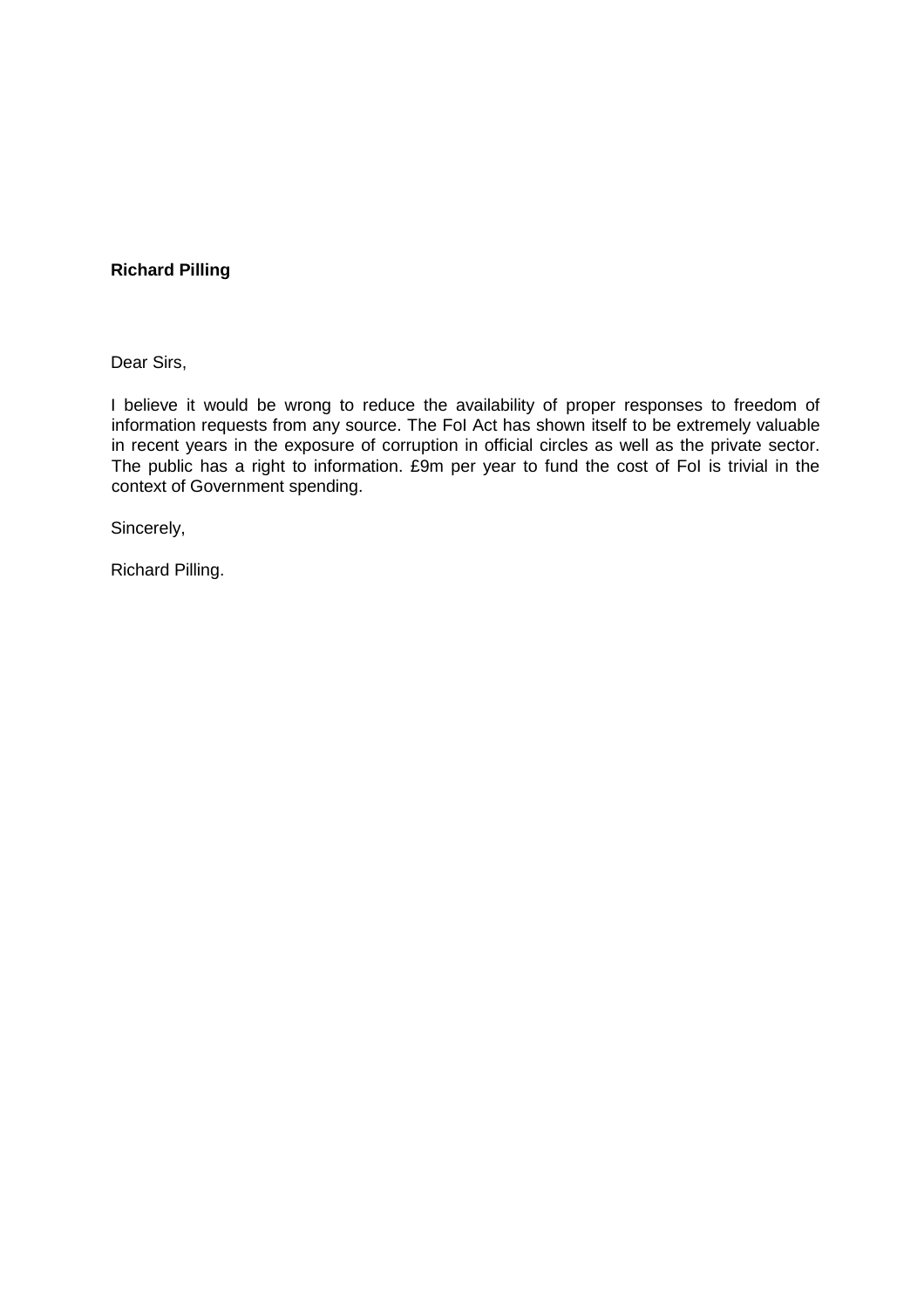# <span id="page-20-0"></span>**Richard Scott**

To: The Independent Commission on FOI, Post Point 9.54, 9<sup>th</sup> Floor, 102 Petty France, London, SW1H 9AJ.

From: Richard Scott Date: Thursday 19 November 2015

Dear FOI Commission Chairman and Members, Re: Public Consultation UK Freedom of Information

- 1. I write, pursuant to the 'Call for Evidence' currently open, to offer you the following views, which I sincerely hope will receive your most careful consideration.
- 2. In a democratic society, which I believe a strongly majority of UK citizens which ours to be, I respectfully contend that employment in, or election to, 'Public Service' must mean exactly that – those 'in power', at whichever level of influence or of decisionmaking, must constantly be aware that they are paid by the citizenry to serve us, and not to rule us.
- 3. What seems to flow inescapably from that proposition is the much-used work 'Accountability'; fine-sounding but sadly, for a number of reasons (including the quasiwithdrawal of civil legal-aid funding), seriously under-implemented. FOI (gratis!) seems therefore to be a powerful and economical way for the citizenry to hold their 'Public Servants' to account (inter alia by the use of information which taxation has already for!).
- 4. Indeed, I see maximising FOI (together with 'Subject Data Access' under the DPA) as forming an excellent and economical way of improving the performance of public bodies. Good staff will take a pride in operating with 'Clean Hands', proud to open their filing-cabinets to anyone; whilst the 'Duckers and Divers' (which every large organisation has) will come to realise that there is 'No Hiding Places' anymore, thus leading to improved organisational efficiency.
- 5. It seems that almost month-by-month the world is achieving ever-greater levels of internet access to data (the unification of Gov't Departments' websites into the uniform, and excellently plain-vanilla 'Gov.UK' website, appears to be an organisation and technical triumph of which all concerned should be very proud!). Thus the UK needs to become a leader in transparency – obfuscation has had its day, surely?
- 6. So, in the context of 'Open Data', it appears to be self-evident that, rather than introducing charges for FOI, the current 'ceiling' (of about £600) needs to be raised perhaps to £5000, in order to encourage public bodies to maximise digitisation of their 'Information Assets'. Such a situation is desirable both for staff of the body, and of other bodies engaged with it, as well as for the general public; as much more information is then available on a 'Self Service' basis, no minimising any need for possibly expensive internal searched to meet FOI requests.

Yours Sincerely,

Richard Scott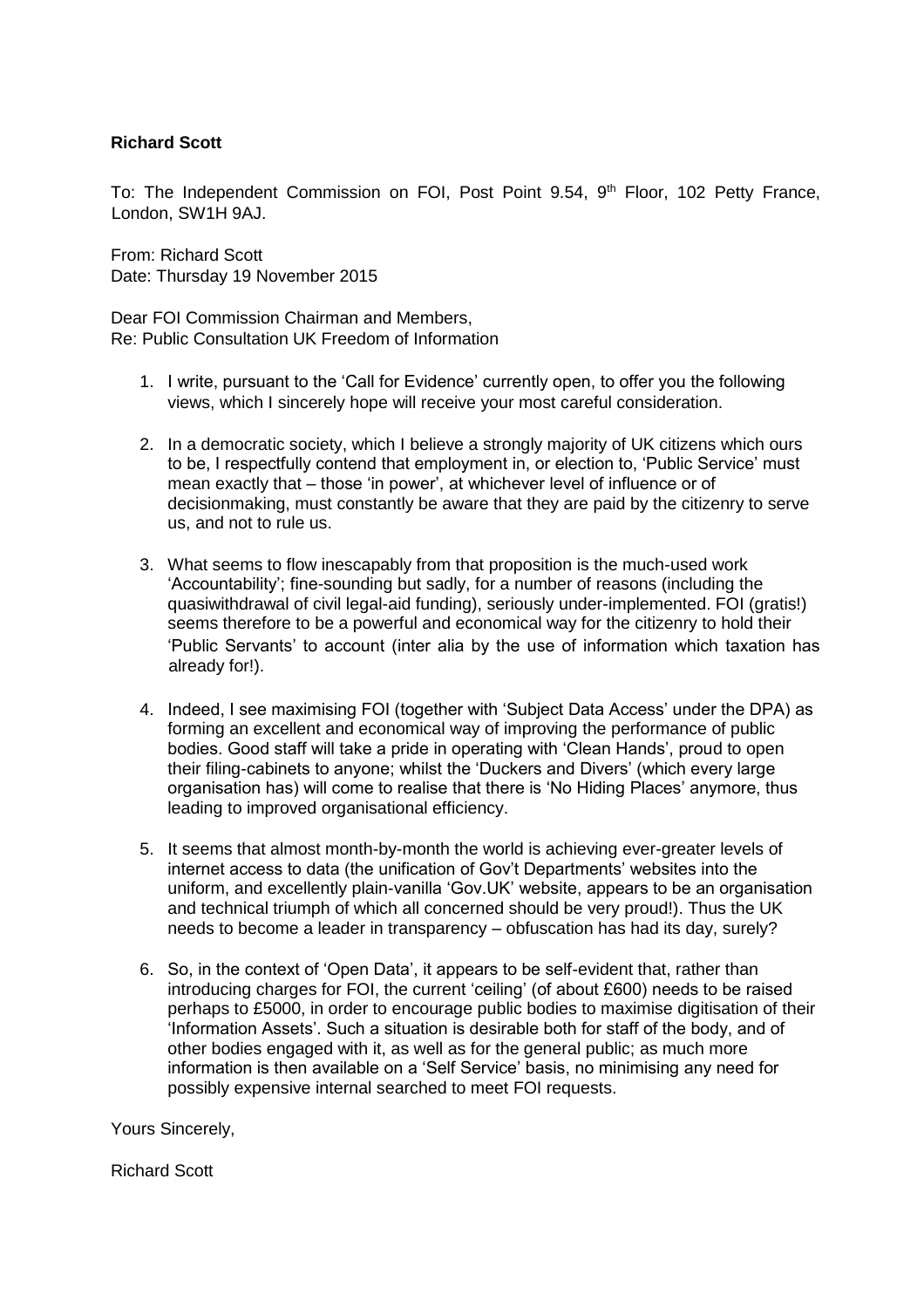# <span id="page-21-0"></span>**Richard Stainton**

#### Dear Sir/Madam

I am opposed to any weakening of the FoI Act (or associated guidelines) that make it more difficult or expensive for people to use this important legislation/right. Open democracy and the greatest transparency possible should be the aims. Already it often remains difficult for people to find out how and why decisions have been taken and there should be steps taken to ensure fewer restrictions on FoI requests.

The absence of FoI only encourages abuses of power and opens up avenues for greater risk of corruption.

Of course, many of those in power want to restrict FoI - we all know knowledge is power - but they should not be allowed to for the health of UK democracy.

Yours faithfully

Richard Stainton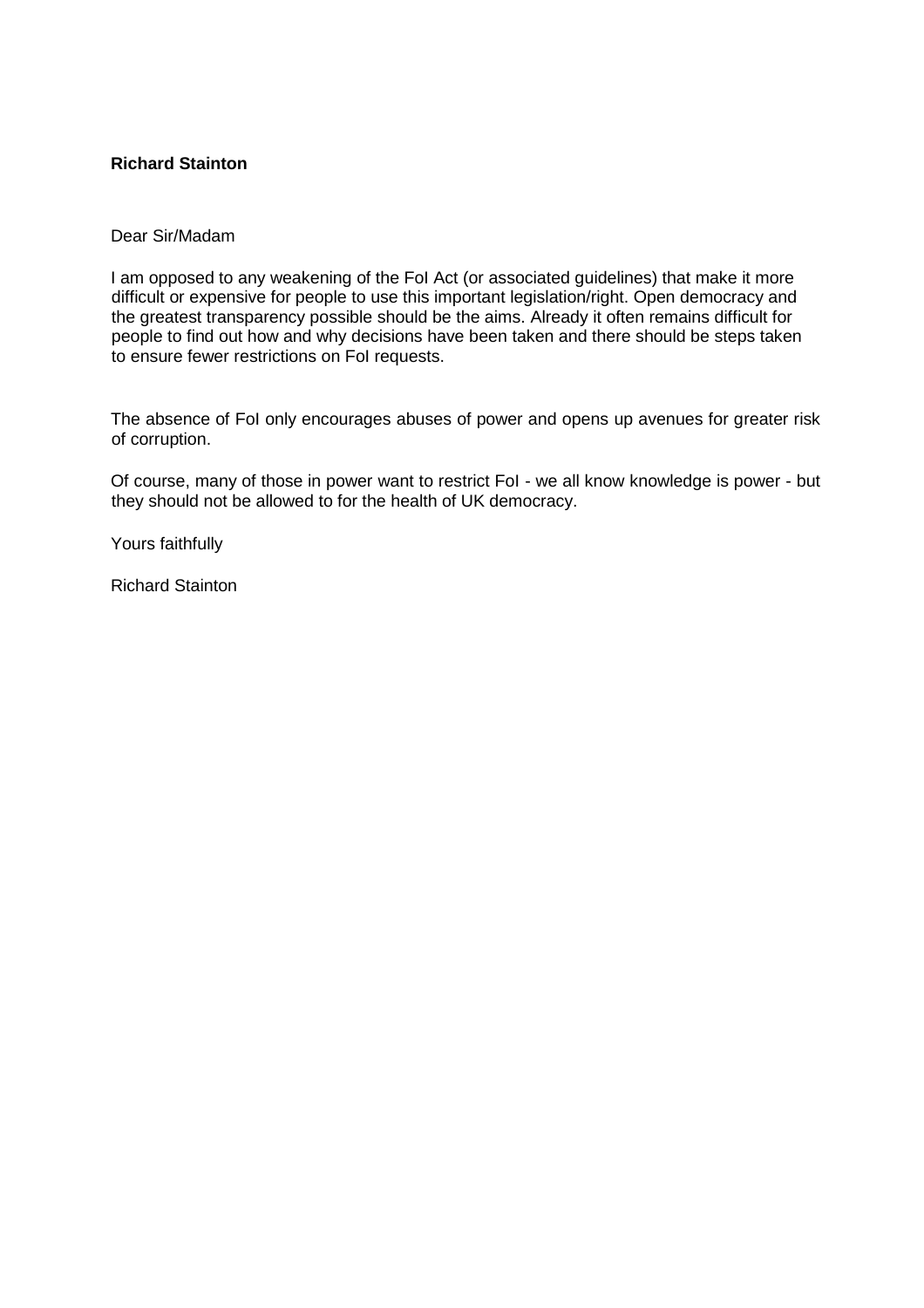# <span id="page-22-0"></span>**Robbie Griffiths**

Dear FOI Commission,

As a member of the public and journalist I would like to give my support for the access to information that is in the public interest allowed by FOI requests over the past 10 years, and give my view that very little about the act needs to be changed.

It is useful for the public to be able to request information about Government departments to which they pay their taxes, and their internal doings. Though it may be irritating for civil servants, many issues have been turned up to the public good by the act and I applaud it in our democratic society. I hope that cost, or in particular the proposed need for 'deliberative space' (Governmental decision making should be made as much in public as possible) do not mean a limit is set.

Sincerely,

Robbie Griffiths,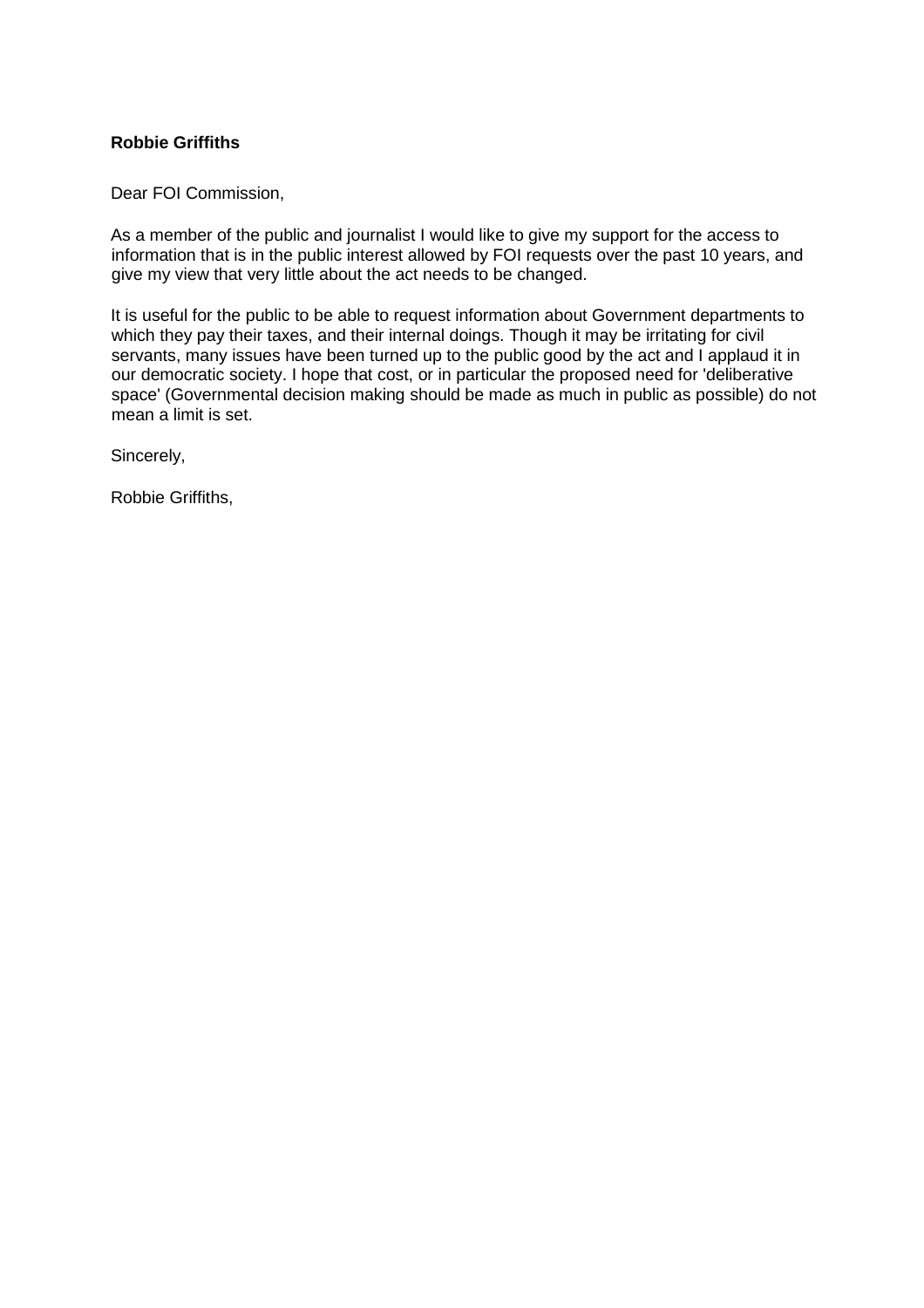## <span id="page-23-0"></span>**Robert Binks**

I don't want the law changed regarding the Freedom of Information Act.

I do want the press to be able to continue to expose such matters as MP's expenses, the extent of tax dodging in the UK, New Labour's spending on management consultants, etc.

It appears to be acceptable for the government to gather information on private citizens but not for the general public to know about government failures.

Please protect Britain's reputation in the civilised world as a free country by protecting freedom of information.

Robert Binks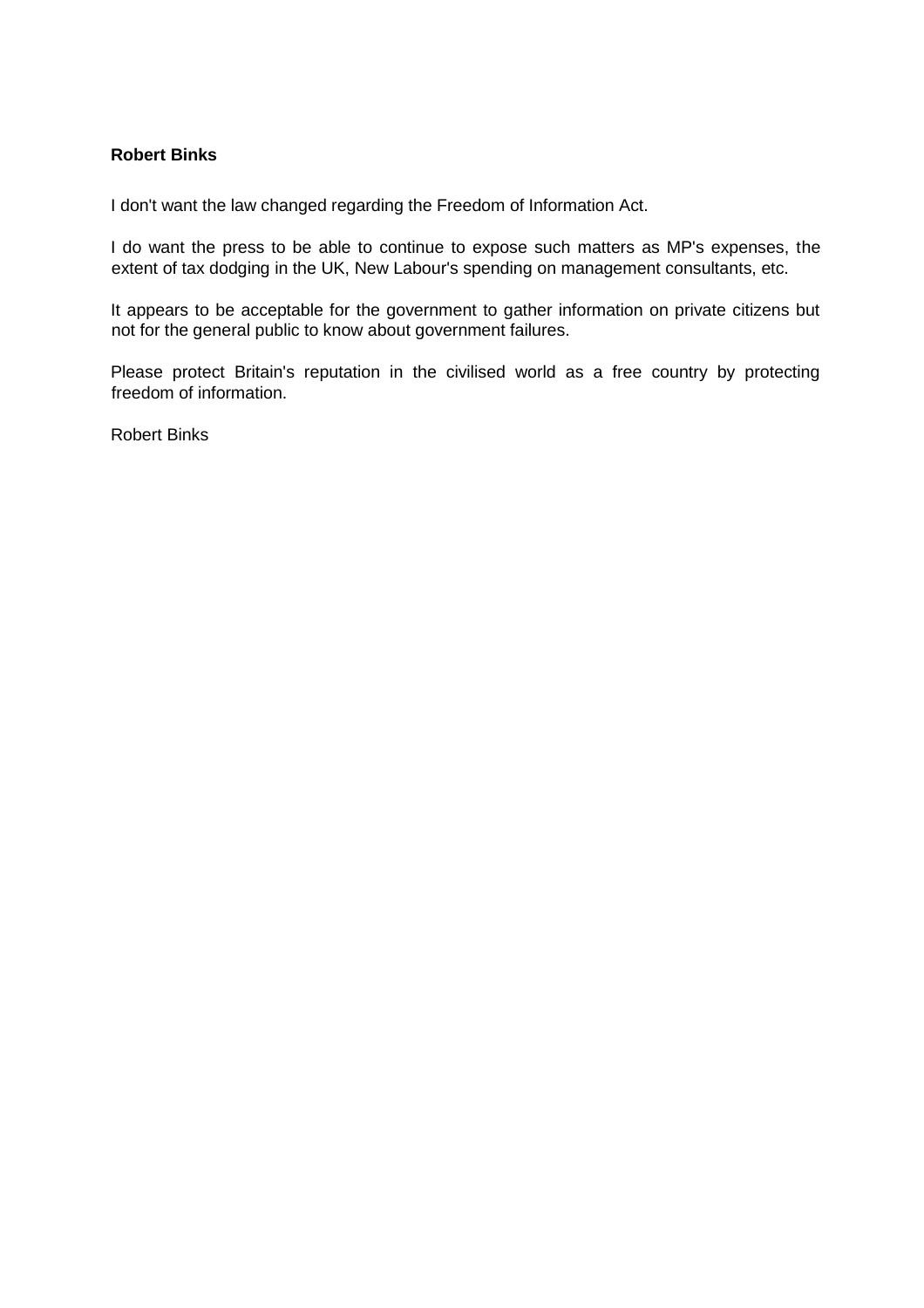## <span id="page-24-0"></span>**Robert Hunter**

Dear Sir / Madam,

I believe that that the Freedom of information Act of 2000 has become an essential part of our democracy.

In 2009 President Barack Obama said "The way to make Government responsible is to make it accountable, and the way to make Government accountable is to make it transparent". Any rolling back of the Freedom of Information act reduces the accountability of the Government to the people. This can lead to bad decisions, corruption and abuse. It also limit the ability of voters to make an informed decisions at the polls.

The act has lead to scandals, some of witch are uncomfortable for those in power. But if we are truly a democracy then we must ware such scandals with pride. As an example of our ability to face our own flaws knowing that in doing so our honesty makes us stronger.

Sincerely,

Robert James Hunter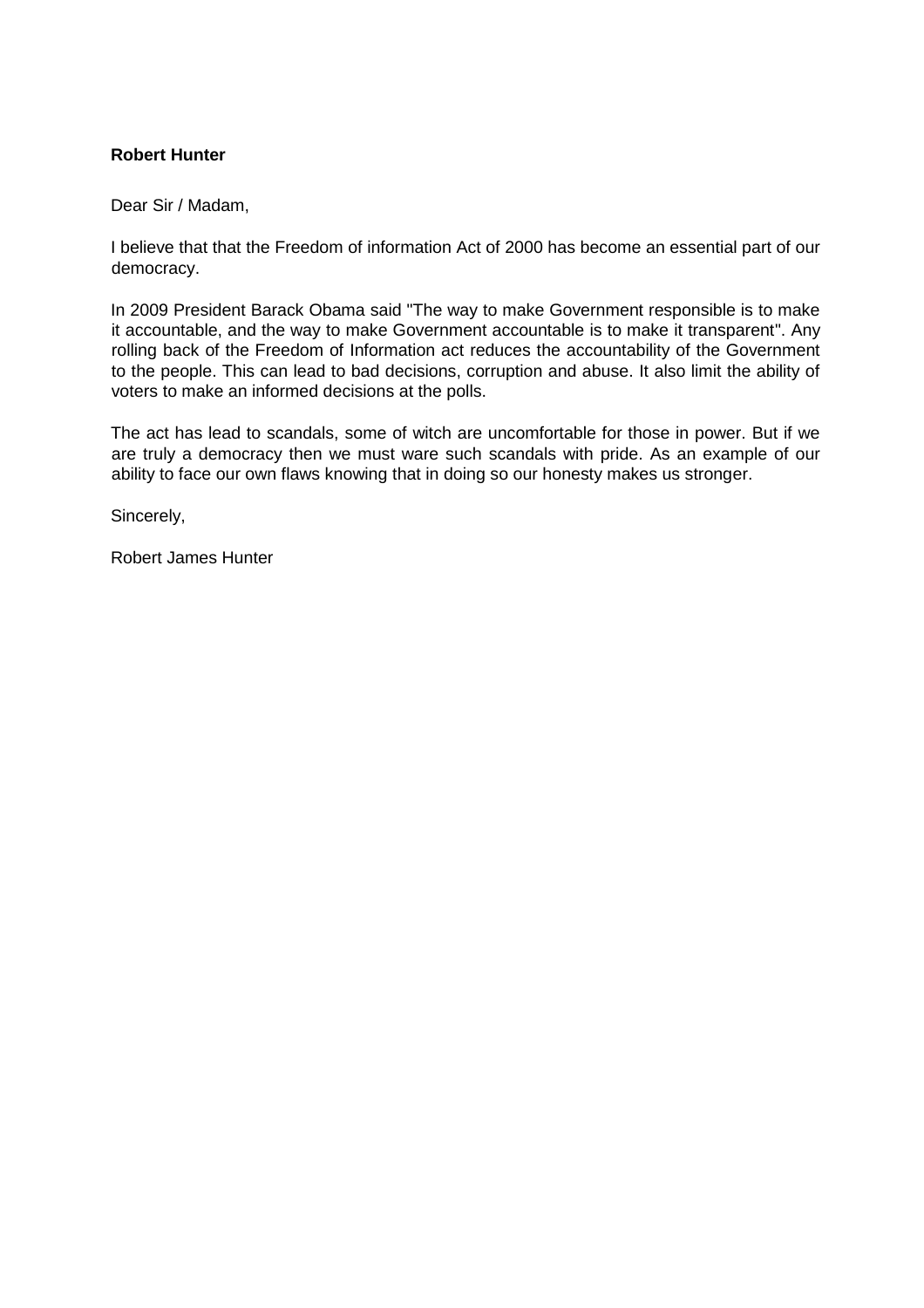### <span id="page-25-0"></span>**Robert Nicholson**

Dear FOI Commission,

I am concerned by proposals to alter, water down or otherwise hamstring the freedom of information act. However burdensome the government and its officials may find the practice of transparency, it is not in the same league as the burden that can placed on the people when those in positions of power find themselves unscrutinised and unaccountable.

Yours Sincerely,

Robert Nicholson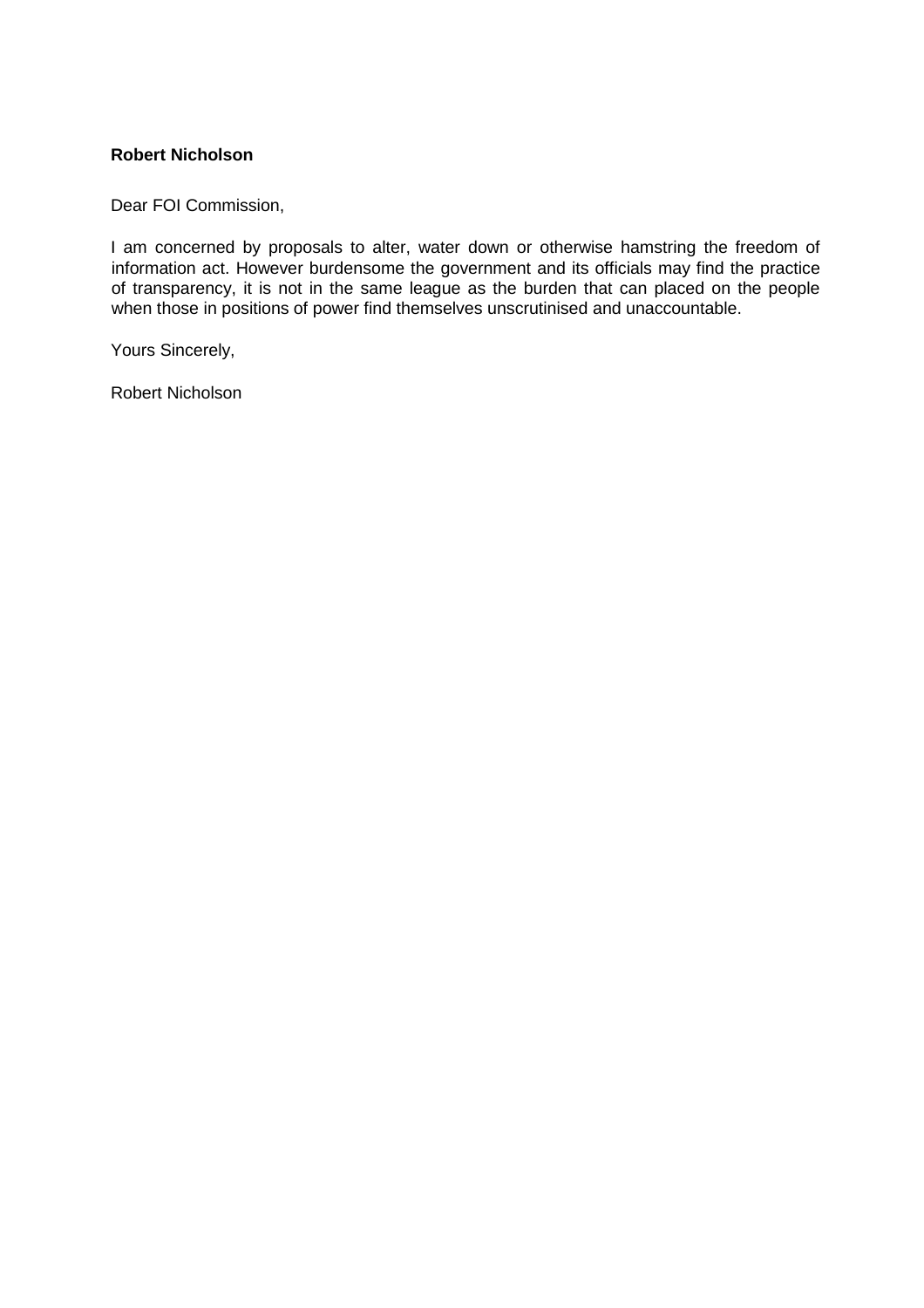#### <span id="page-26-0"></span>**Robin & Pat Benians**

Please leave the FOI Act alone!

Of course it costs tax payers' money to deal with requests made under the Act. But if Government at every level were more transparent, there would be fewer requests.

ROBIN & PAT BENIANS – an ordinary working couple & taxpayers.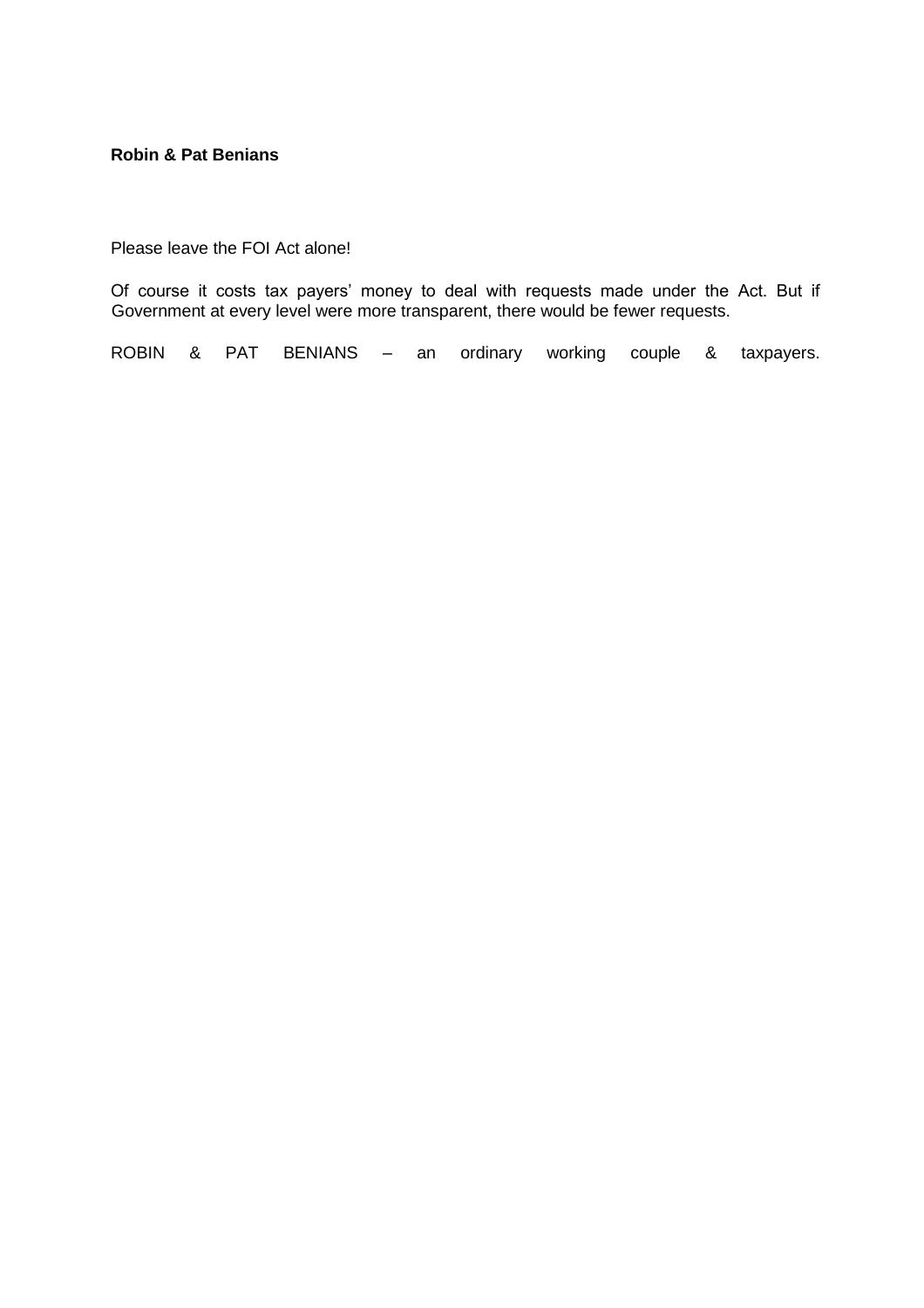# <span id="page-27-0"></span>**Roger Young**

Rumour has it that there is a consultation on the governments proposal to neuter the FOI Act, which like this consultation seems largely to have been slipped beneath the radar.

The justification for the recent increase powers of surveylance was " if you have nothing to hide you have nothing to fear ". EXACTLY the same applies to the FOI Act. So clearly by seeking to neuter this act,politicians and administrators are admitting they DO have something to hide. It is therefore crucial to open democratic government that this law remains untouched.

Of course those with power don't want cock-ups and dodgy dealings to be made public but this all the more reason to leave this act as it is.

The cost of administering this is tiny considering it's importance and to say otherwise is simply a smoke screen the hide the real reason which is - to hide things !

If money is that short, why not scrap the Police and Crime Commissars who nobody wanted and serve no useful function in the maintainence of law and order and cost a great deal more.

Roger Young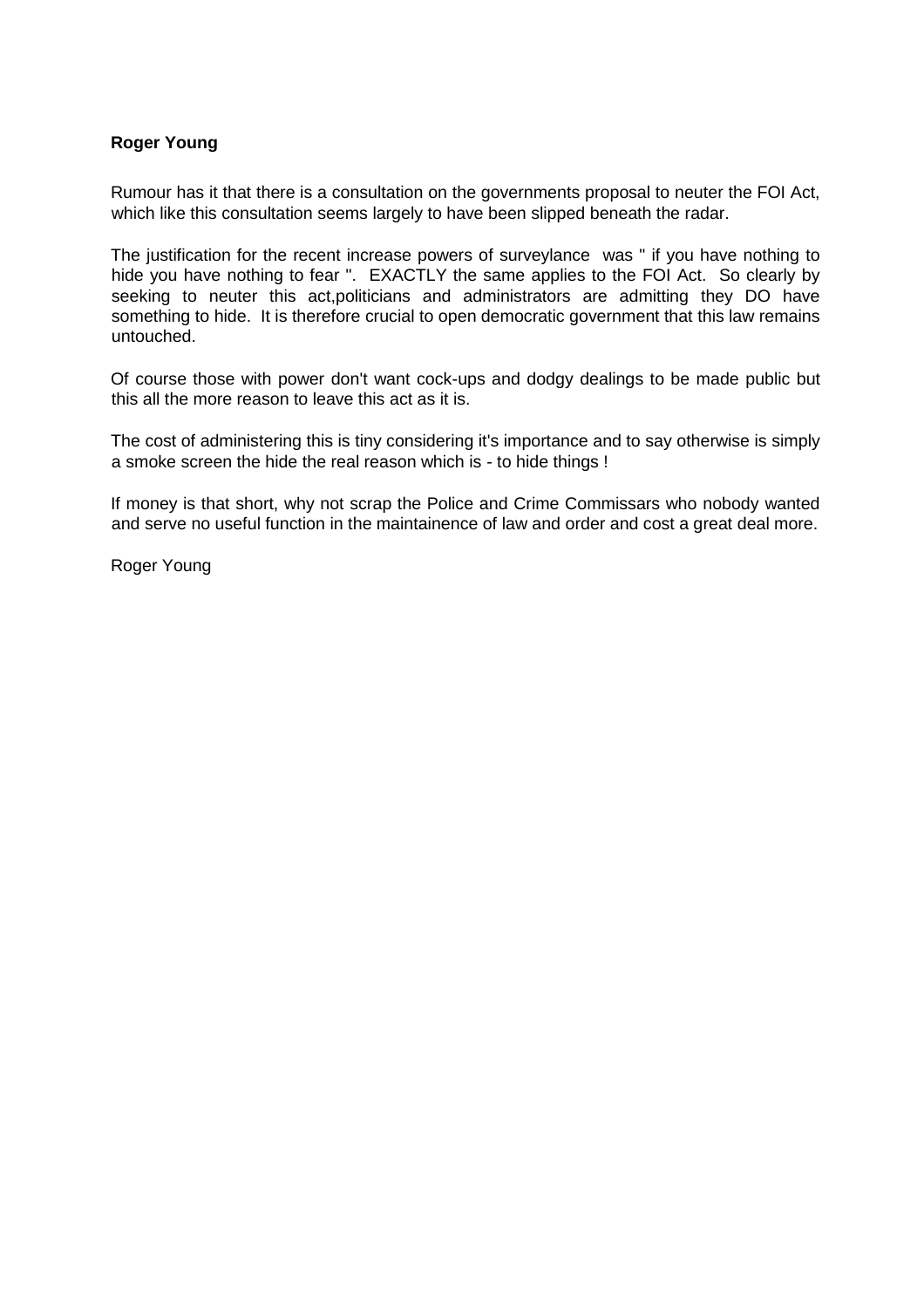# <span id="page-28-0"></span>**Sylvia & Ronald Kipps**

Sylvia and Ronald Kipps

We value the present FoI legislation as a means of access to information and for official bodies to be held to account. We urge you not to restrict this access in any way as a result of your deliberations.

Yours,

Sylvia and Ronald Kipps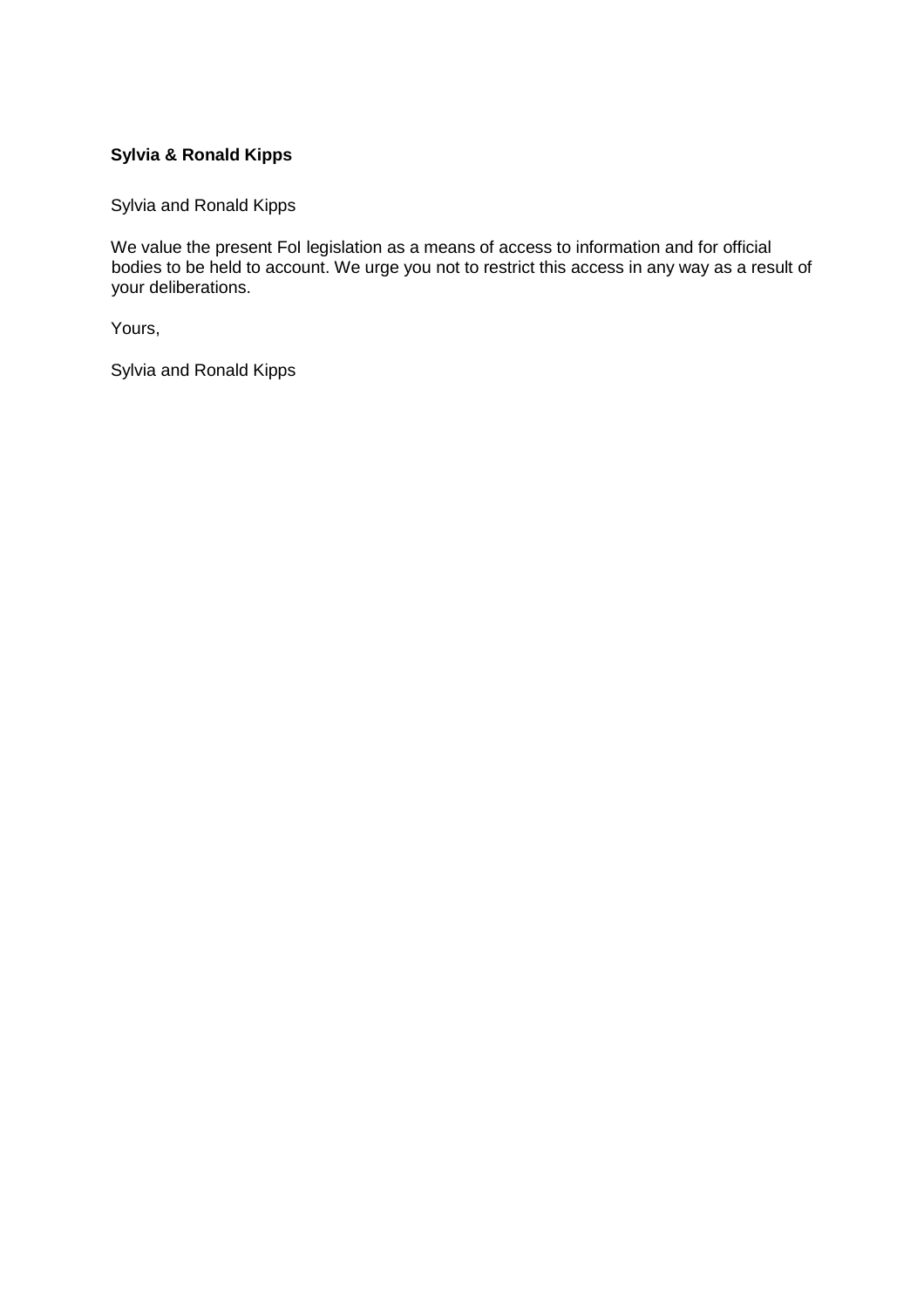#### <span id="page-29-0"></span>**Ross Anderson**

Dear Commissioners,

Consultation on the Freedom of Information Act 2000

The recent Green Paper on education suggests that the Freedom of Information Act should cease to apply to universities. I strongly support this proposal and am writing to you as well to argue the case.

I am Professor of Security Engineering at Cambridge, and as such my work impinges in many ways on both data protection and freedom of information; these are both in different ways about ensuring that information flows to the right people and not to the wrong people. Both intermingle policy and technology in interesting ways.

In addition to this professional expertise, I am involved in digital-rights NGOs. I chair the Foundation for Information Policy Research (fipr.org) in the UK while overseas I am one of FIPR's representatives on European Digital Rights (ERDi.org) as well as being an advisory council member of the Electronic Privacy Information Centre (epic.org) in the USA.

My third perspective is involvement in university administration. I am a member of the Council of the University of Cambridge, its governing body, where I am an elected representative of the professors and readers. I write today in a private capacity rather than as one of Cambridge's trustees, but am confident that my views are widely shared.

It has long been my view that including the universities in the Freedom of Information Act was a mistake. Most universities are not public-sector bodies; Cambridge University is typical, being a private charity. Every year our Finance Committee takes the trouble to certify that we are not a public-sector body for the purposes of EU purchasing regulations by verifying that less than half of our income comes from the public purse. Most of our income comes from research grants and contracts; teaching is less than a quarter of it, and even there most of the income now comes from student fees. In the department where I teach, we now get essentially no government subsidy for teaching.

Second, the uses made of the Freedom of Information Act vary from the tiresome to the abusive. We get journalists sending requests to our central administration for such things as "all the research the university does on climate change", to which the stock response is something like "look at the websites of the relevant researchers – it's our policy that all research outputs are placed in the public domain."

While such an inquiry is typically just a journalist being lazy, some are decidedly malicious. For example, in 2003 we were the target of a campaign by animal rights extremists who attempted to terrorise my Council colleagues by doing noisy property damage at their homes in the small hours of the morning; some of the activists ended up in jail. At the same time as that campaign, there were concerted efforts to find out the names of academics, postdocs and even students involved in research with animal subjects. Identified targets were then bombarded with offensive and sometimes threatening emails from the activists' supporters; the ones I got had gruesome pictures of monkeys with electrodes in their brains, and they were also sent to dozens of my colleagues at the Computer Lab in an attempt to put social pressure on me. (They had the opposite effect; my colleagues were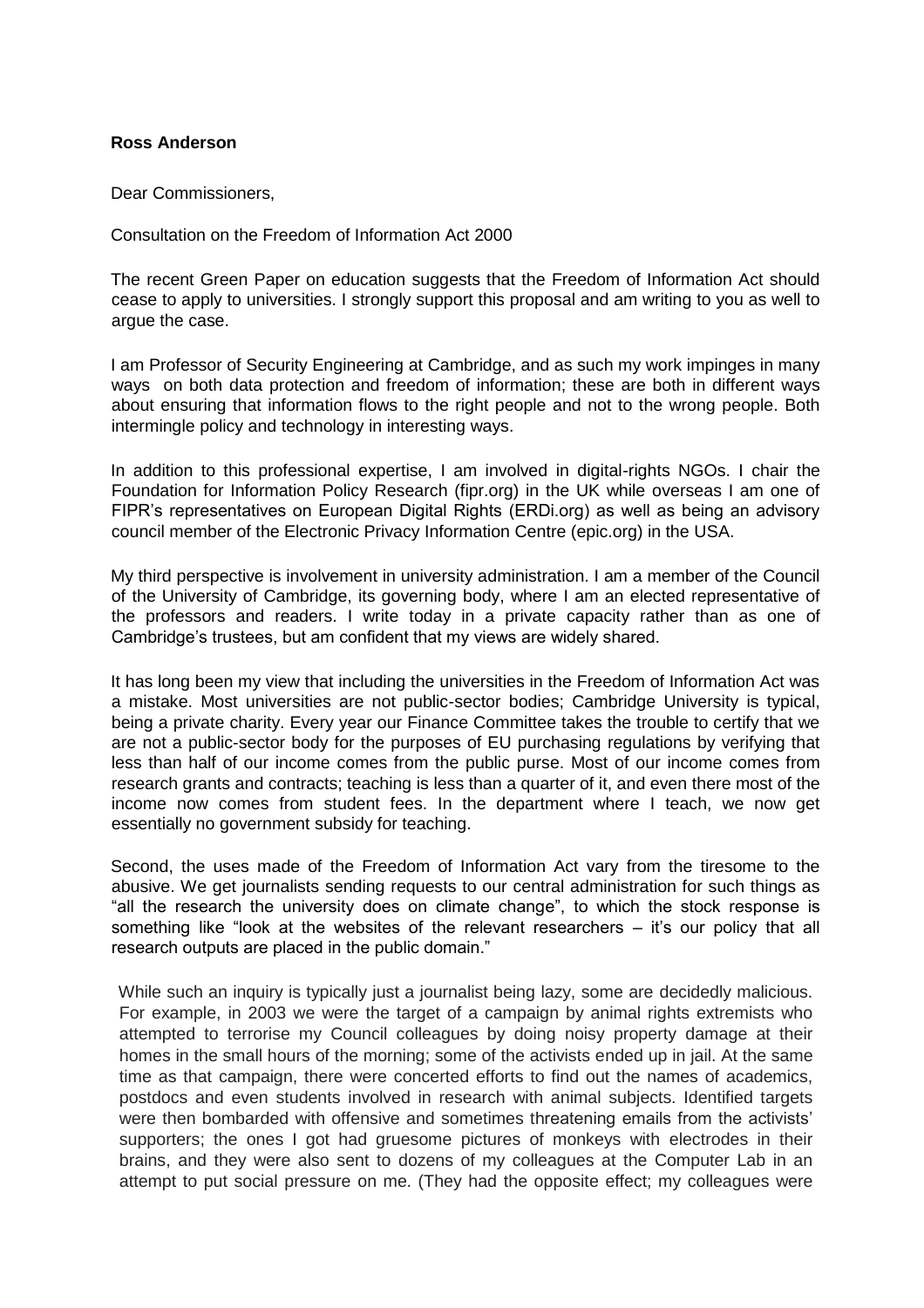strongly supportive.) Now some information about researchers is publicly available in any event, as scientists put their names on their publications, and they may be findable in the electoral register or via social media. Yet Freedom of Information re- quests were used as one of the tools of their trade by this extremely unpleasant (and occasionally violent) group.

I am aware of similar techniques being used to harass medical researchers whose work is objected to on other grounds by activists of various kinds. I understand that Professor White of Queen Mary will be writing to you separately.

Finally I would like to state that I am personally a strong supporter of freedom of information. Given the nature of power in human societies and organisations, information will tend to flow from the weak to the strong and from the poor to the rich, making them stronger and richer still. Information has also been the foundation of new fortunes and new monopolies; the study of information economics is thriving, and is increasingly important to my field, as to yours. Data protection law exists to ensure that the weak don't have to hand over everything, while freedom of information exists to ensure that the weak can still find out something about government bodies that have some kind of coercive power over them.

Universities are not coercive bodies. We are self-governing communities of scholars, run by committees most of whose minutes end up being published online (except where this is impossible for reasons such as commercial confidentiality or personal privacy). We exercise no monopolies and have coercive power over no-one. Our mission is the manufacture and distribution of knowledge, and we hand it out freely to all. There are only a few exceptions, such as history professors who expect you to pay the bookstore for the books that they write; in my own case, my 'Security Engineering' textbook can be downloaded for free from my website as well as being on sale in Heffers for cash. (No doubt my historian colleagues will catch up with technology in due course.)

In short, there is no case for applying Freedom of Information law to universities, and it does real harm (albeit this is thankfully rather rare). I therefore strongly support the proposal by the Secretary of State for Business, Innovation and Skills to exempt us and ask for your support too.

Yours sincerely,

Ross Anderson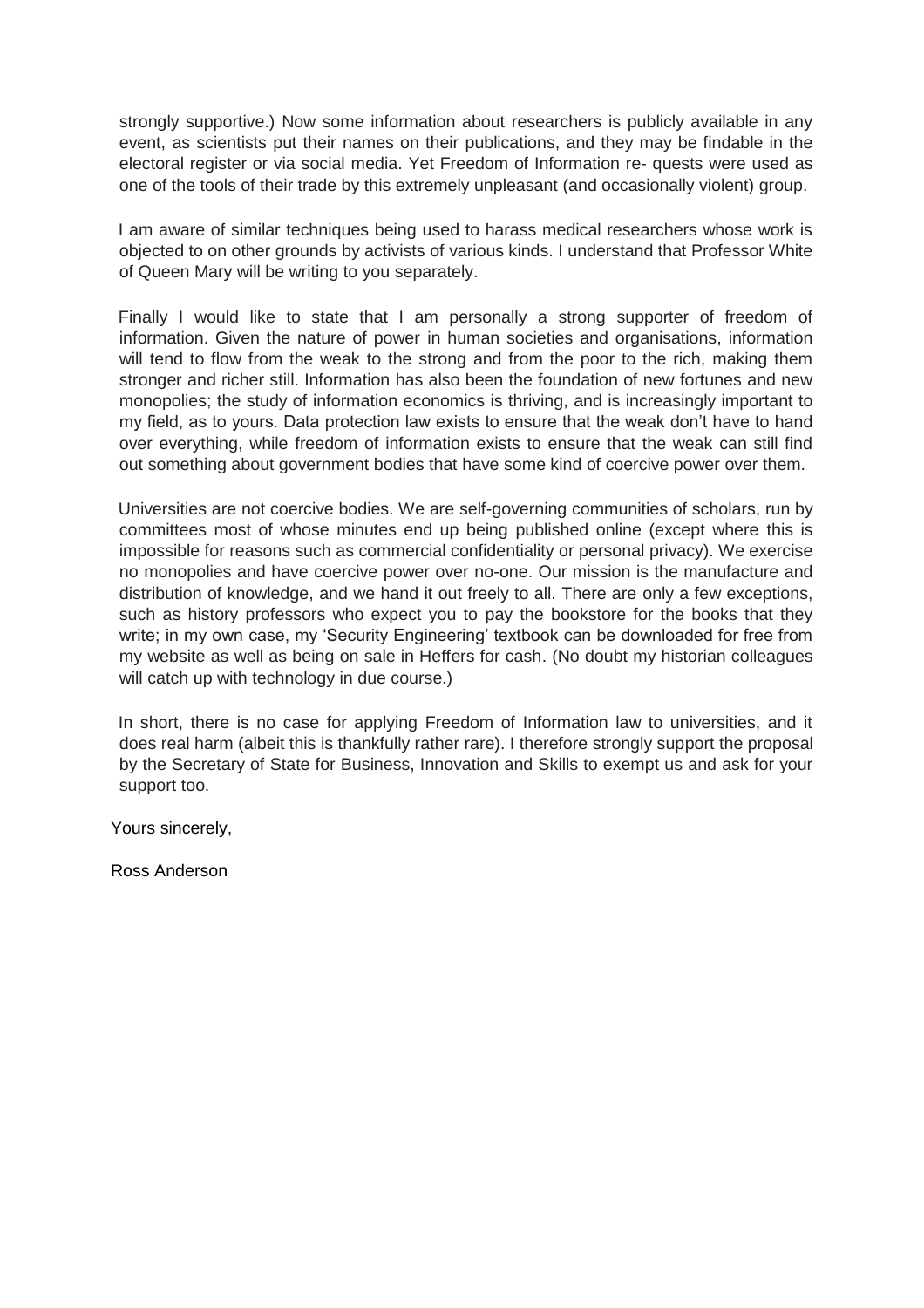# <span id="page-31-0"></span>**Ruedi Welti**

For the serious Press, as the fourth power in a civilised, modern State, it is essential that Freedom of Information is guaranteed. We Citizens depend on the serious Press to inform us.

R Welti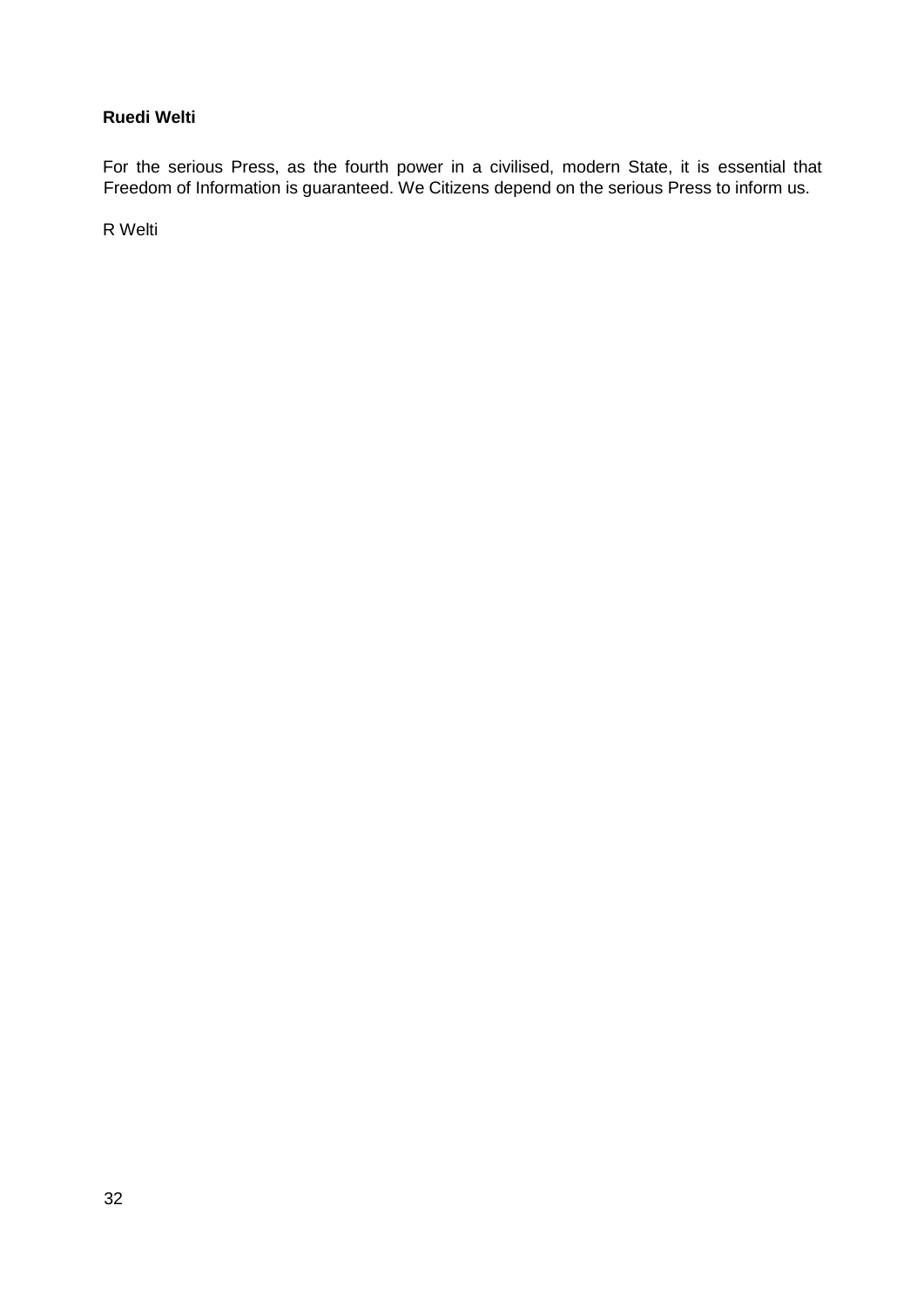# <span id="page-32-0"></span>**Ruth Greaves**

Chris Grayling...get back in your box!!!

We need to keep the Freedom of Information Act.

The people who do not want it must have something to hide!!

Ruth Greaves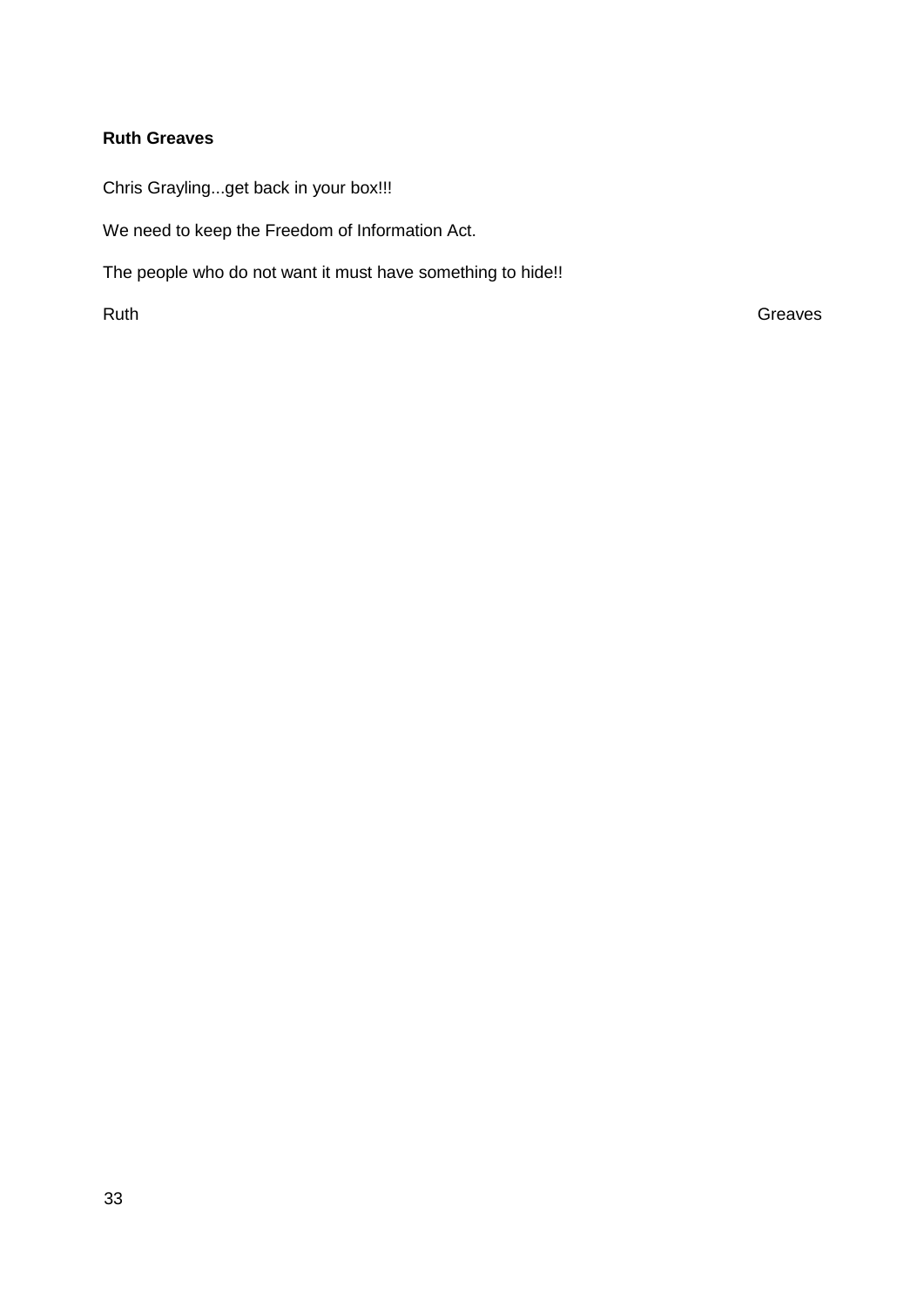# <span id="page-33-0"></span>**Ruth Hobson**

Dear Sirs

Freedom of Information Act Consultation

I would like to express my support for the Freedom of Information Act, and my concern at the prospect of its partial repeal.

Freedom of information is surely part of any free society and there are many crucial issues that would never have come to light without it. I actually think the Act should be extended to cover all contracts between public bodies and private companies. It is outrageous that we are not allowed to see how our own money is being used. The concept of commercial confidentiality should not extend to public contracts and information about the use of tax payers' money should be available under the Act.

Please do not dismantle this cornerstone of democracy just because it doesn't suit those sections of society who would prefer their activities to remain secret.

Yours faithfully

Ruth **Example 2008 Ruth Hobson**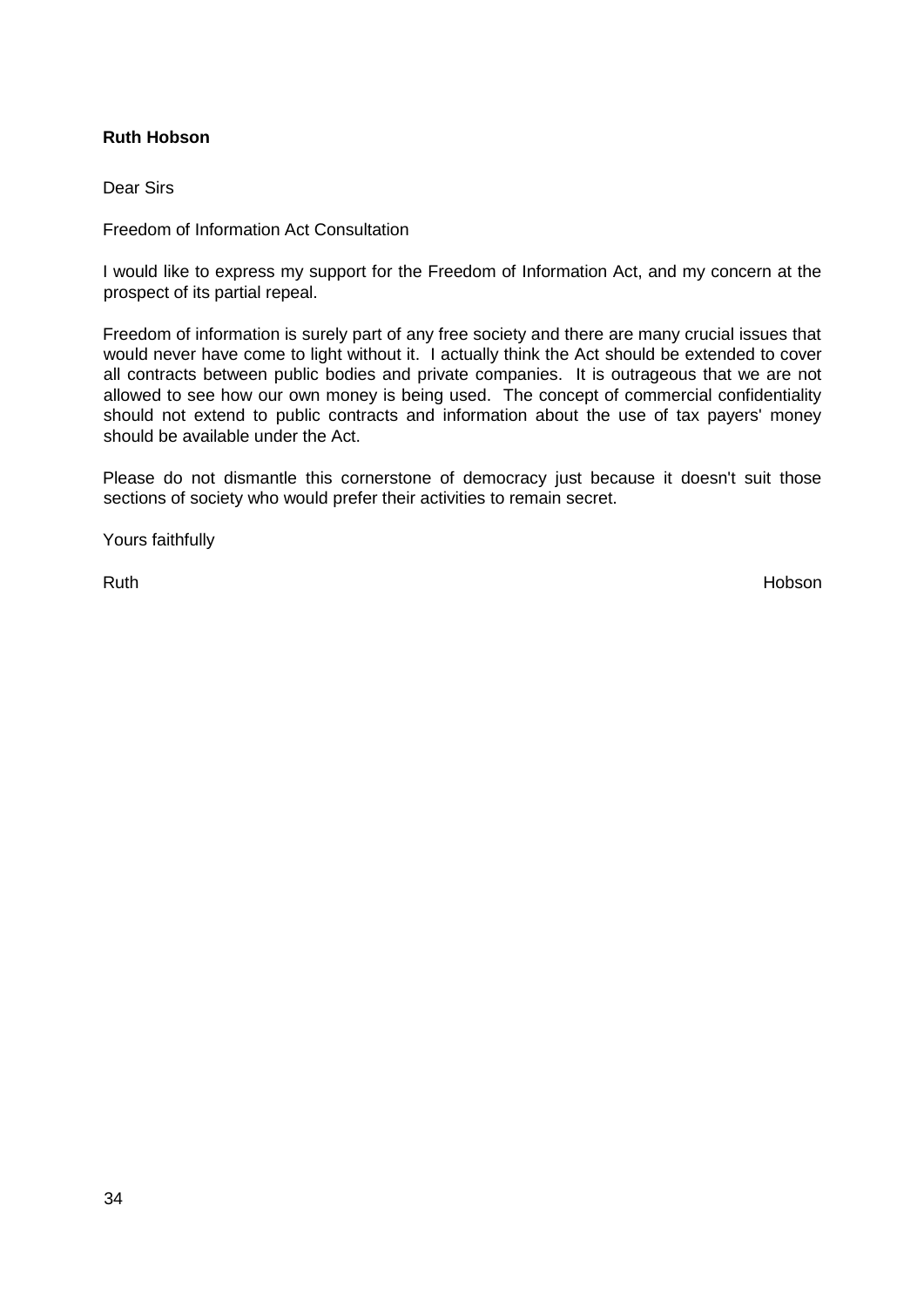## <span id="page-34-0"></span>**S Blair**

Dear Sir/Madam,

I would like you to note my support for the expansion of freedom of information as it currently stands as it has become an essential tool in getting information about failing legislative/government departments from local to national level, this allows us to improve rather than cover up these failures and by expanding the existing FOI legislation will allow for greater scope of improvement benefitting everyone.

**Sincerely** 

S Blair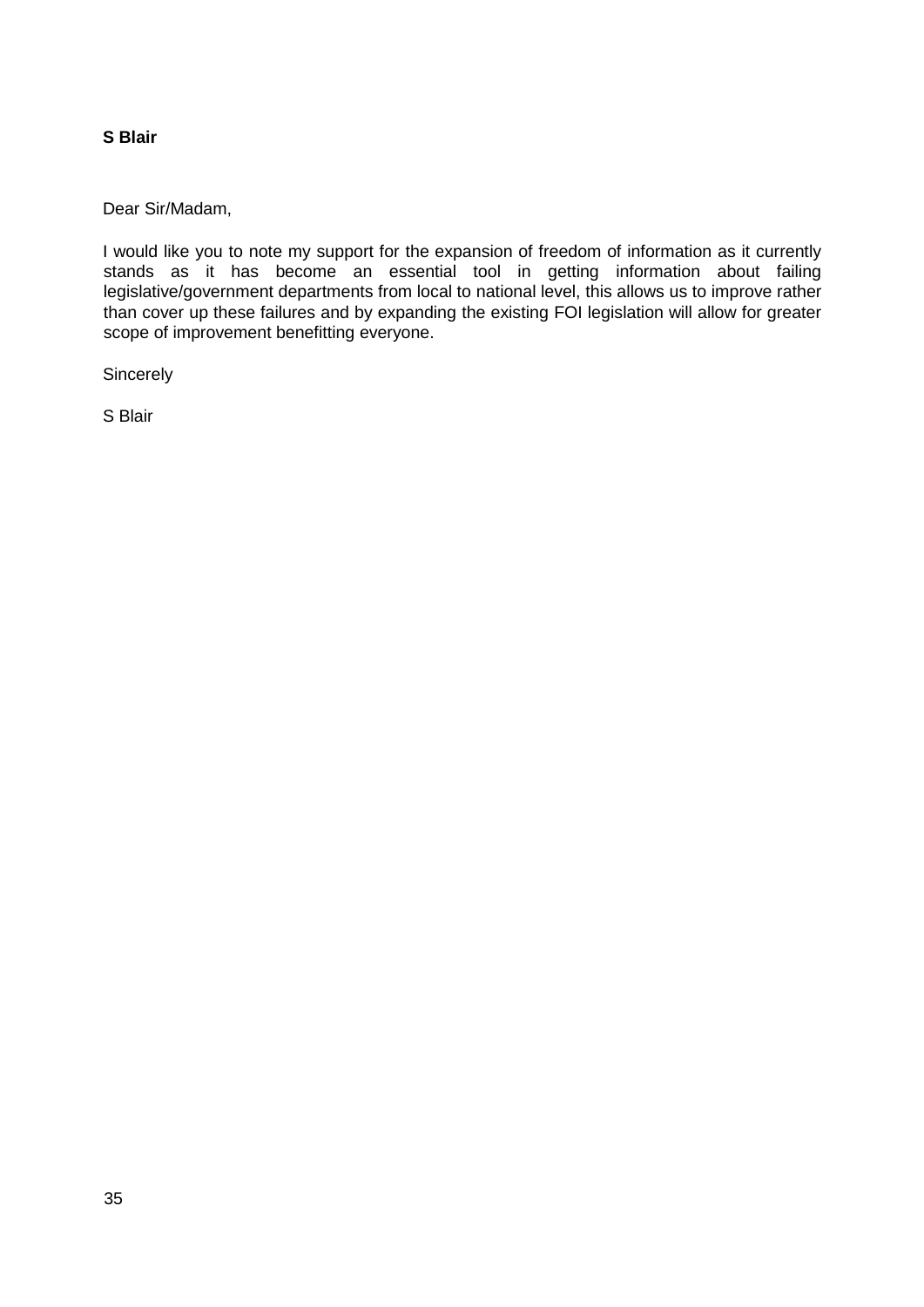## <span id="page-35-0"></span>**Sarah Manley**

I work for the NHS and i receive between 2-3 FOIs to answer every week which i've done so since the act was introduced. I would say 95% of these are commercial organisations looking to increase their business and, in my opinion, is a lazy way of researching business opportunities.

I would say i spend at least an hour of my working week responding and it would be interesting to know how many NHS employees do the same and what the associated cost/time burden is on the NHS.

I believe in the NHS being open but in my view the FOI is the same in an information context as writing a blank cheque and I believe that there should be some kind of filter to prevent commercial organisations from accessing information from the NHS in this way.

Sarah Manley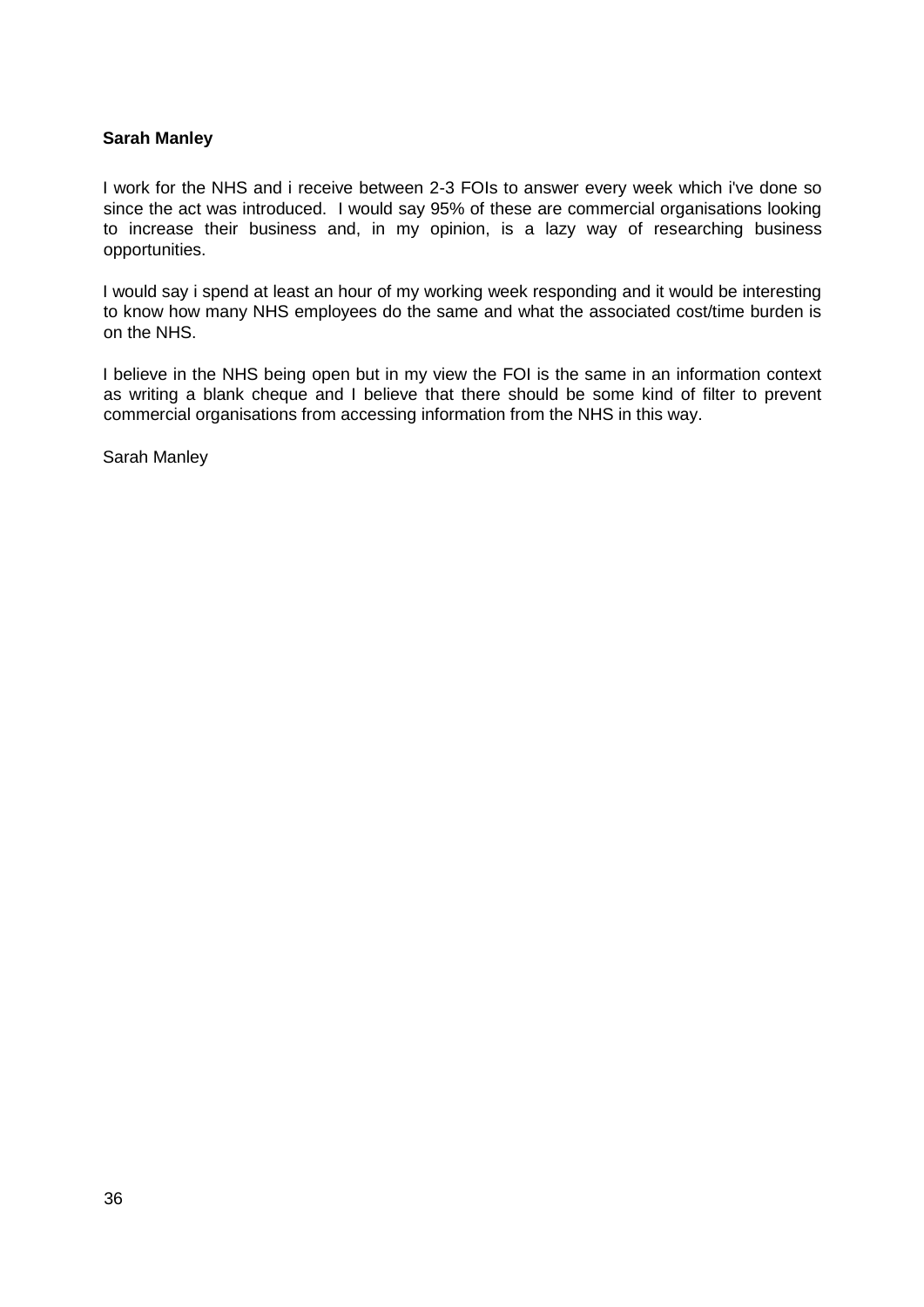### **Sebastian Gosden**

Dear Independent Commission on Freedom of Information,

Demonstrably, the current Freedom of Information system is working extremely well, because in the last five years a layman such as myself has learned about dishonesty, junketing, expense scandals, more junketing and all the kind of things that the British public have a right to know about and informs our understanding of the fitness of specific people in government, elected or not.

I am not a journalist, never have been and never intend to be. But I am dependent on them and their work to understand how my country's government functions. Any reduction of their right (and any citizen's, for that matter) to make Freedom of Information requests is genuinely an attack on our democratic system (a term quite overused, but entirely applicable in this case).

If the price of holding the powerful to account is £9m a year, as the latest FOI cost estimates suggest, this is extraordinarily reasonable. If £9m not a good price for holding officials to account in a £2 trillion economy, I don't know what is.

I respectfully ask you not to curtail Freedom of Information requests.

Kind regards,

Sebastian Gosden.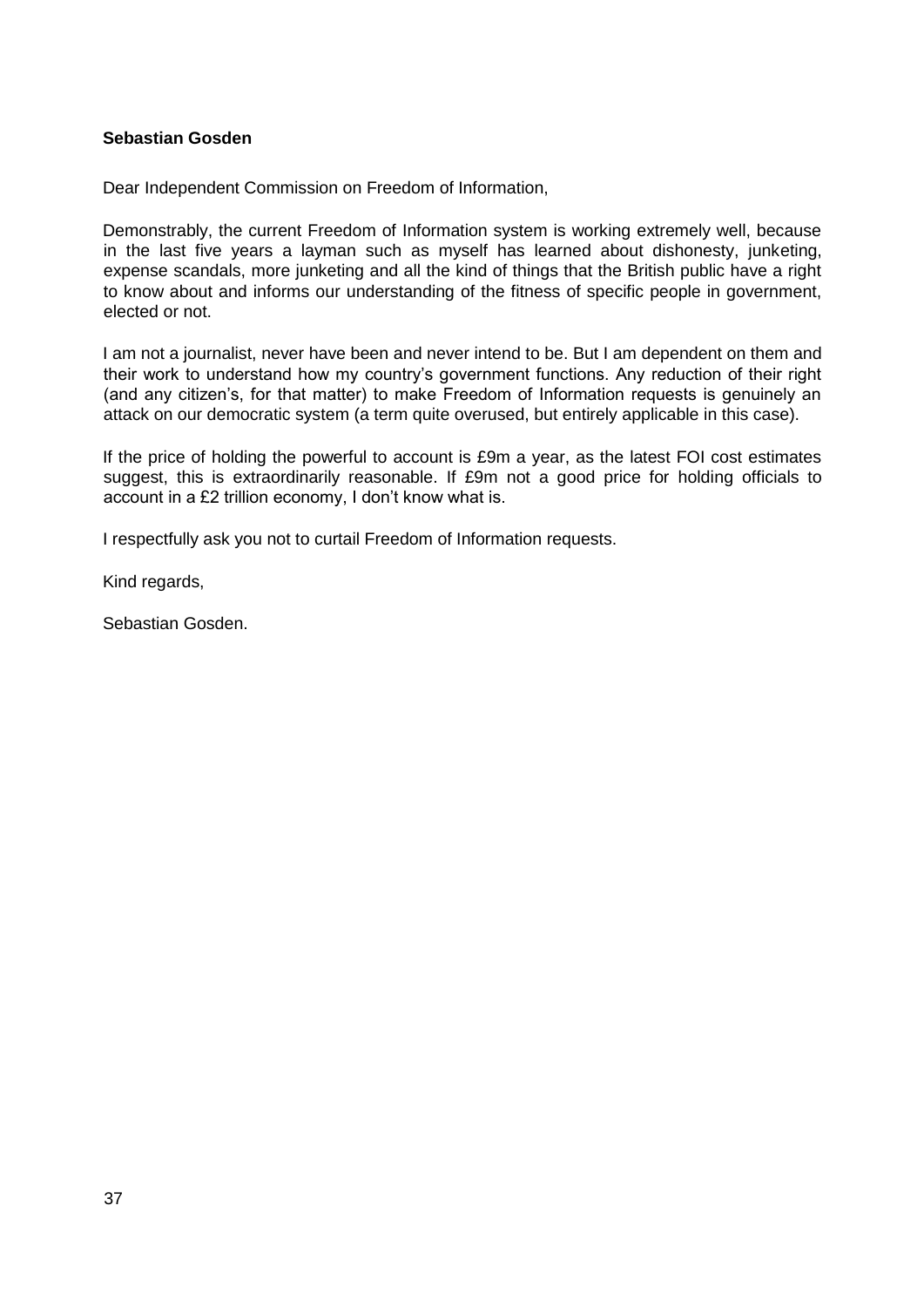# **Shanti Varmana**

Dear commission,

For the sake of justice and fair play, Freedom of Information needs to continue!

Please leave this act as it is.

Thanks

Shanti Varmana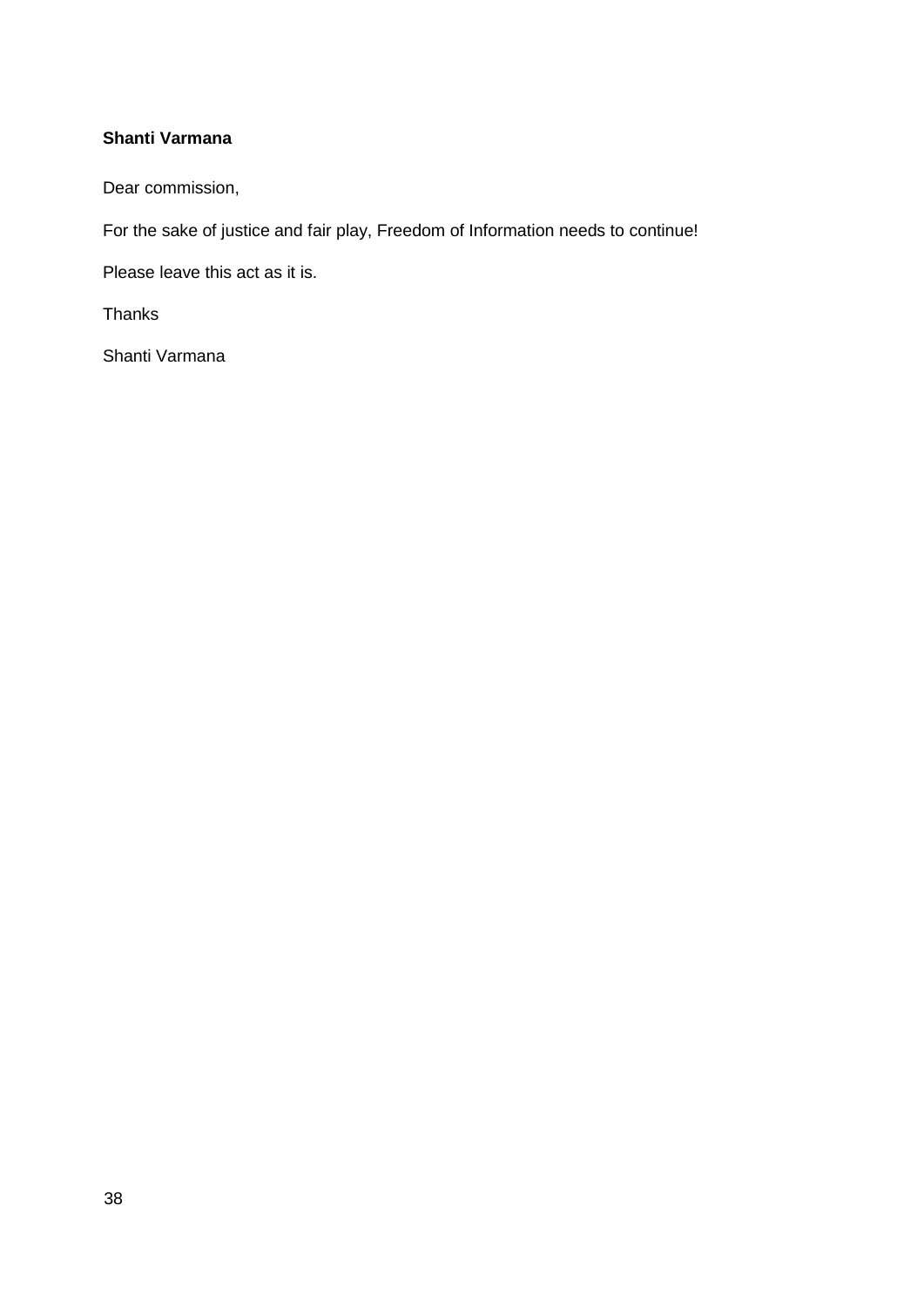### **Sheila Freeston**

We need to keep the foi to maintain the standards of transparency and honesty essential for our democracy. Any watering down of its provisions will lead to a lessening of confidence in public institutions and our public servants from government downwards and enable wrongdoing not to be exposed and punished.

Yours,

S. Freeston.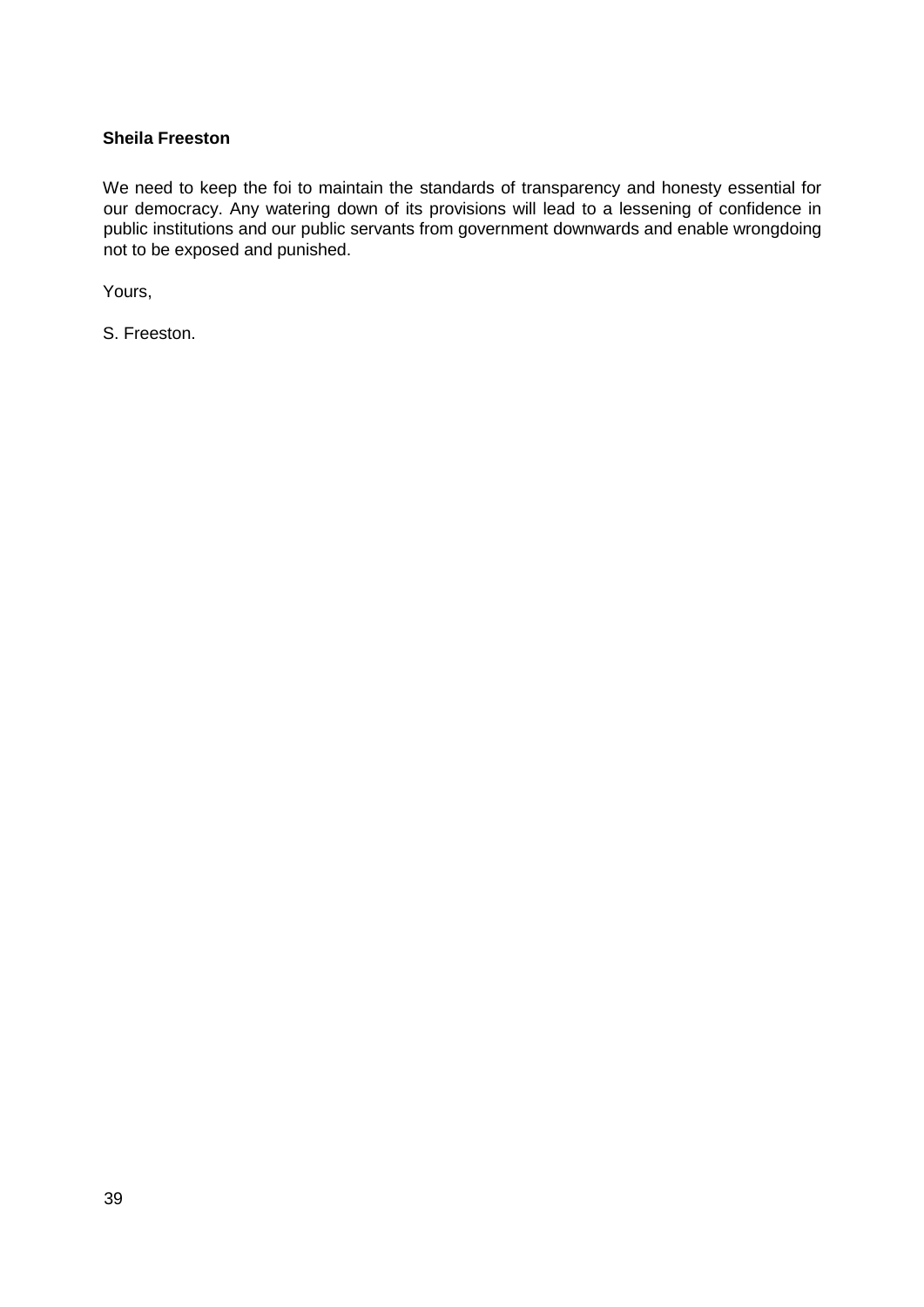### **Simon Bertram**

Dear Lord Burns and FOI committee,

In reviewing FOI legislation, you have a chance to demonstrate your sense of right and wrong and your belief in a government accountable to the electorate.

There are suggestions that your committee is set up to water down FOI rules, cover up the actions of government and make opaque the transparency FOI offers the public. I will read your committee's report with interest and, like others, I will judge you and the other committee members on its content. It will represent a fascinating window into your character and your views on government accountability. I sincerely hope that you show yourself on the side of the public rather than the corrupt, incompetent, venal, self-serving lowlifes who lurk among you in the corridors of power.

In your attempts to hide facts about the government from the press and the public, I'd like you to know that I believe you are doing your and the governments reputations, and the people of this country grave damage. The standing of politicians in the eyes of the public is already in the gutter, but one way to soil it further would be to suggest FOI legislation be weaker and less inclusive.

There are some sordid, dishonourable people and practices in politics, but you, should you show yourself keen to cover up your and your fellow MPs actions, would demonstrate why politicians are so powerfully hated.

As a rule, you would do yourselves a favour if you kept in mind the opinion of the public in your discussions behind closed doors. For what are you, if you speak in a different tongue in your committee than you would at a public appearance?

Members of your committee have soiled and satirise the term 'right honourable.' If you have the gall to suggest preventing the public from learning of your or your colleagues self-serving, immoral or incompetent behaviour, then you deserve the contempt people will feel for you.

Jack Straw, through his actions in government as foreign secretary and in his money-grubbing corrupt prostituting of his position, should have no part in any committee or government role. Its level of absurdity nears Tony Blair's role as Middle-East peace envoy and makes a mockery of your committee.

In your attempts to cover up information, you represent the very worst of politics and some of the disgusting creatures currently sucking at the public teat.

With any honour and with any sense, you will leave the FOI legislation alone. Vandalise these FOI rules, and you prove how low politics can be.

40 But, ah, you have a chance still. Look into your own souls and for once in your sordid lives, do the right thing. Maybe you've so lost your moral compass you don't even know what that is. Try this: the people of this country should be able to hold its government to account, that is the principle you will support or attack. FOI laws must be undamaged by your vandal natures. Villains or honourable people, your committee's advice will mark you as one or the other. Remember also, that you might still have public appearances, and people will know the dirty little secret of how you advised the government to cover up it's incompetence, waste, and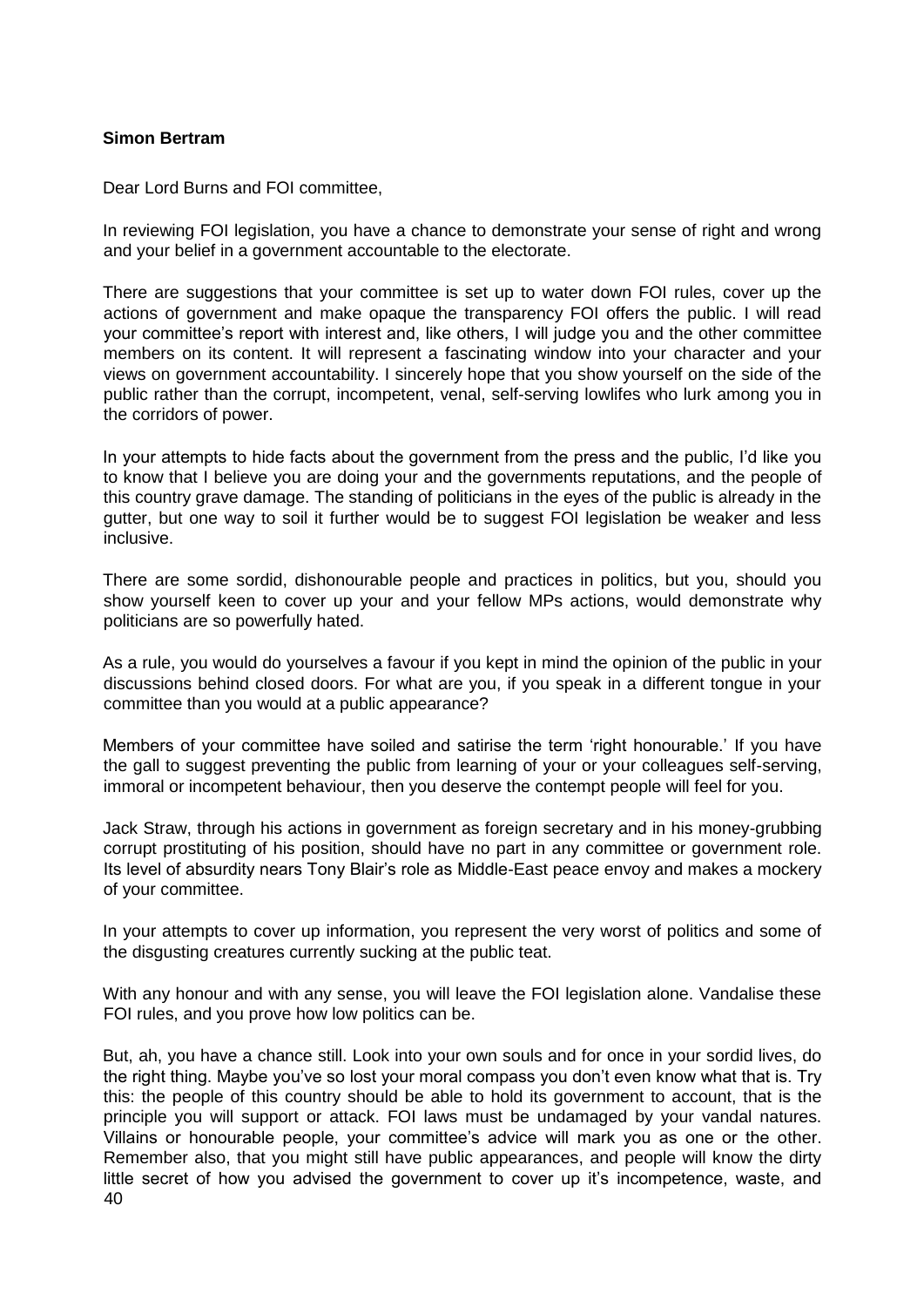corruption. The recommendations of your committee will speak volumes about your characters, and should you seek to cover up information from the press or public, I would actively campaign against you, if indeed you are elected, in your constituencies and if you sought election or re-election in the future.

You might imagine the actions of your committee will escape scrutiny. Wrong. The public sees what you do and will see who you are if you recommend changing FOI.

Be a principled person. Stand up for the right of the public to hold the actions and effectiveness of its government to account. The Labour government might have made many mistakes, but in enacting FOI legislation it put the country before politics and honourably established some transparency and accountability. As Blair would say, history will judge you. How honourable will you prove?

Yours sincerely,

Simon Bertram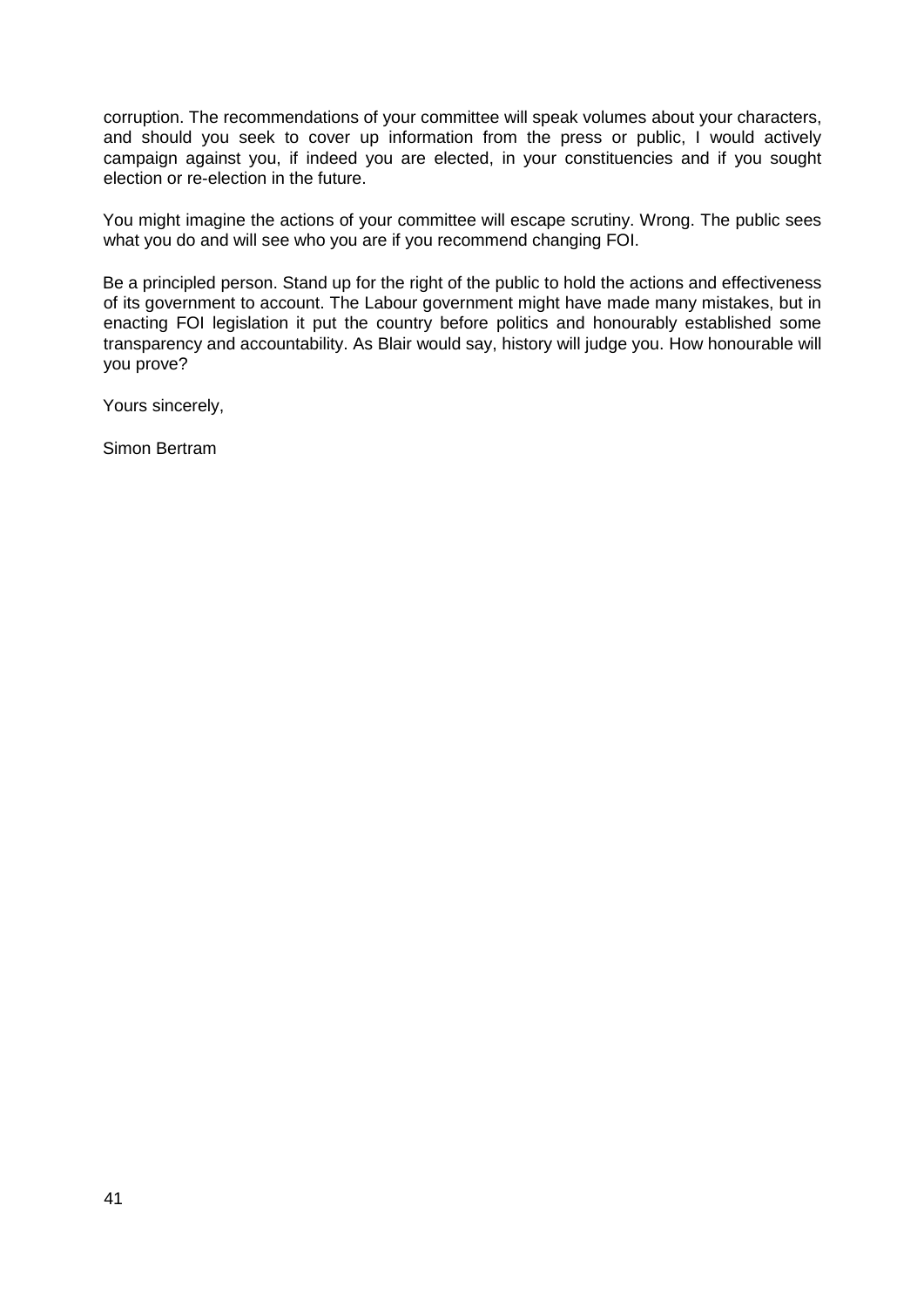# **Simon Easton**

Dear Sir,

Regarding the future of the Freedom of Information Act, please do not recommend any changes to it.

In my view, it works well and is vital to the functioning of a strong democracy.

Kind regards.

Simon Easton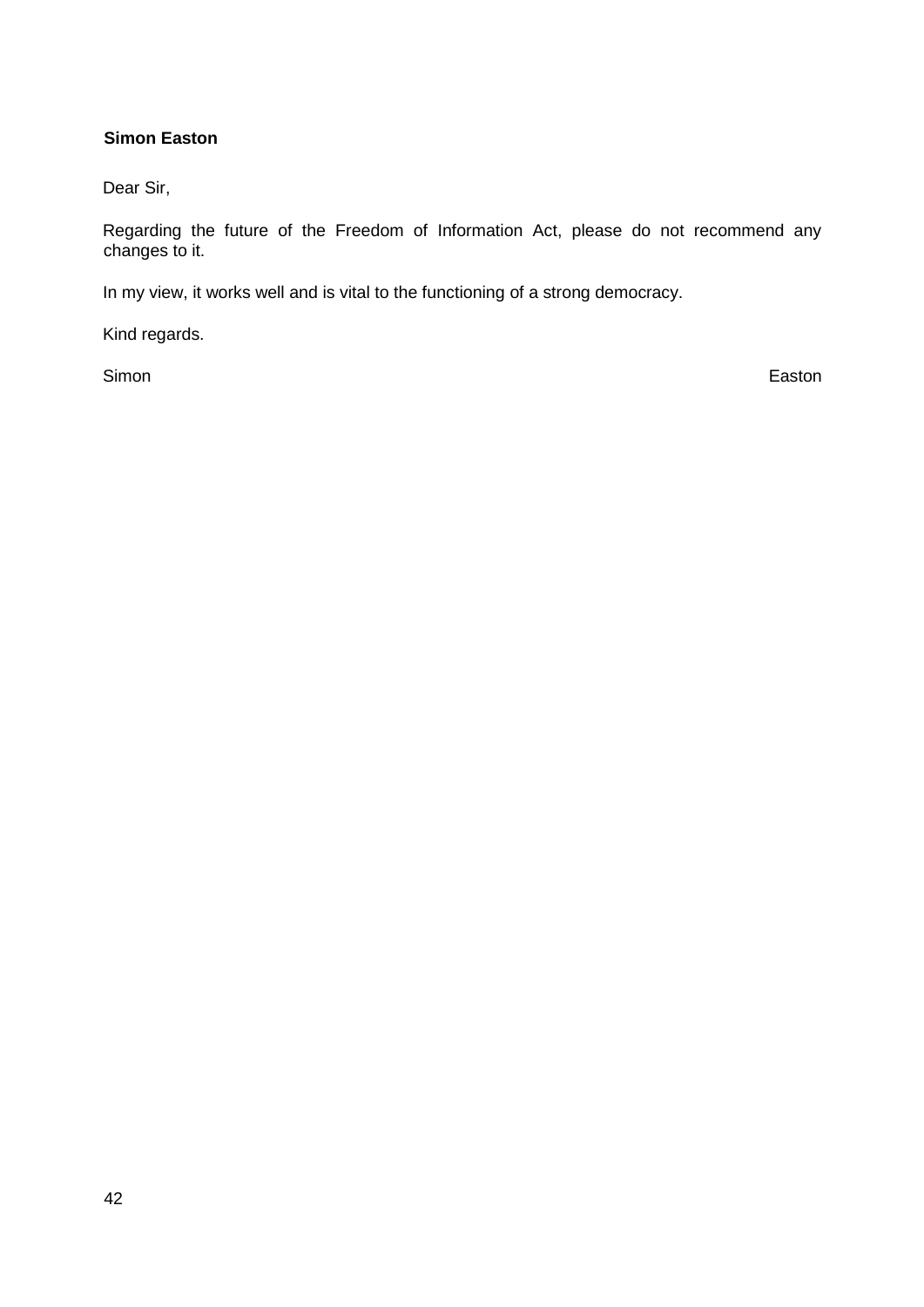### **Simon Fowler**

Dear Sir or Madam

I would like to make a short submission to the Commission.

I believe strongly that the present FOI Legislation works well and should be continued unchanged. The release of information in this way is one way of keeping ministers and civiil servants on their toes and ensuring that the administration is carried on efficiently.

The number of vexatious enquiries is a burden that departments should be willing to accept as being part of a democratic society.

Ideally I would urge the Commission to extend the legislation more widely, particularly to the Security Services and the Royal Family. As taxpayers we should know what these bodies are doing in our names.

Over the past decade I have used the legislation to get a number of files released early at The National Archives for clients and for articles I have been writing.

Yours faithfully

Simon **Fowler**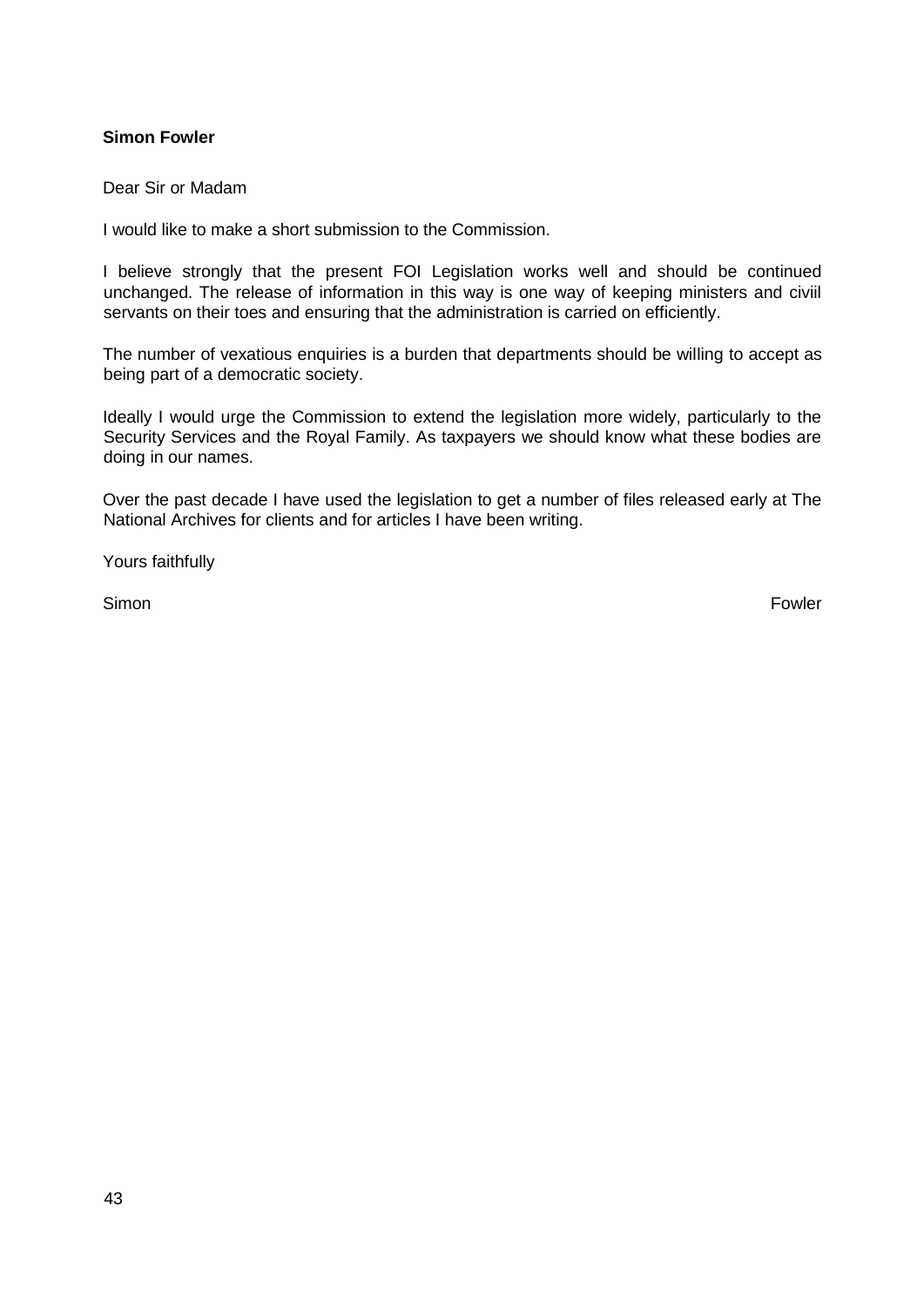# **Stan Smit**

The FOI act is essential to open government and should therefore NOT be watered down.

Regards

Stan Smit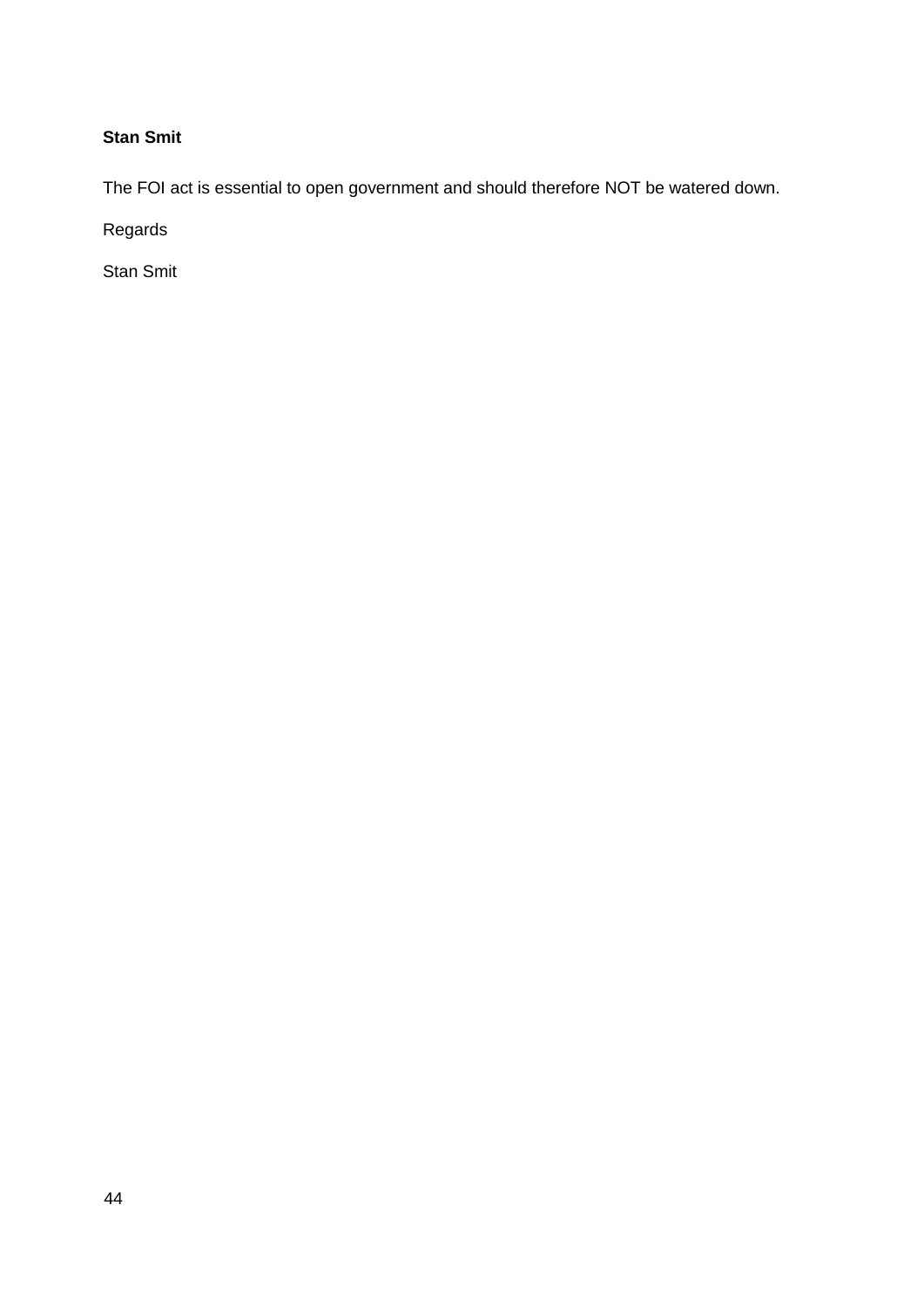# **Stefan Heale**

Sirs,

It is quite wrong to consider any 'watering down' of the effectiveness of the current FOI legislation or to discourage its use by introducing financial charges for requests.

It is the only vehicle of control available to the public to expose and curb the excesses of dishonourable people on the public payroll, of which, unfortunately, there are many.

For that reason, the commission cannot be regarded as being 'independent' while former cabinet ministers have a place on it.

Any interference with the current terms of the Act will only serve to further erode the level of public trust in government and in democracy in this country.

The latest estimate of £9m cost to central government of operating FOI is as a drop in the oceans of the world when compared to the £billions wasted by government and civil servants on exactly the kind of ruinous spending, of no benefit to the taxpayer, which the Act was introduced to control.

Yours faithfully

Stefan Heale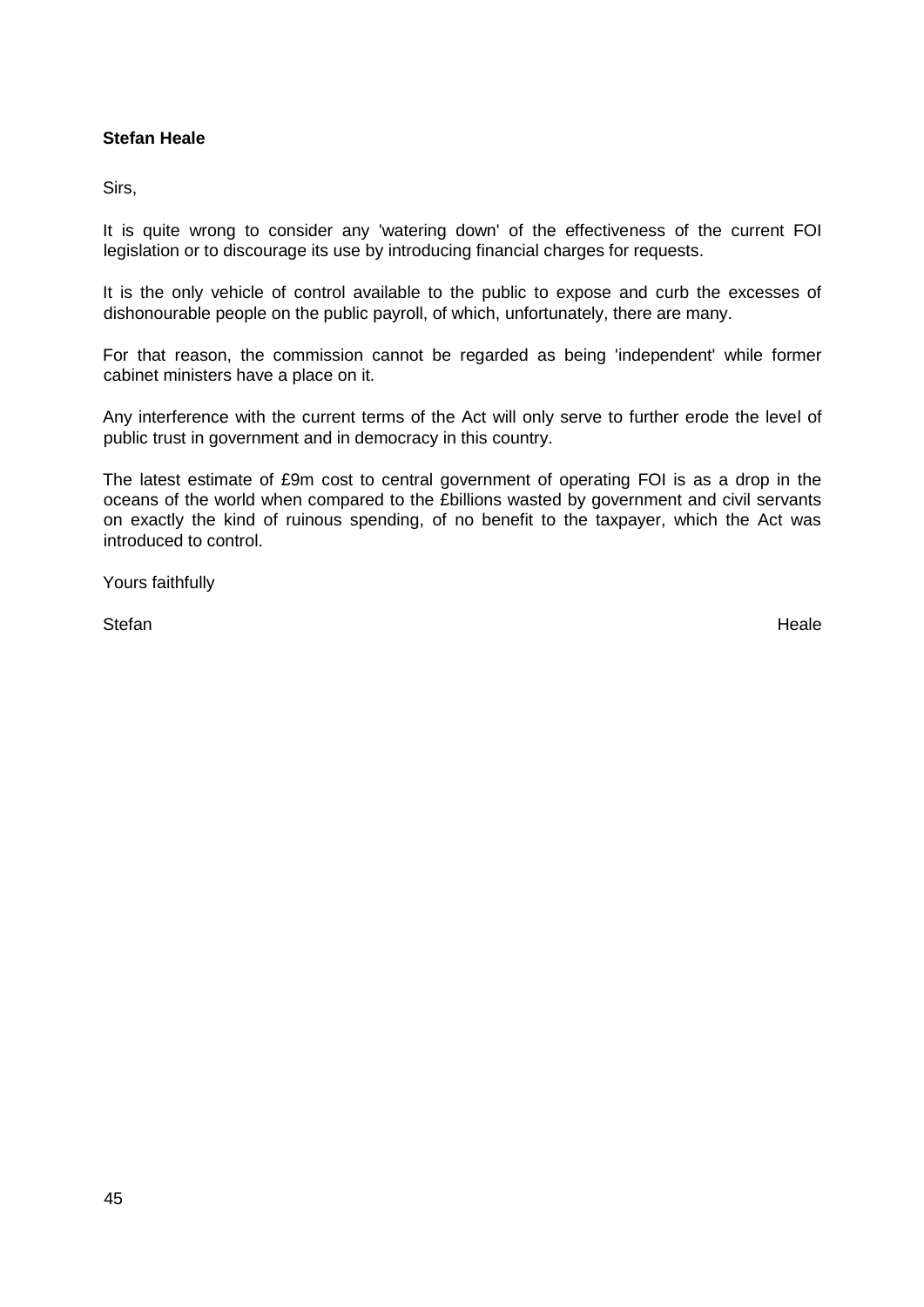# **Stephen Critchley**

Dear Sir or Madam,

#### Re. Freedom of Information Act

I am writing to register my concerns about the government's potential moves to further limit access to, and/or make charges for gaining access to documentation or other records which the public should have free access to under the Act. If anything, information on the activities of our government (especially with respect to its interface with advisory/lobbying agents) should be as open and public as possible. This and only this ensures that British government remains as accountable and as transparent as it claims to be to the rest of the world.

The Freedom of Information Act is also at heart drawn from EU-wide enacted legislation, and I believe as such should not be tampered with further by law-makers/lawyers at the national level to further twist interpretation until it is rendered toothless. So please leave it alone and concentrate more on using your collective energies in more positive activities for the country and its citizens.

Thank you in advance for reading this message and for taking my position into account.

Yours faithfully,

Mr SM Critchley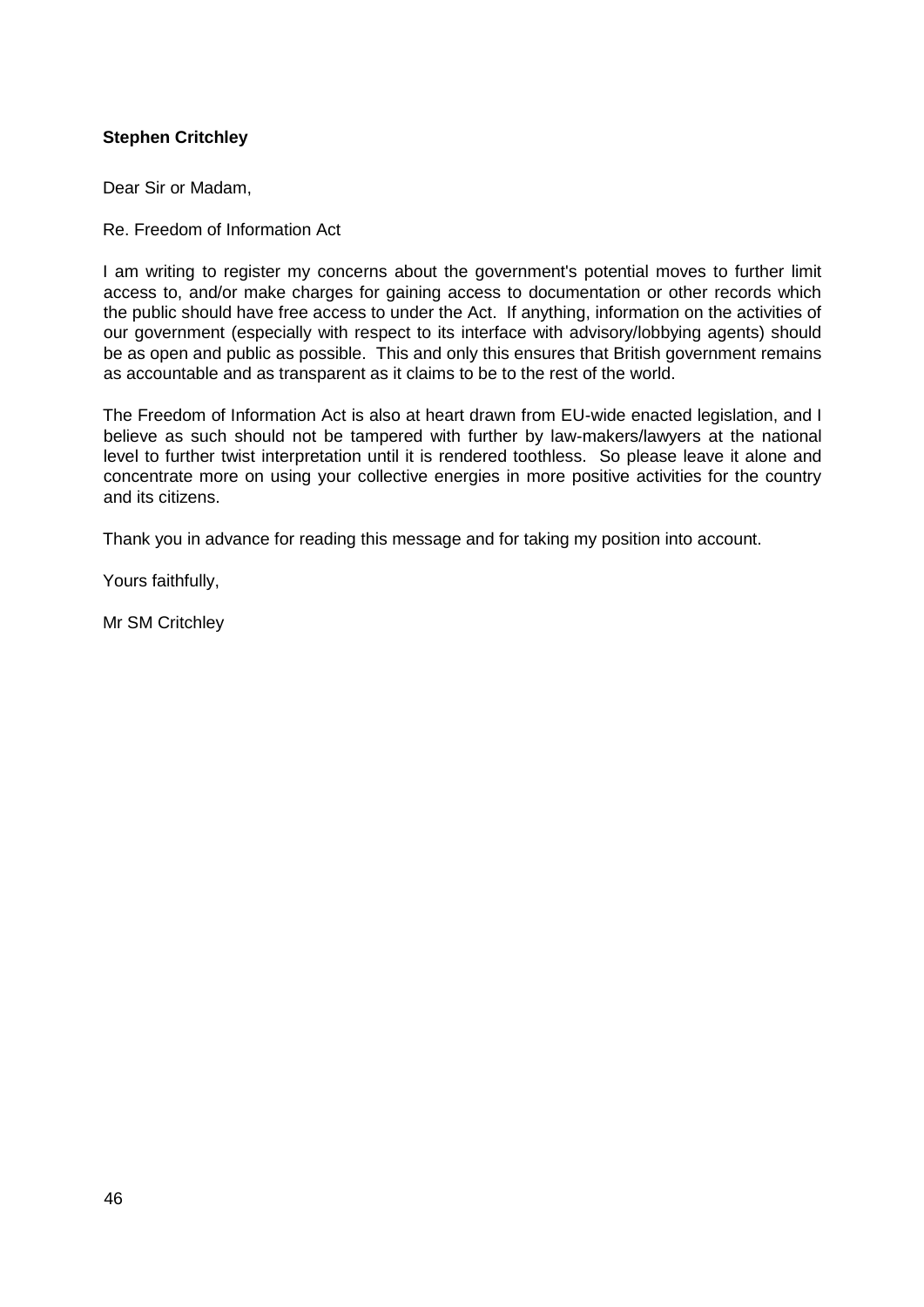# **Stephen Davis**

#### Dear Sir/Madam,

I think it is absolutely essential that we maintain, at least, the levels of FOI access that we now have.

I find it appalling that the government (i..e. elected PUBLIC servants) would want to make their actions and deeds less transparent than they already are.

The duty of an MP, and indeed, any public servant/employee is to act with honour and integrity in executing their duties. They are, after all, in their positions to serve us (the general public) and not us here to serve them.

The recent appointments to the "independent" commission to decide on the future of the Freedom Of Information (FOI) act is, frankly, appalling. Not one member is actually a campaigner for more openness. Indeed, 2 recent appointments are of two characters who have everything to hide and are, in my opinion, quite odious characters; quite characteristic of the modern political "elite".

As an ex-member of the british armed forces (army) of quite a few years service, I find the attitude, commitment (unless it's for their own/family/friends benefit) and moral decency very lacking indeed on our "honourable" members. In fact, I find nothing even remotely, honourable about them.

If it were not for the FOI act then there are many many instances that would have remained out of the public eye. The main one being the abuse of MPs expenses to enrich themselves using public money.

This FOI act, rather than watered down for the benefit of these self-serving autocrats, should be further enhanced to allow full public access to the activities of their "elected" members of parliament. After all, as previously stated, they are elected and, as such, their duties are to serve the very people who elected them. To use their positions and power and privilege wisely, sensibly and with integrity and honour.

Qualities very much lacking in modern society, particularly amongst our "honourable" elected members who seek only to enrich themselves and their friends/family at the expense of the public who pay their [public] salaries. Which frankly, to most MPs, is merely "pocket money".

I sincerely hope (and trust) that the FOI rules remain as they are with no relaxations in favour of public officials/members hiding things they don't want revealed.

Indeed, I would suggest that we need even more transparency and the act should be amended to allow complete access to the activities of our MPs, and indeed, Lords.

You have my permission to print/publicise this letter and my name.

Thank you and best regards

Stephen Davis

47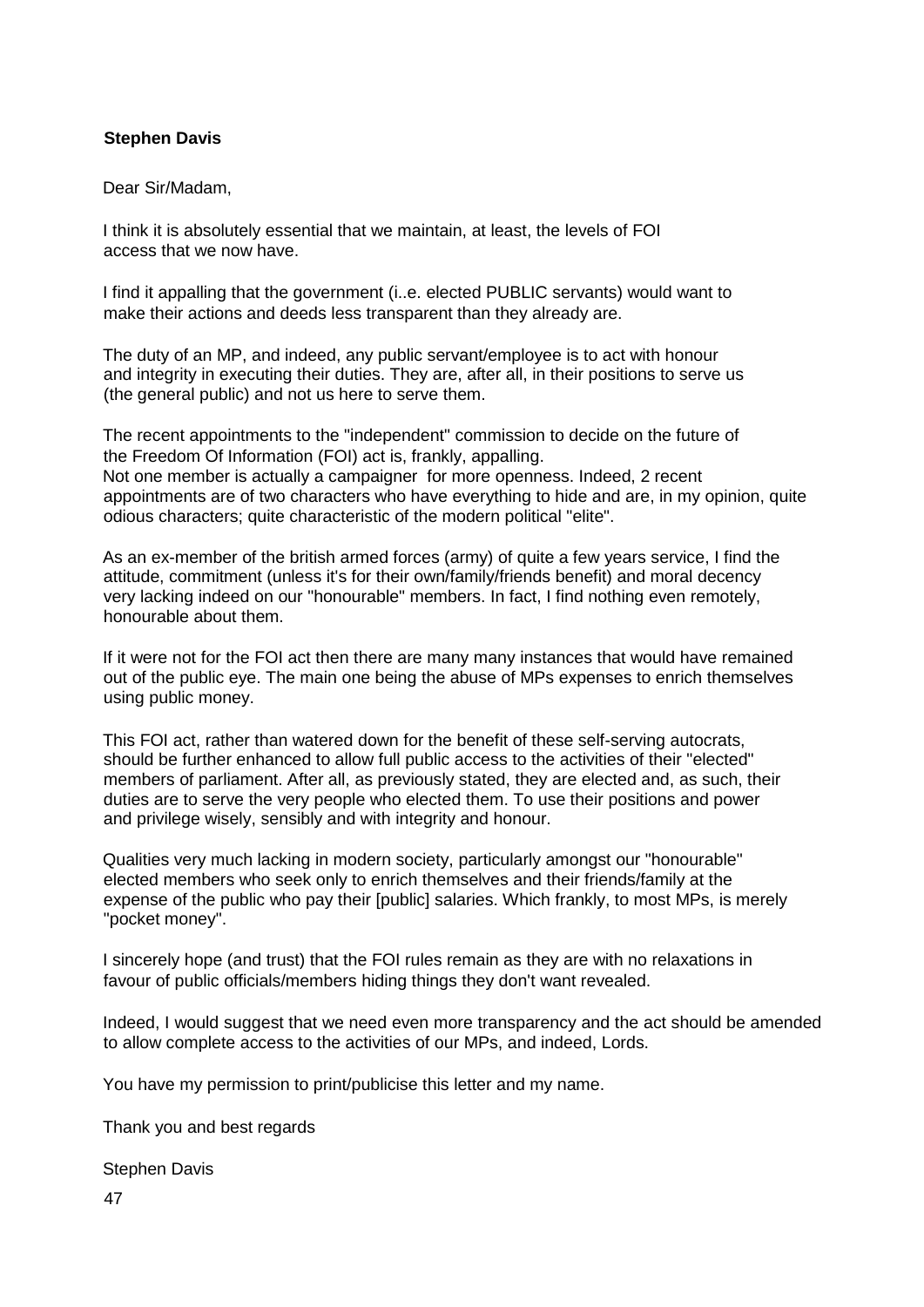# **Stephen J Henwood**

Please don't mess with the Freedom of Information laws

To do so would b a major step backwards in accountability, transparency, democracy and the development of British Society

yours

Stephen J Henwood

concerned taxpayer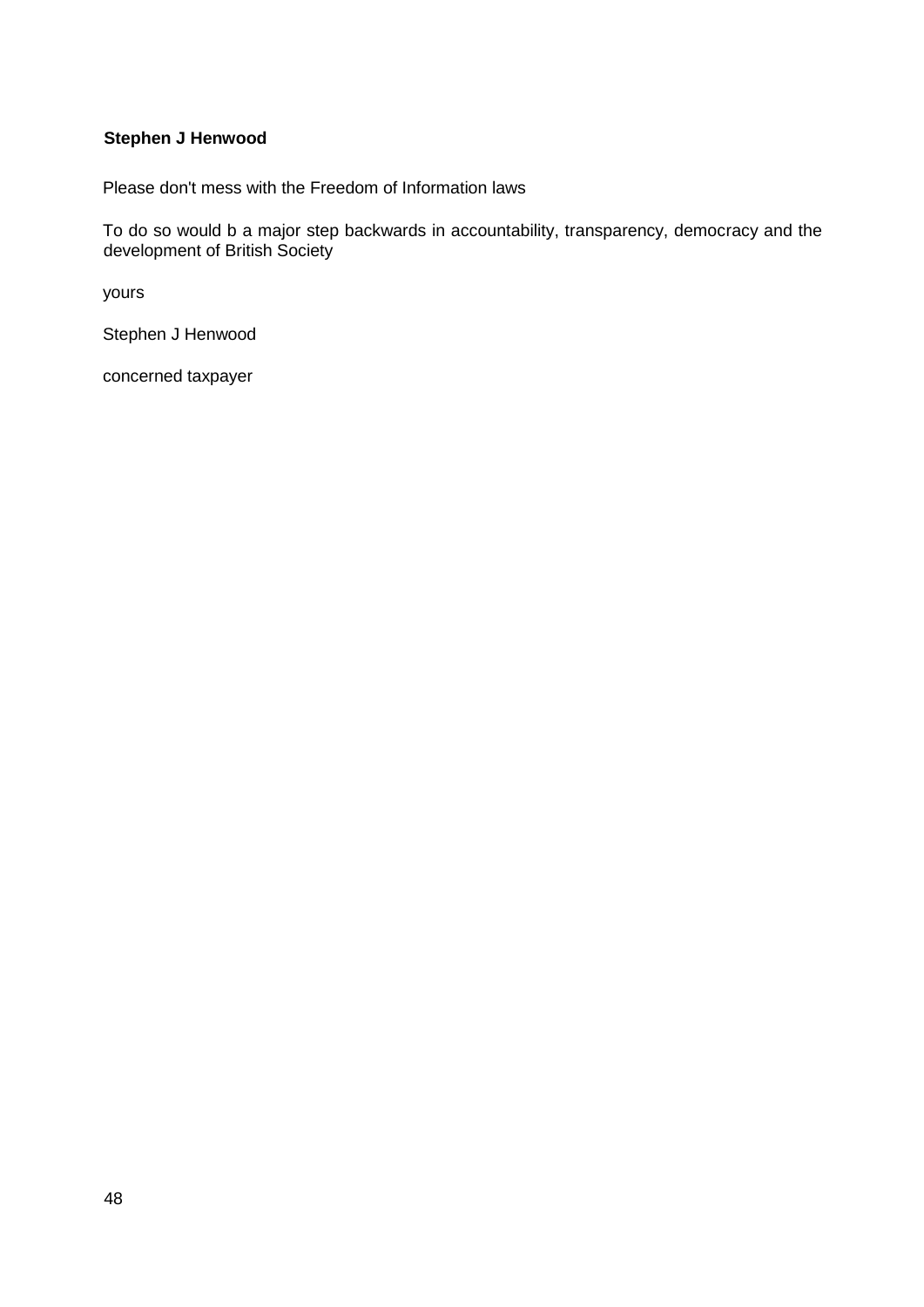#### **Stephen Plowden**

This submission is based on the hope that my experience following a Freedom of Information request that I made to the FCO in February 2010 will be of interest to the Commission. I finally lost the case in January 2014.

The Italian Non-violent Radical Party invited me to describe my experience at a two-day conference the Party organised in the Parliament building in Brussels in February 2014 on the theme of raisons d'état versus the rule of law. They invited me to speak again at a conference in the House of Commons hosted by Norman Baker in October 2014. (I knew nothing about the Non-violent Radical Party, indeed I had not heard of it, before I made my FoI request, but they had been following the Chilcot Inquiry and in that connection had come across my request.) I think the best way I can help the Commission is by sending the notes of the talks I gave on these two occasions. These notes are attached. The most relevant paragraphs for your purposes are paragraphs 11 and 18 to 21 of the Brussels notes and paragraphs 8 to 12 of the HoC notes. However, the rest of these notes may also be of interest in setting the context.

All of the Commission's first three questions ask about the length of time for which material should be protected. It seems to me, for the reasons given in these notes, that the question of when disclosure could be permitted must take account of changing circumstances as well as simply the passage of time. In this case, circumstances had changed completely by the time that the Information Tribunal made its final decision. By then, the only risk that might have been posed by the disclosure of the one document still in dispute was that of causing some annoyance to the American administration and hence jeopardising future relations between the two governments. As you will see, I do not believe that was a serious risk at all, and certainly did not outweigh either the right of the British public to know more about why Britain participated in the invasion of Iraq or the need for all concerned, whether public or parliamentarians, to learn lessons for the future. (I have found that even now, more than 12 years later, very few people are aware of the British government's misrepresentation of the French position on how to get rid of the weapons which most people believed that Saddam had.)

There is a certain irony about the Commission's second question, since in this case most members of the Cabinet were kept in the dark (see paragraph 7 of the Brussels notes).

In paragraph 18 of the Brussels notes, I suggested that David Cameron should order the Cabinet Secretary to allow the Chilcot Inquiry to quote whatever classified documents or extracts from them that it pleased. As I have since discovered, Mr Cameron does not have the power to intervene in this way, although there seems to be some question whether Gordon Brown, in his capacity of the Prime Minister who set up the Chilcot Inquiry, could do so. (Incidentally, I retain my faith in the integrity of Sir John Chilcot and his colleagues, and I believe that, unfortunate though it is that their report has taken so long, they are now quite right to delay so as to minimise any risk of legal action against them.)

Most of the documents that the Commission may wish to see about this case are on the website of the Information Commissioner or the Information Tribunal. One exception is the transcript of the Tribunal hearing in March 2012. I can forward this to the Commission if it is of interest.

Please let me know if there is anything else I can do to help the Commission.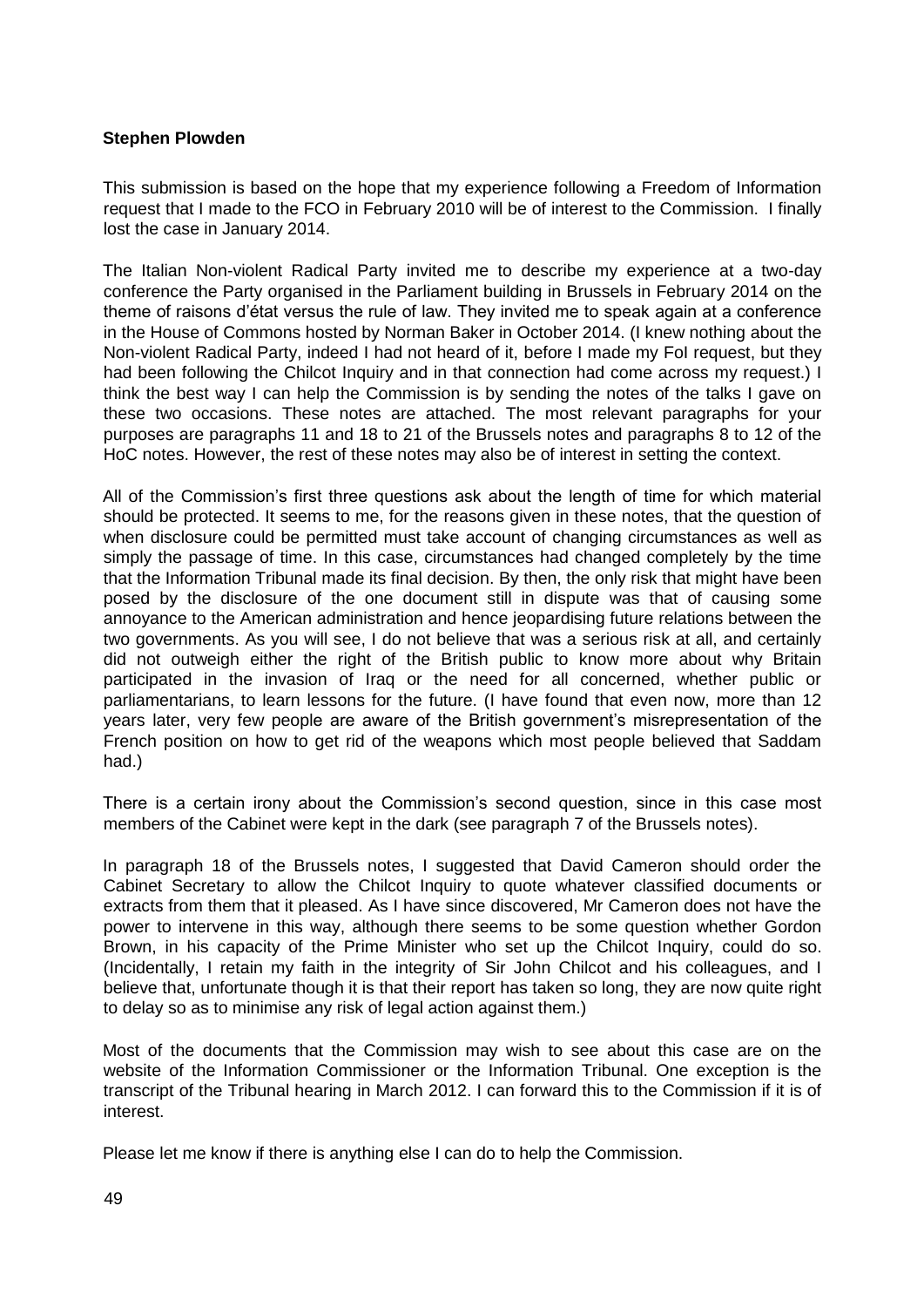I shall be forwarding a copy of this submission to the Campaign for Freedom of Information and also to the Non-violent Radical Party.

Stephen Plowden and the stephen problem in the stephen plot of the stephen plot of the stephen plot of the step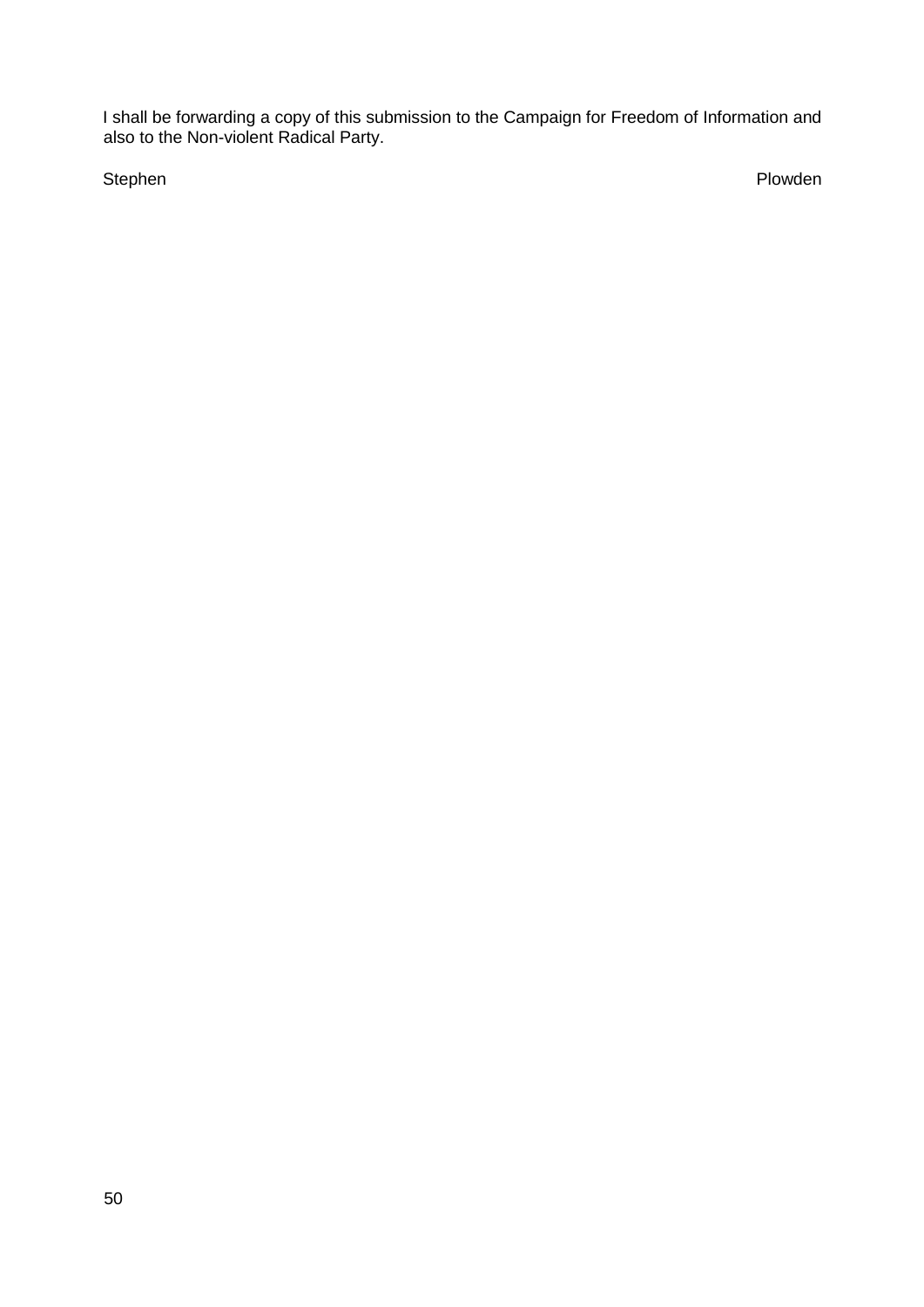### **Steve Hall**

I would like to state that I feel any further restriction on Freedom of Information Requests would be disastrous for democracy, it would seem entirely counter productive to a government that currently seeks to implement further and more invasive powers allowing agencies to gather evidence from electronic communications.

Whilst I fully understand the requirement for counter-terrorist information collection, it is clear to me that any increased powers should be granted ONLY in conjunction with an open government that is clear in its respect for privacy on the one hand and transparency on the other. The hypocrisy of further attempts at obfuscation under the guise of clarity demonstrate a superiority over democracy that is abhorrent.

FOI requests have, and continue to, uncover misdeeds of government, local councils, hospitals and private companies.

Crucially, FOI requests have demonstrated examples of systemic radicalisation in faith schools in particular and waste in education in general. It seems clear to me that, as with banking, government must demonstrate a clear policy of honesty and straightforward speaking rather than hiding behind legislation in order to regain any trust from the population. This would apply equally to British born voters as well as immigrant residents.

For instance, the Muslim community will find it difficult to accept greater intrusion into their private, family business from a government which seems intent on raising barriers to journalists and others who which to establish that government and other public bodies are above reproach in their own actions.

Kind regards,

Steve Hall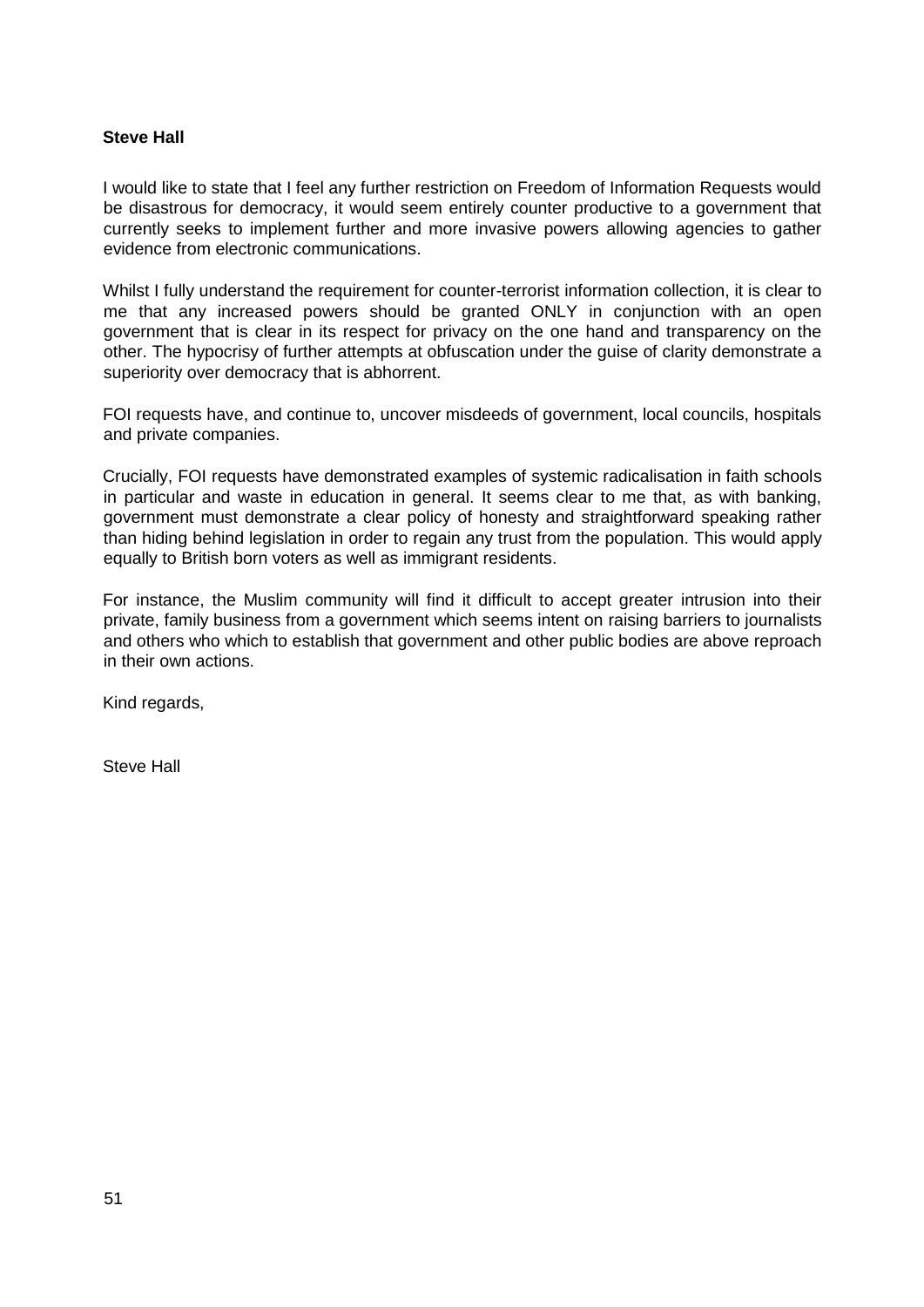# **Steve Illingworth**

# W. I. M. C.

An old cliché currently being trotted out by proponents of increased surveillance is to the effect that 'if you have nothing to hide then you have nothing to fear.'

Perhaps your commission could help to persuade us that no one in the Establishment is afraid.

Strengthening rather than weakening the Freedom of information Act would be a good start.

I for one will be influenced in my future voting decisions by the outcome of your enquiry.

Steve Illingworth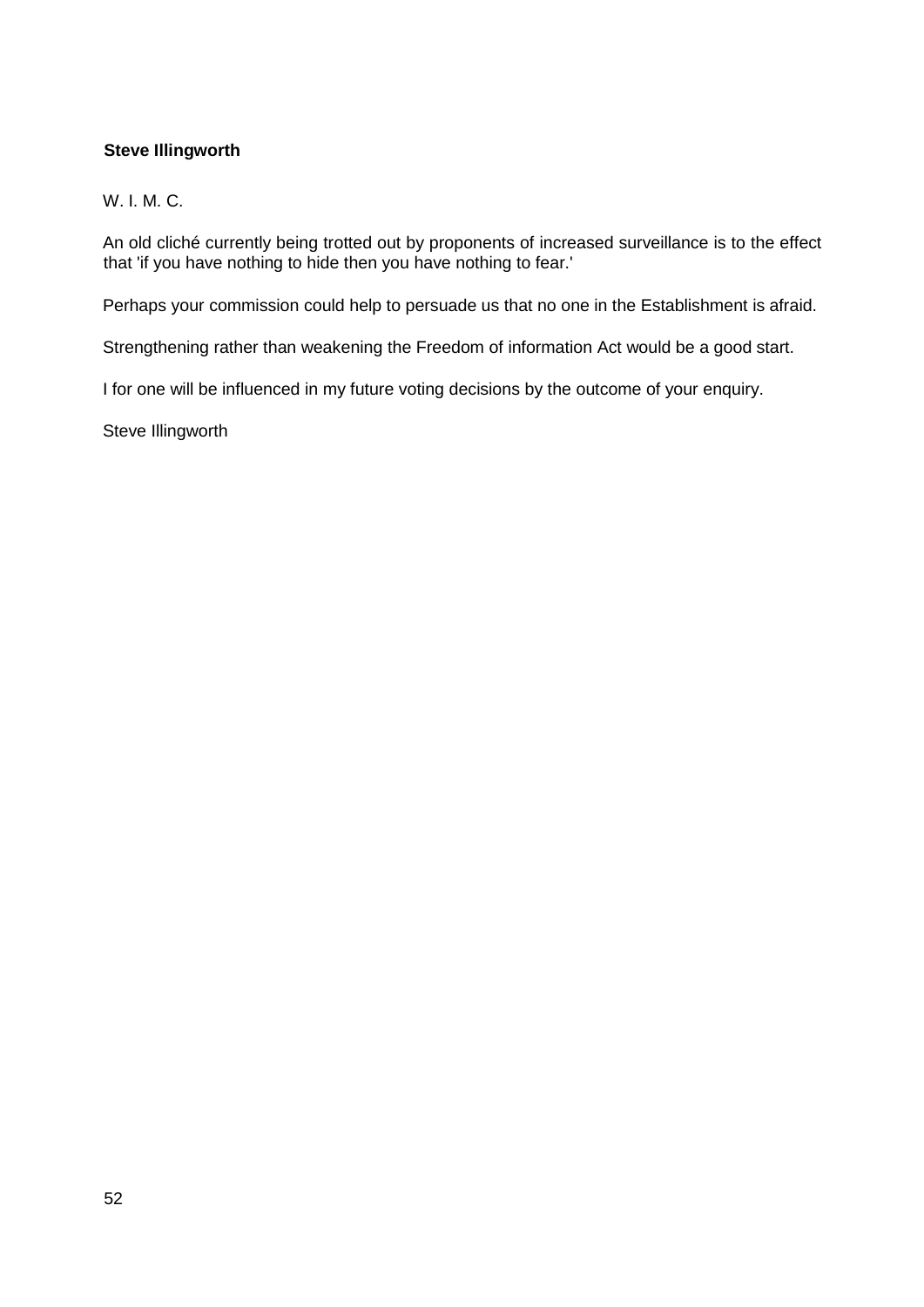# **Steve Povey**

I see that you are seeking views on changing rules regarding the Freedom of Information act.

It is essential that we maintain a scrutiny of possible misdemeanours through the Foi act.

If it is scrapped, or limited, then the general public are going to be suspicious of why this has been done.

Do not let the act be emasculated by devious people who have something to hide.

Yours,

Steve Povey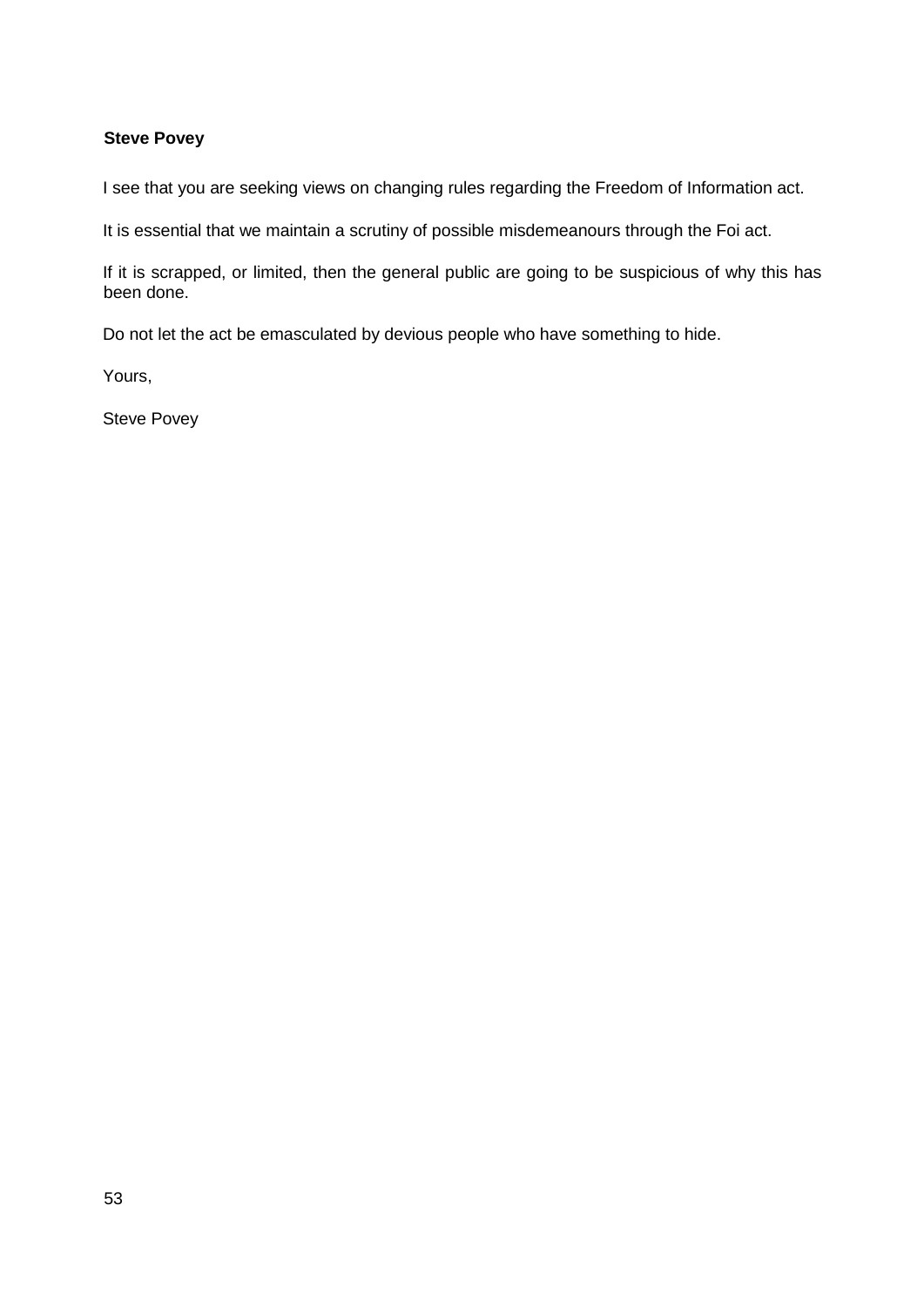# **Steve S**

#### Sir/Madam

I fully support the current FOI laws & believe it essential they are left in place & not suppressed. FOI are a good way of keeping national & local government & public bodies to account. If organisations fear investigation under FOI then perhaps good & open running without dodgy background deals are the best way forward. FOI has produced some good examples over recent years of these dodgy deals & stands as a good example of democracy & press freedom

Of course, opponents of FOI always have the chance to move to many of the less option regimes around the world if they prefer.

In summary, please leave FOI as it is

Steve S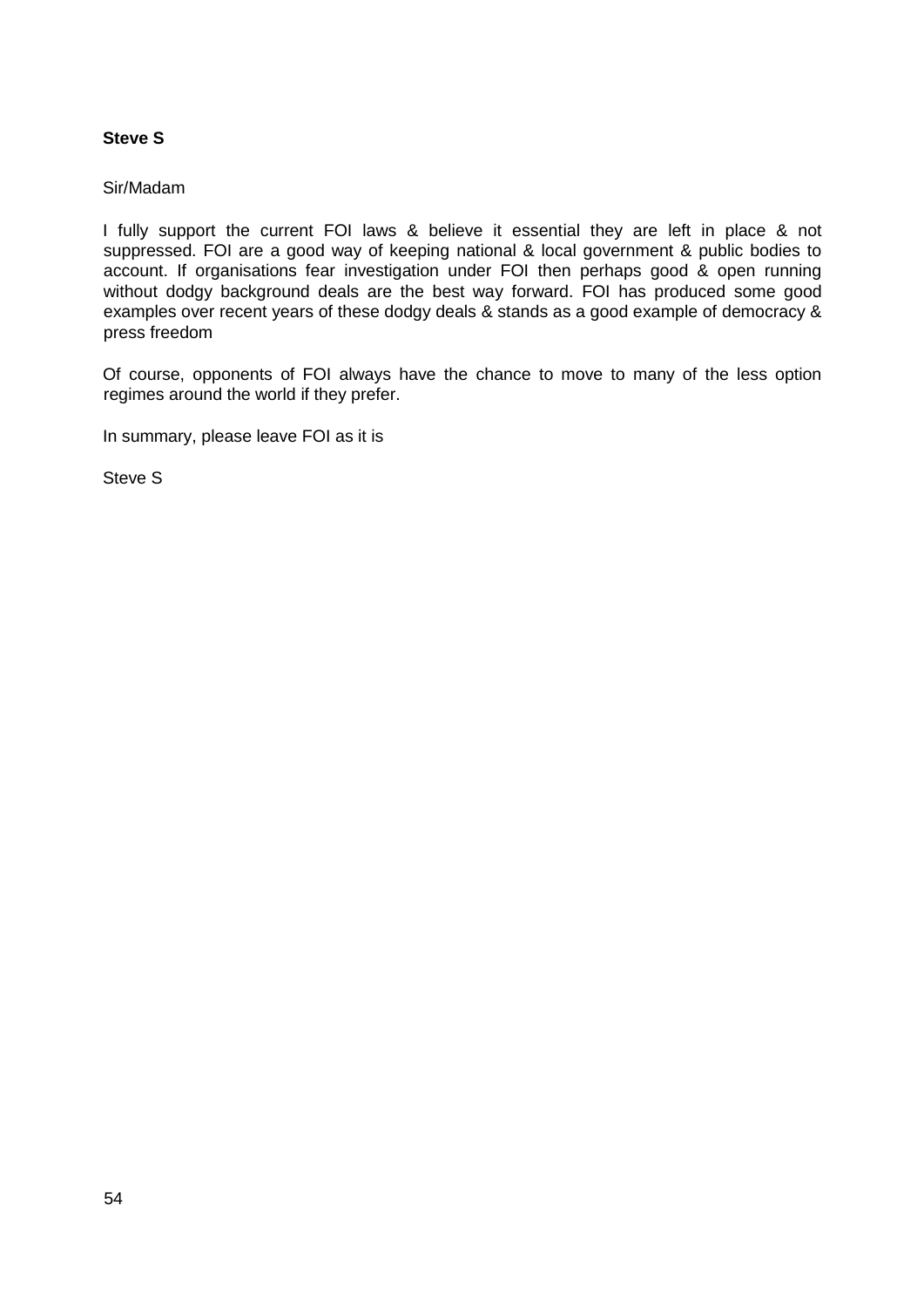### **Steve**

Adjust the threshold and allow more information to be provided following reasonable requests and accelerate the process for challenging reasons for information not being disclosed.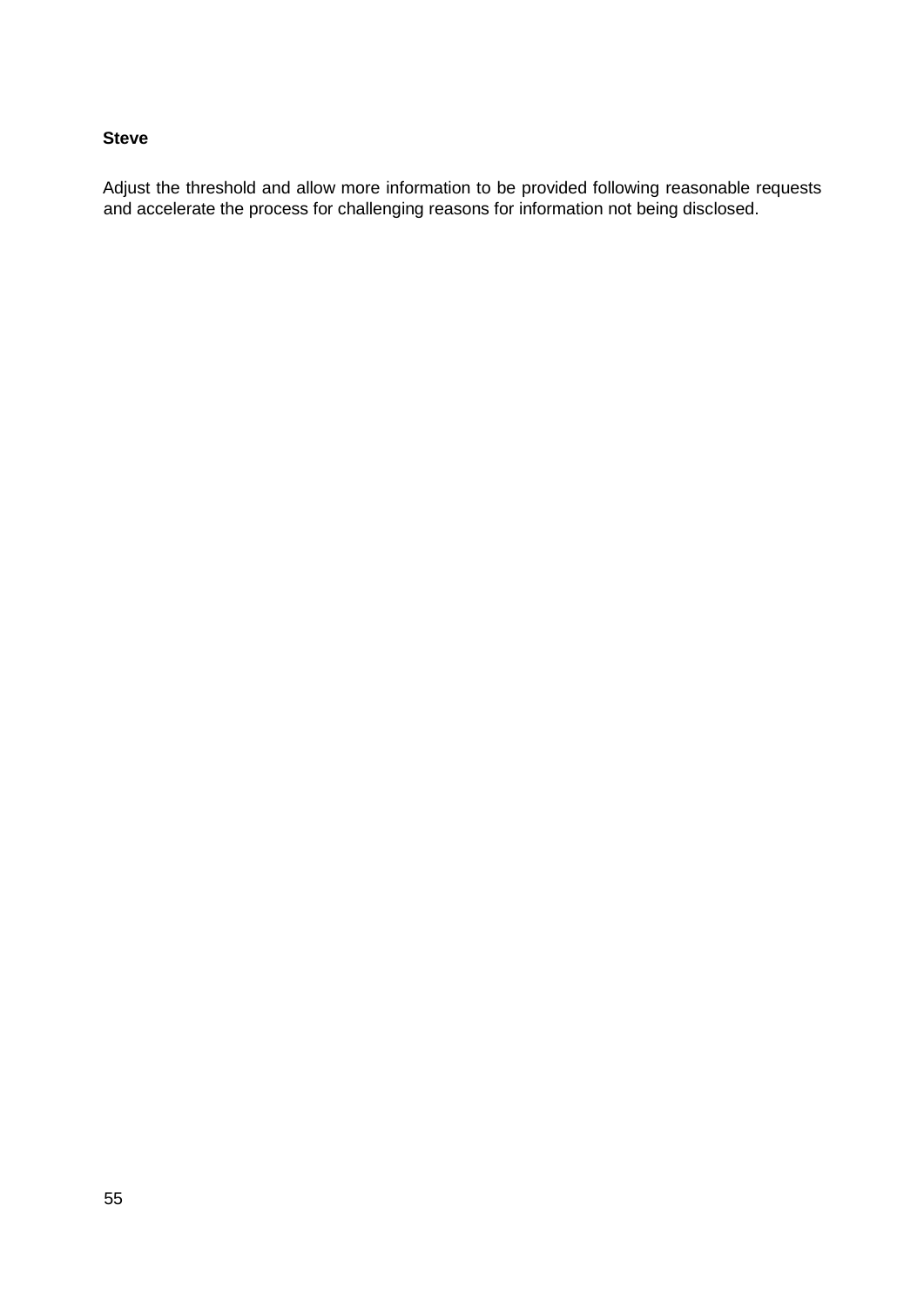#### **Stewart Purvis**

Evidence from Stewart Purvis, formerly Editor-in-Chief and Chief Executive of Independent Television News (ITN),President of EuroNews, Ofcom Partner for Content and Standards, Advisor to the House of Lords Communications Committee, Visiting Professor of Broadcast Media at Oxford University and Professor of Television Journalism at City University London. I am currently a Non-Executive Director of Channel Four and a member of the committee advising the Secretary of State for Culture, Media and Sport on BBC Charter Review.

My evidence is based on my experience as the co-author of 'Guy Burgess-the Spy who Knew<br>Everyone' to be published by Biteback Books on 28<sup>th</sup> January 201 Everyone' to be published by Biteback Books on 28<sup>th</sup> January 2016 <https://www.bitebackpublishing.com/books/guy-burgess> [.](https://www.bitebackpublishing.com/books/guy-burgess)The book attempts to combine investigative journalism with academic scholarship and my co-author, Jeff Hulbert, and I have made extensive use of FOI requests in the UK and USA and we have also had access to a number of official and private archives around the world.

Our evidence about access to historical document held by Government departments and agencies is in four parts.

1.The first concerns 'The Advisory Council on National Records and Archives'. According to the National Archives website; 'The Advisory Committee is an independent body. It advises the Lord Chancellor on issues relating to access to public records and represents the public interest in deciding what records should be open or closed. It was established by the Public Records Act 1958 as a non-departmental public body. It is chaired by the Master of the Rolls, a senior judge, and has 16 members including historians, archivists, information management professionals, former civil servants and journalists'.

The site offers a link through to the 16 members but this link did not work today [http://www.nationalarchives.gov.uk/PageNotFound/PageNotFound.aspx?url=http://www.nation](http://www.nationalarchives.gov.uk/PageNotFound/PageNotFound.aspx?url=http://www.nationalarchives.gov.uk/our-role/advisory-council/membership/)  [alarchives.gov.uk/our-role/advisory-council/membership/](http://www.nationalarchives.gov.uk/PageNotFound/PageNotFound.aspx?url=http://www.nationalarchives.gov.uk/our-role/advisory-council/membership/) so we are unsure of the current membership.

The most recent available list of members, the annual report for 2014-15 [http://www.nationalarchives.gov.uk/documents/advisory-council-12th-annual-report-2014-](http://www.nationalarchives.gov.uk/documents/advisory-council-12th-annual-report-2014-15.pdf) [15.pdfdo](http://www.nationalarchives.gov.uk/documents/advisory-council-12th-annual-report-2014-15.pdf)es not include any current or practising journalists, merely only one former journalist who is a 'communications and media consultant' and has worked in public relations for an official body.

It is misleading for the Council to say its members include journalists when, on the available evidence, they do not. The current members, who appear to be tasked with representing the public interest and deciding what information the public can access, do not adequately represent journalists or journalism. This needs to be remedied as soon as possible.

2. The second part of our evidence concerns the releases of the files of Government departments and agencies to the National Archives.

56 Some of the previously unpublished research in our book on Guy Burgess has been discovered in more than 400 files released to the National Archives (TNA) by the Security Service (MI5). The Foreign and Commonwealth Office (FCO) and the Cabinet Office in October 2015 [http://www.nationalarchives.gov.uk/about/news/file-release-cold-war](http://www.nationalarchives.gov.uk/about/news/file-release-cold-war-cambridge-spies-burgess-and-maclean/)[cambridgespies-burgess-and-maclean/.T](http://www.nationalarchives.gov.uk/about/news/file-release-cold-war-cambridge-spies-burgess-and-maclean/)he vast majority of the files relate to events more than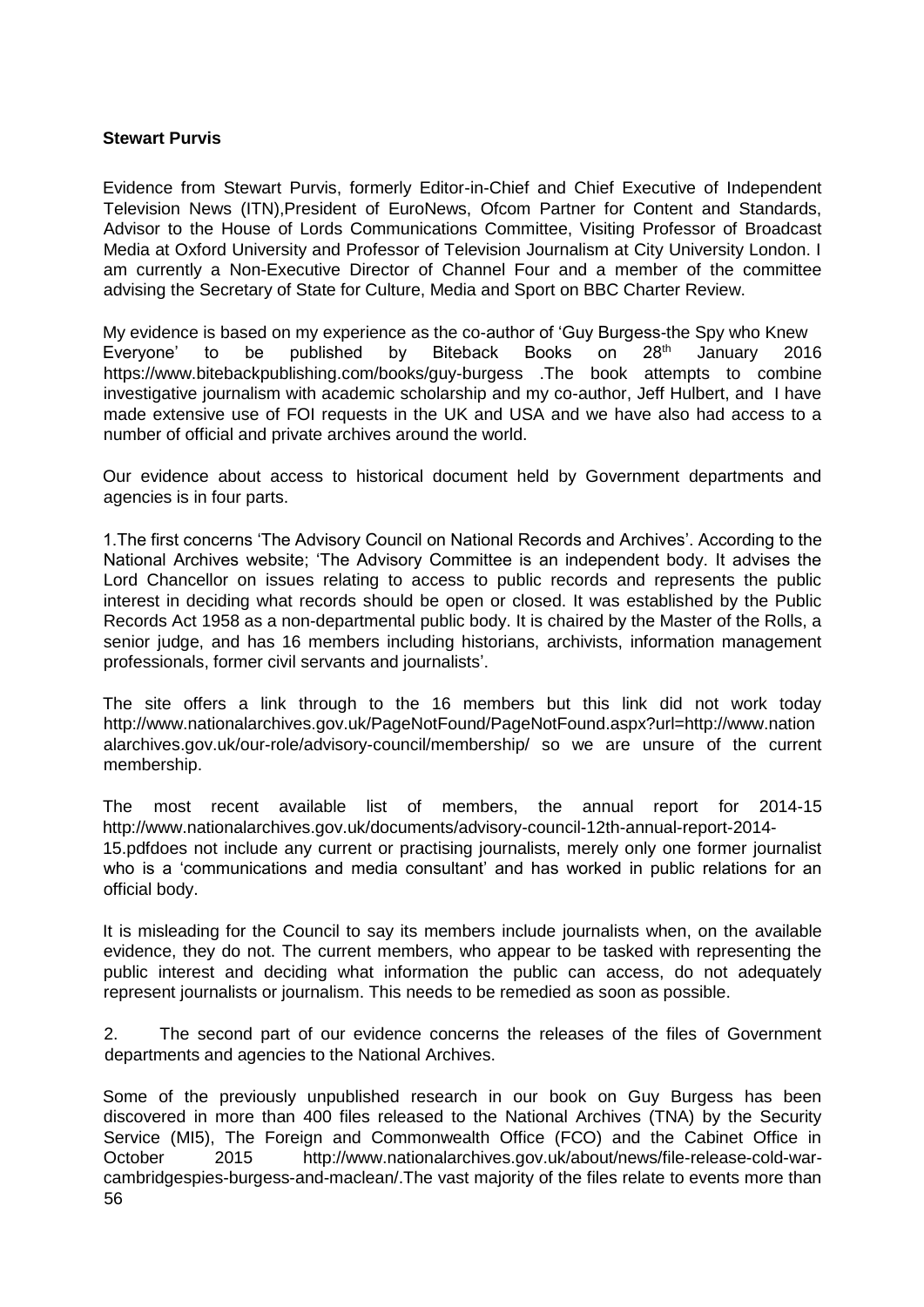half a century ago and none of the principal figures are still alive. The release of the material is very welcome if long overdue and my co-author, Jeff Hulbert, has so far taken over seven thousand photographs of individual pages in the files. But our detailed approach to the material has created concerns about the proportion of available material which has actually been released to the National Archives.

We deal here with FCO files because the MI5 files are exempt and the Security Service can choose to release whatever it wishes. We calculate from the available paperwork that approximately 25% of known FCO files on this subject are still closed; and we have no idea how much further material in yet to be known about files are still withheld by the FCO's 'Special Collections' Archive at Hanslope Park . All of the withheld files are either marked 'retained by the department' or 'closed for'. Sometimes a date for release is given, as far ahead as 2073, but more often no date for eventual release is entered and the rest of the field is left blank. Even when documents are retained with a defined release date it is not always the case that they are added to the files when their restriction dates have passed, possibly because of clerical error.

3. A series of problems which have arisen during FOI cases in the UK during research for our book over the past five years.

• Some of our FOI requests might be met with 'File(s) not retained' or 'destroyed' responses. This has occurred even when we have subsequently discovered that the material is available in other publicly accessible archives e.g the BBC Written Archive at Caversham near Reading in the case of certain files about the 1956 Suez Crisis.

• FOI releases seem to provide the barest minimum. This makes it difficult to establish what the relevance and context of the historical material is. It prompts follow-up correspondence that inevitably further overloads the machine.

• Documents being released without relevant (and referred to) flags and attachments. This prompts follow-ups taking up more time at both ends.

• Where several copies of extracts from the same document are supplied (our experience in 2013) the redactions can vary from copy to copy. In addition, documents have been redacted where the original is already in the public domain. For example the Foreign Office's own transcript of the statement made in Moscow by Burgess and Maclean on 12 February 1956 was redacted even though the original was distributed internationally by Reuters (whose correspondent was present)and printed unredacted in, for example, The Times .Likewise, some documents supplied with redactions by one Government department are unredacted in another Government Department file in TNA. All this suggests confused and conflicting approaches to redaction across Government.

• 20 working day deadlines are virtually never met. FCO tends to delay, Attorney General, likewise. Only where a Department says that the FOI should be addressed to another Department does one get a very swift response- 'try them'.

• FCO starts the clock running on FOI requests from the time of receipt by a desk officer, whereas it should be the time of electronic receipt. Working days are not defined in the Act.

• Mistakes occur which have grave implications for deadlines. For instance, the Metropolitan Police FOI officer told us clearly that a file had been released to TNA four years before our FOI request for a file was submitted. A check with the TNA catalogue and archivists established that (a) the file was not there, (b) had never been there, (c) was not lost, and (d) that the file number passed to us by Met Police was wrong, because it was numerically over 50 files beyond the current end of that class or series of files. The Metropolitan Police apologised, and one month later are still searching for that file.

4. Our experience in the United States.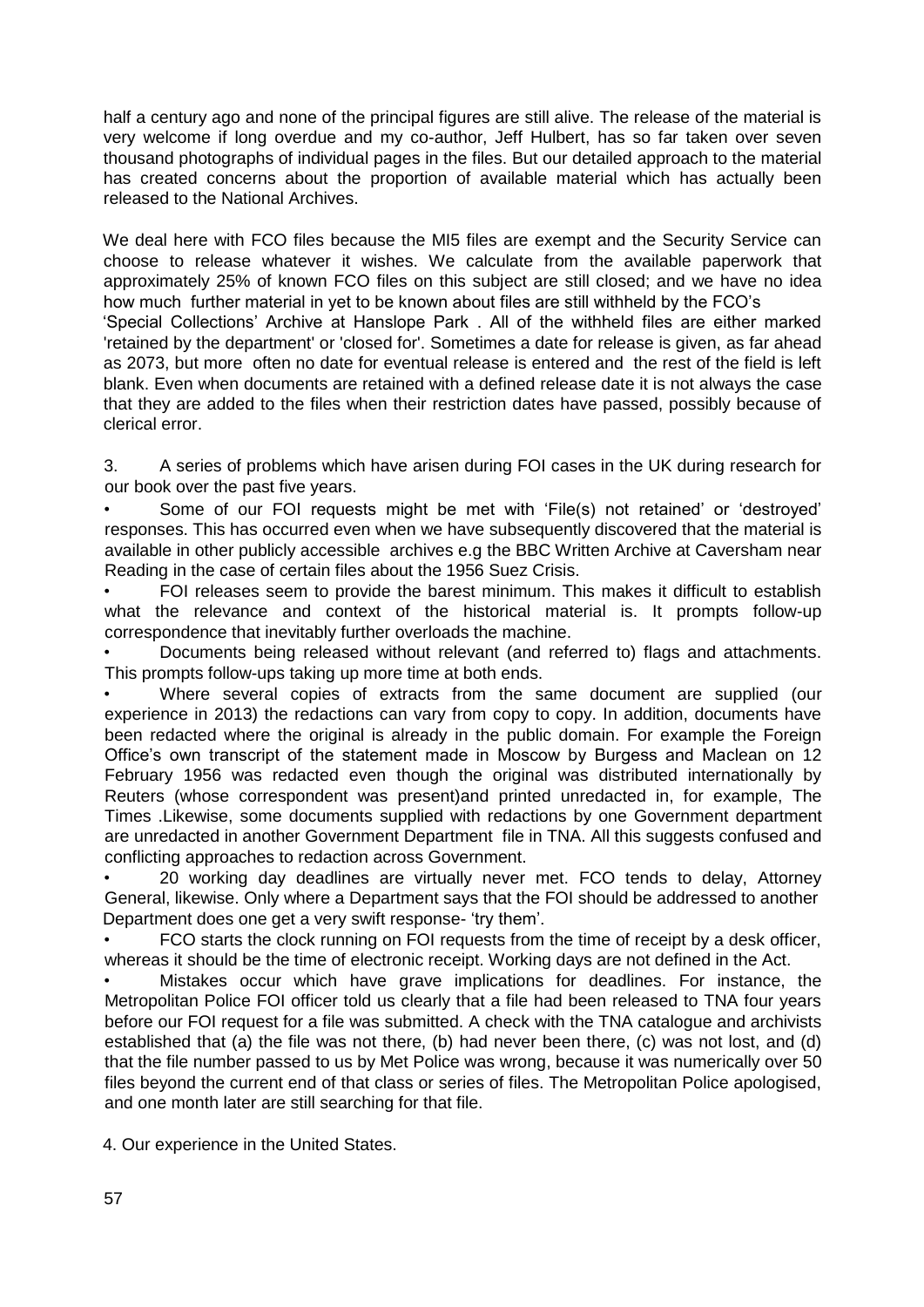We tried to obtain on both sides of the Atlantic a sound recording which Guy Burgess had made in 1951 in New York before he returned to London and onwards to Moscow. We knew from official documentation that this audio tape had been shared between the intelligence services of the UK and US and had been played to British Government officials. (This fact is corroborated by files we have recently seen at TNA).

We were unsuccessful with our FoI request in the UK but successful in the US. The full story and audio of the recording is at<https://www.city.ac.uk/cambridge-spies-the-guy-burgess-files>

I hope this evidence will be helpful to the Commission.

Stewart Purvis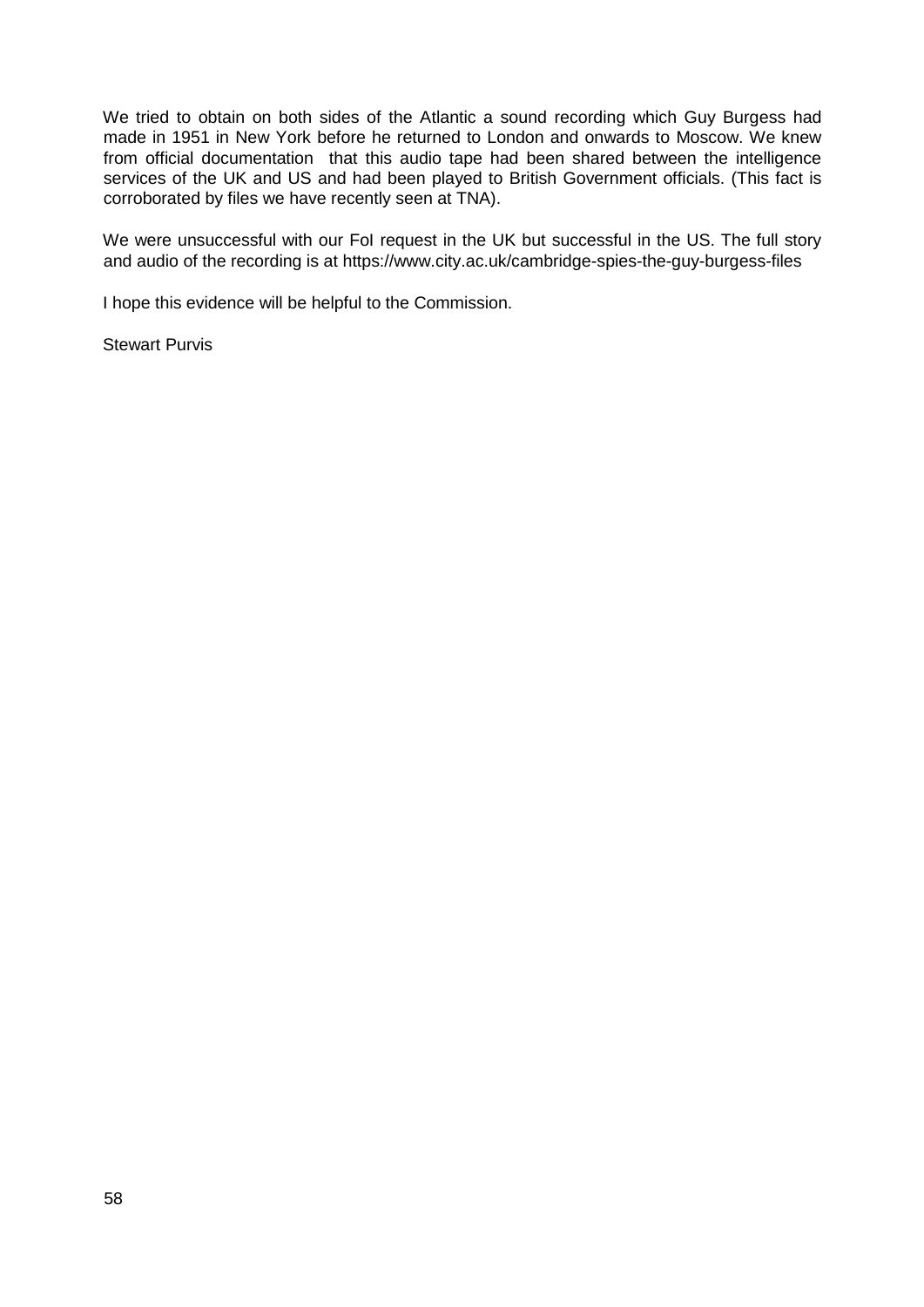### **Stewart Graham**

13 November 2015

Dear Sir or Madam,

It is concerning that this process is taking place barely three years after the Justice Select Committee thoroughly scrutinised the FOIA. Chairman Sir Alan Beith said at the time: "*The Act was never intended to prevent, limit, or stop the recording of policy discussions in Cabinet or at the highest levels of Government, and we believe that its existing provisions properly used, are sufficient to maintain the 'safe space' for such discussions."* He also dismissed concerns about cost, saying: "*Evidence we have seen suggests that reducing the cost of FOI can be achieved in the way public authorities deal with requests is well-thought trough. Complaints about the cost of FOI will ring hollow when made by public authorities which have failed to invest the time and effort needed to create an efficient freedom of information scheme."* Indeed, the right to access information under the FOIA is already subject to practical restrictions, including an exemption where the cost of complying would exceed the 'appropriate limit'.

The Committee's comprehensive report addresses all the concerns which, according to the Government, its new review has been established to consider. Why, then, the sudden pressing need for another one?

It is also concerning that the Commission has people sitting on it with good reasons for keeping things hidden. Jack Straw is on record as being unhappy with the current act. He has recent issues which he would prefer to remain hidden. Michael Howard struggled with the act during the expenses scandal. Lord Carlile pontificates regularly on security matters and is a fan of secrecy. So much so he forgets to mention that he makes a good living running a security company.

Government and politicians are not trusted. A government which lied its way to power appears to this observer to want to shut down scrutiny.

**Question 1: What protection should there be for information relating to internal deliberations of public bodies? For how long after a decision does such information remain sensitive? Should different protections exist for different kinds of information that are currently protected by sections 35 and 36?** 

All decision on sensitive issued should be judge lead. The principle should be transparency unless that can be shown to be potentially harmful to the country.

**Question 2: What protection should there be for information which relates to the process of collective Cabinet discussion and agreement? Is this information entitled to the same or greater protection than that afforded to other internal deliberative information? For how long should such material be protected?** 

Current provisions seem to be working.

**Question 3: What protection should there be for information which involves candid assessment of risks? For how long does such information remain sensitive?**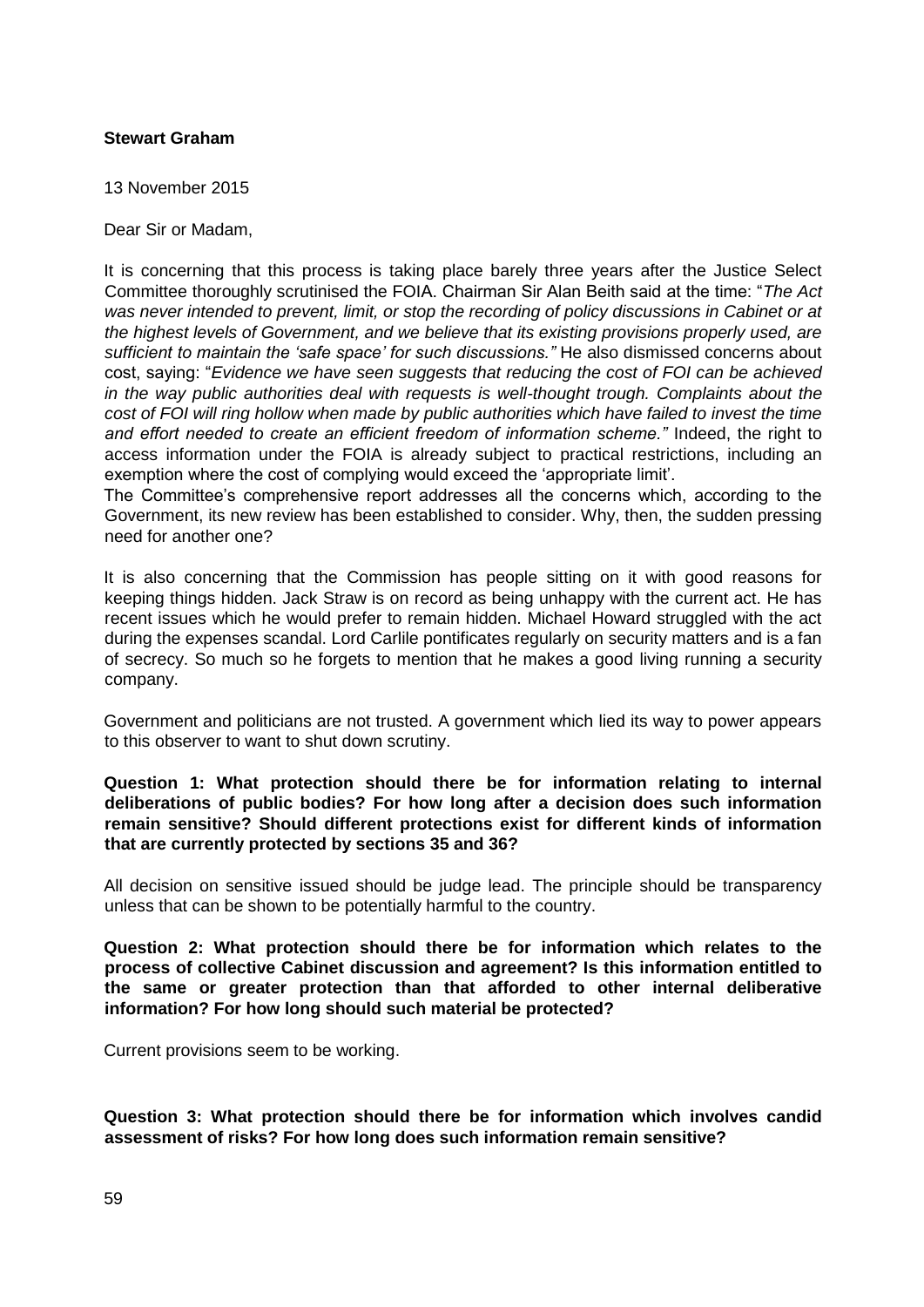Over recent years there has emerged several accounts of government malpractice – treatment of Mau Mau prisoners – events in Northern Ireland – some aspects of the Iraq War – paedophilia. The establishment's default position is to keep embarrassing or politically controversial decisions under wraps for as long as possible. This also has the dubious advantage of protecting those involved until longer after they are dead. The principle should be transparency not protection.

**Question 4: Should the executive have a veto (subject to judicial review) over the release of information? If so, how should this operate and what safeguards are required? If not, what implications does this have for the rest of the Act, and how could government protect sensitive information from disclosure instead?**

No to the idea of a veto. See earlier remarks about lack of trust. Again, the use of an independent judge is preferable to vested interested.

**Question 5: What is the appropriate enforcement and appeal system for freedom of information requests?**

Current provision is not exactly stretched or over-burdened.

**Question 6: Is the burden imposed on public authorities under the Act justified by the public interest in the public's right to know? Or are controls needed to reduce the burden of FoI on public authorities? If controls are justified, should these be targeted at the kinds of requests which impose a disproportionate burden on public authorities? Which kinds of requests do impose a disproportionate burden?**

The costs in time and expense are well worth it. Democracy is cheap. The running costs are tiny as a proportion of annual expenditure. Many local bodies have adapted their behaviour with FOI in mind so the costs are minimal. It is more a matter of core values and belief in transparency being central to the day-to-day running of organisations.

**Conclusion** 

It is very worrying that this governments wants to attach two significant parts of our democracy – FOI and the Human Rights Act – at the same time. It speaks volumes about their values and the lip service they pay to 'transparency' and 'rights'. Reducing the effectiveness of the FOI would be a very bad move. This at a time when the latest attempt at a 'Snoopers Charter' begins its progress through Parliament reinforces the need for vigilance. It seems the current government wants a 'no privacy for you, no scrutiny for us' model of operating.

Yours Sincerely

Stuart Graham Power of Islay – a campaigning organisation which has used FOI to good effect.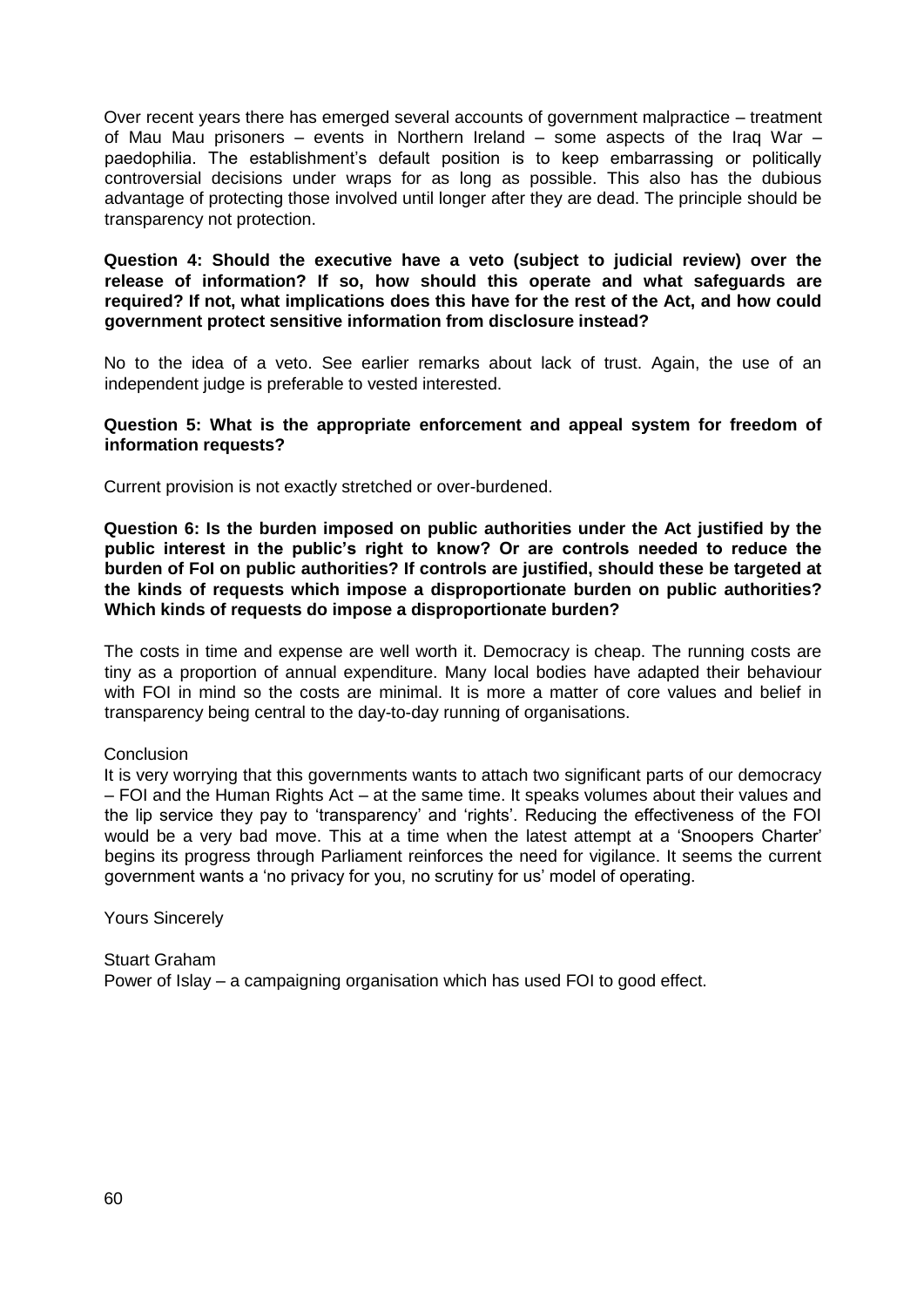## **Stuart Punnett**

Dear Sir/Madam,

I just want to express my concern that the freedom of Information (FOI) rules may tightened up to make it more difficult to obtain information under an FOI. In a free and open democracy, the FOI act gives an important mechanism for members of he public to shed light on the actions of government, both local and central, and on all public bodies. It gives fuel for the public to hold these bodies and organisations to account. It already appears to be all too easy for a government (or public body) manager to bat away an FOI request to cover up embarrassing information. To claim that these are a burden on public finances seems a little steep, considering this government spent well of £4bn reorganising the NHS ( data available thanks to FOI).

It would seem pertinent to remind you that as the organisations are paid for by tax payers, they are ultimately answerable to the UK public, and the U.K. public has the right to know what is going on and how it's money is spent

Many thanks

Stuart Punnett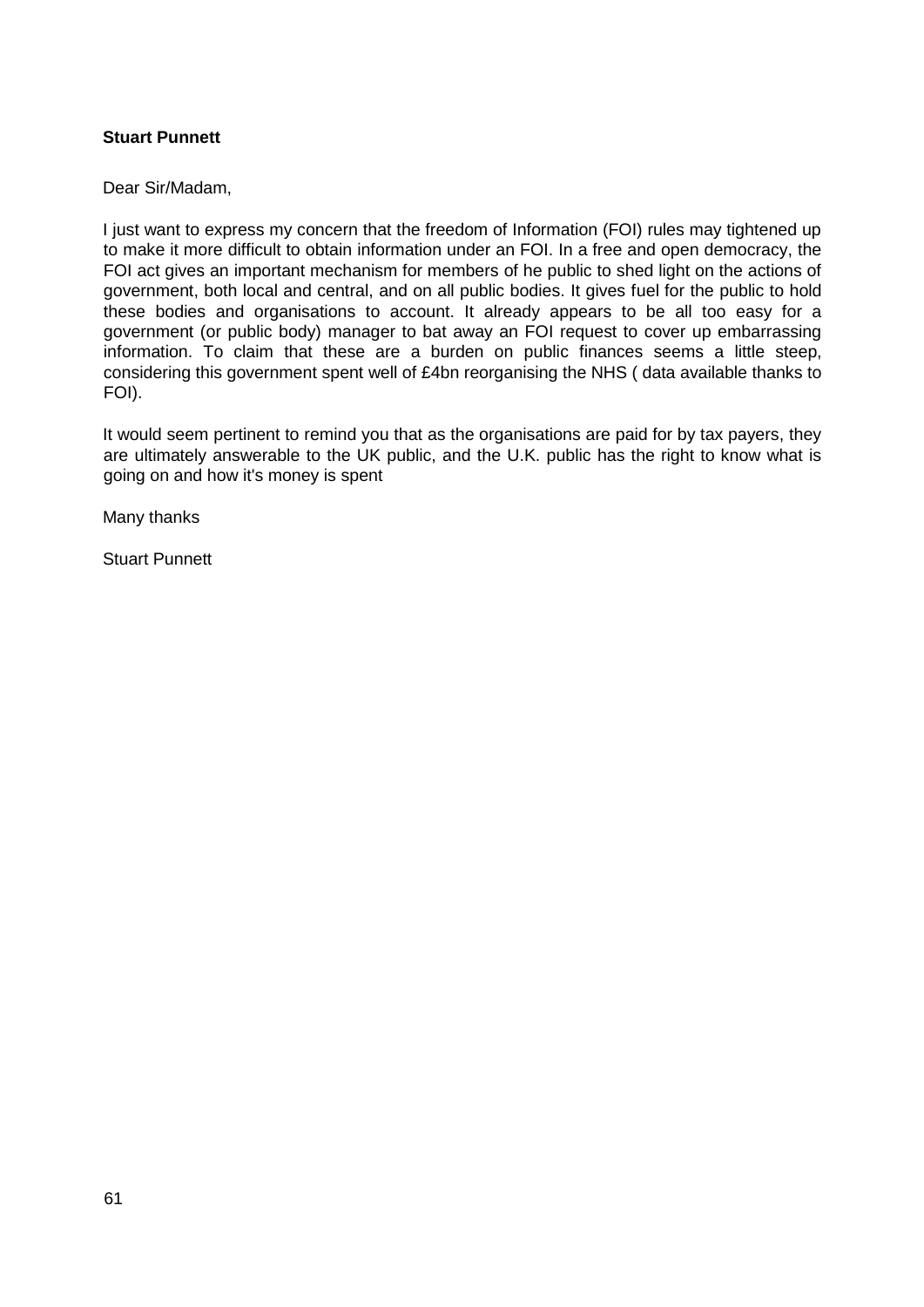### **Steuart Reynolds**

#### Dear Sir / Madam,

It is with some horror that I read of the proposals to reduce or alter the scope of the Freedom of Information Act. This single piece of legislation has done more for transparency and open government in the UK than any other. It has allowed all individuals - not just those with access to sources "in the know" - to see for the first time the activities of their elected representatives. It has allowed campaigning organisations, newspapers, journalists, and ordinary members of the public to draw correct, and often very troubling, conclusions from disparate data. It has allowed the public access to the information that they want to have access to, rather than simply that information that government thinks we deserve to be allowed to see.

Many of the biggest new stories of recent times have been the result of FOI requests. The well known investigative magazine, Private Eye, has recently published maps of UK land owned by offshore companies; the wholesale selling of the UK to foreign companies must surely be of concern to every Briton. The enforced publication of hospitality registers can be traced back to initial FOI requests, as can the scandals over the influence of lobbyists and the "revolving door" between government and commerce. It is equally doubtful that the extent to which HMRC were wined and dined by large companies, who were then let off large amounts of Corporation Tax, would ever have seen the light of day without FOI.

Many public bodies, though, are still far from open. There are myriad stories of refusals to provide data on what turn out to be entirely spurious grounds. Bodies that operate in the shadows would much prefer to stay there, would much rather that the public didn't know the influences that were exerted behind the scenes. Government and politicians in the UK are today reviled as never before, and reining in the powers of the FOI Act would just reinforce the impression that there is something to hide. If anything, there is a case for making the act stronger, for removing veto powers, for beefing up the role of the Information Commissioner, for including more bodies within the scope of the Act, and for ensuring that information is made public sooner rather than later.

On the final point about charging, it is perhaps right that a small charge should be levied in order to produce the information. But small is the key word. Nominal. It should not be something that prevents an individual from applying. Nor should the fact than an individual makes many requests necessarily be grounds for refusal, or "blacklisting", either - often the individual doesn't know exactly where the information resides, or in what form, or which requests will be granted and which refused. Yet it is the individual, often with a singular interest or goal, who can bring to light things that would rather stay buried, especially in Local Government.

So I urge you not to reduce the scope of FOI, but instead to recommend strengthening it. An open government is a strong government, one which is not afraid to make its decisions public, because it knows that they have been arrived at fairly and equitably and without undue influence. The other way leads to suspicion, indifference, and ultimately weak governments elected by a few without a mandate from the many.

Yours faithfully,

Stuart Reynolds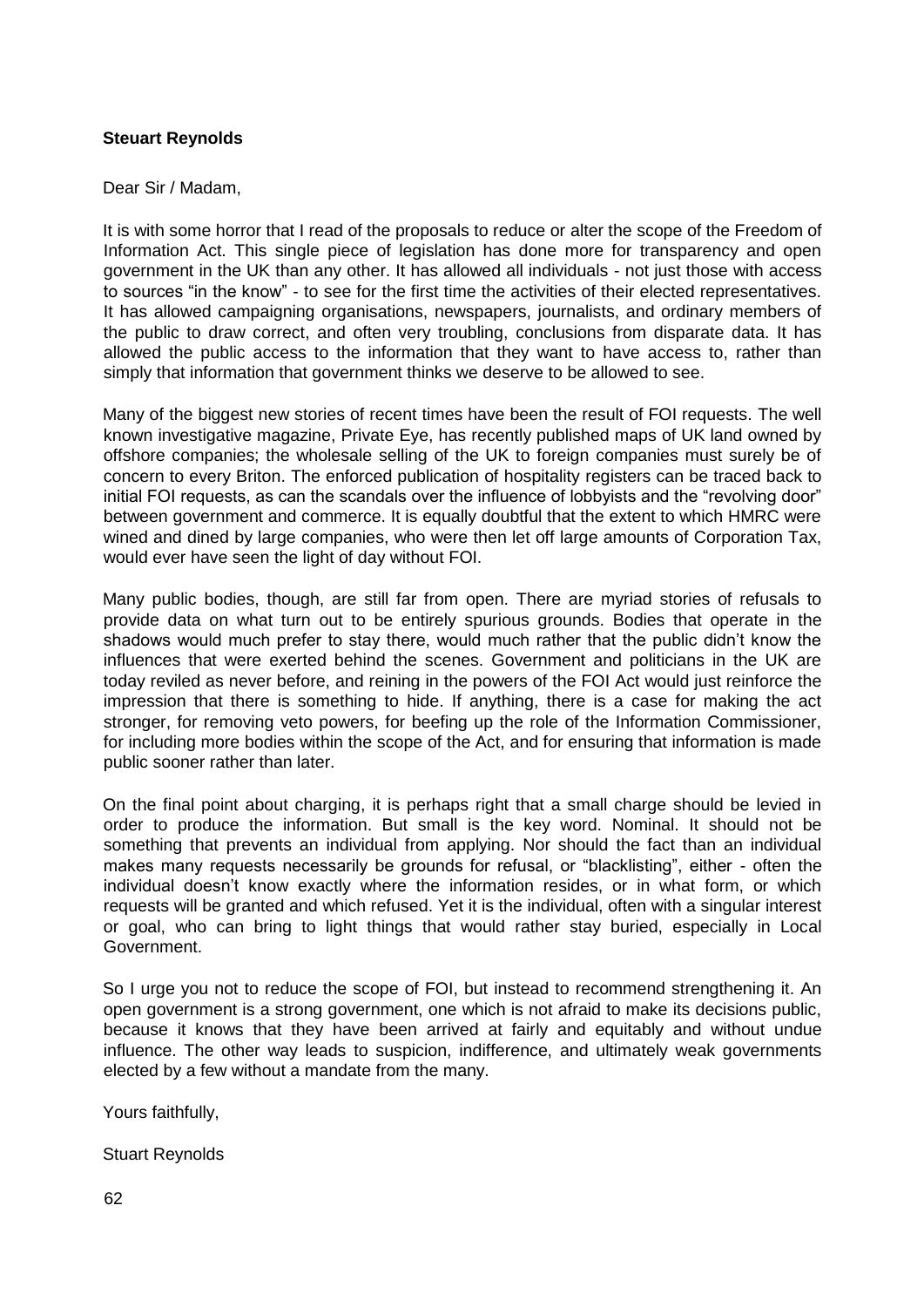### **Susan Welch**

If you curtail the Freedom of Information Act, you will be proving, without any doubt, that the commission is not in the slightest bit interested in justice for the general public. It will also prove that you cannot be trusted. I know that you would prefer 'dirty dealings' to remain secret, but you are not paid (or are you?) by MPs, but by taxes from the people of Britain.

If you do change the rules in favour of keeping important information from us you will prove, once and for all, how corrupt our political system is. Please do not make the mistake of thinking ordinary people are stupid.

Waiting, with interest.

S. Welch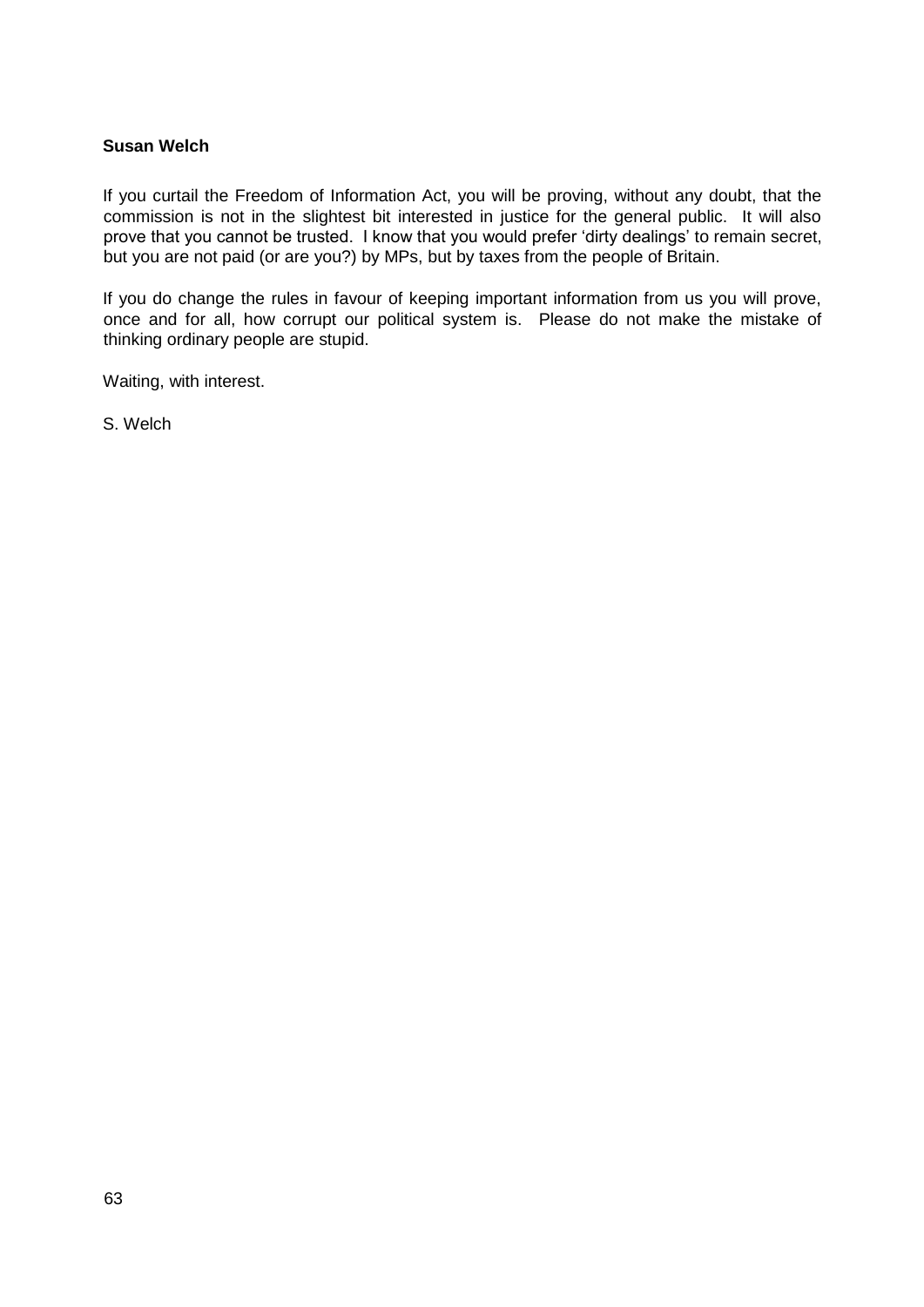### **Terence Bowen**

Sir,

I should just like to say that I regard the current government's intention the curtail the scope of the Freedom of Information Act as quite disgraceful. It is all the more shameful in the light of the government's intention to introduce the so called "snoopers charter". It seems that it is perfectly all right for the government to know everything that the electorate is doing, but not all right for the electorate to know what the government is doing. As several ministers have smugly told us " if you have nothing to hide you have nothing to fear".

Yours

Terence Bowen Bowen and the set of the set of the set of the set of the set of the Bowen Bowen Bowen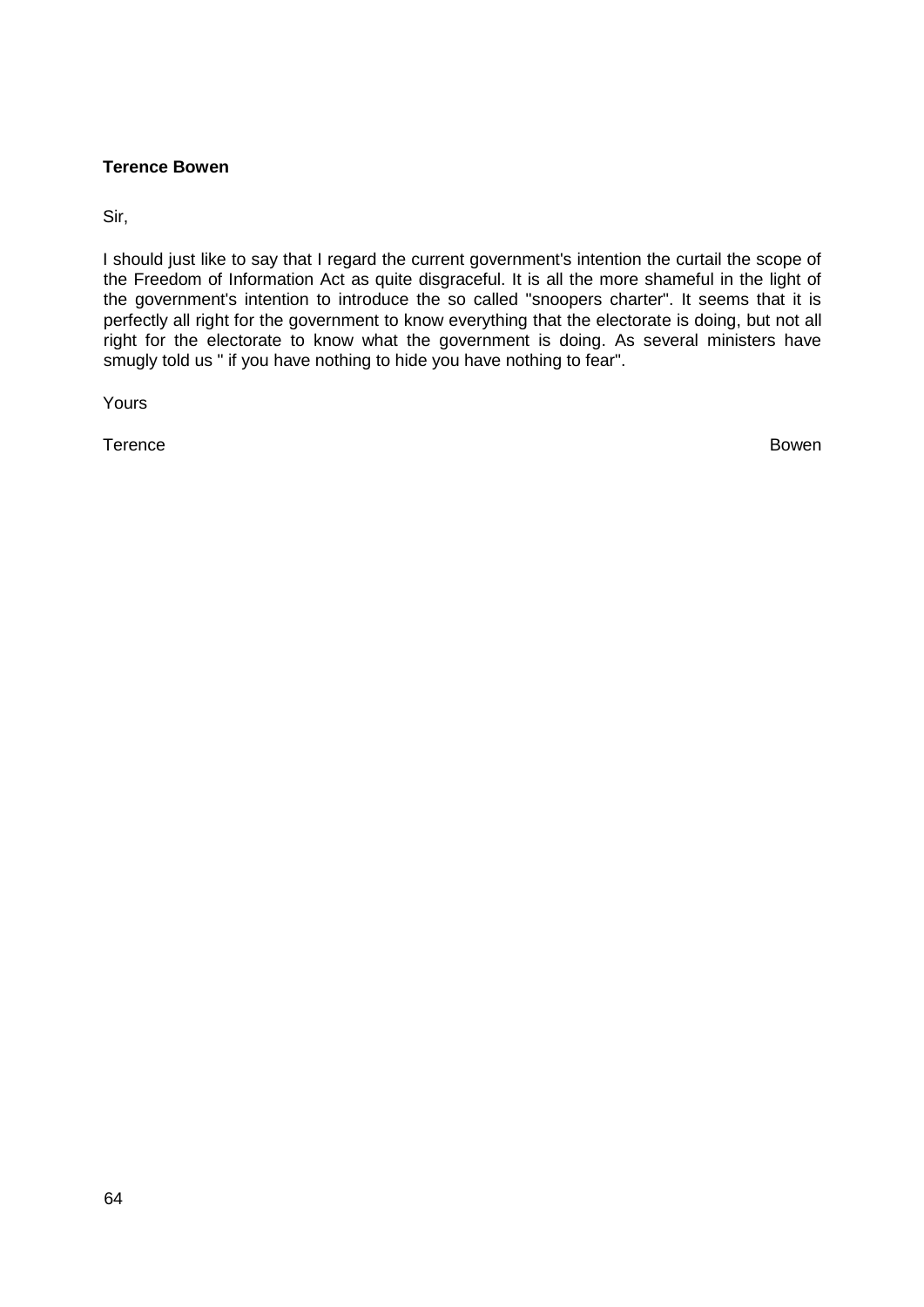# **Tess McHugh**

The FOI Act needs be protected because it is used to hold the Government to account on the public's behalf.

I am concerned about the Government's planned changes to the Freedom of Information Act because I believe that information needs to be made available to the public as matter of principal, honesty and transparency. A great deal of this this information is already freely available in many other countries.

Journalists have used the Act to uncover and publish important information that the public have a right to know. I believe that we will all benefit as a result of this transparency. If anything, I believe that the Act should be strengthened rather than weakened.

It is outrageous and completely unacceptable that the Government's Independent Commission on Freedom of Information isn't covered by the Act it was created to examine. How is it ethical that we don't know what they are discussing or when they meet.

As I understand it, the Government wants to overhaul the Act because it would rather operate in secret – TOUGH, that is not their decisions or their right – they are there to serve US. The argument, from politician Chris Grayling, that the Act is "misused" to "generate stories for the media" clearly reveals that the Government's wants to water down the Act because it would rather be free from public scrutiny or any accountability.

In my opinion, any attack on FOI is an attack on the idea and practice of having an 'open' government.

Tess McHugh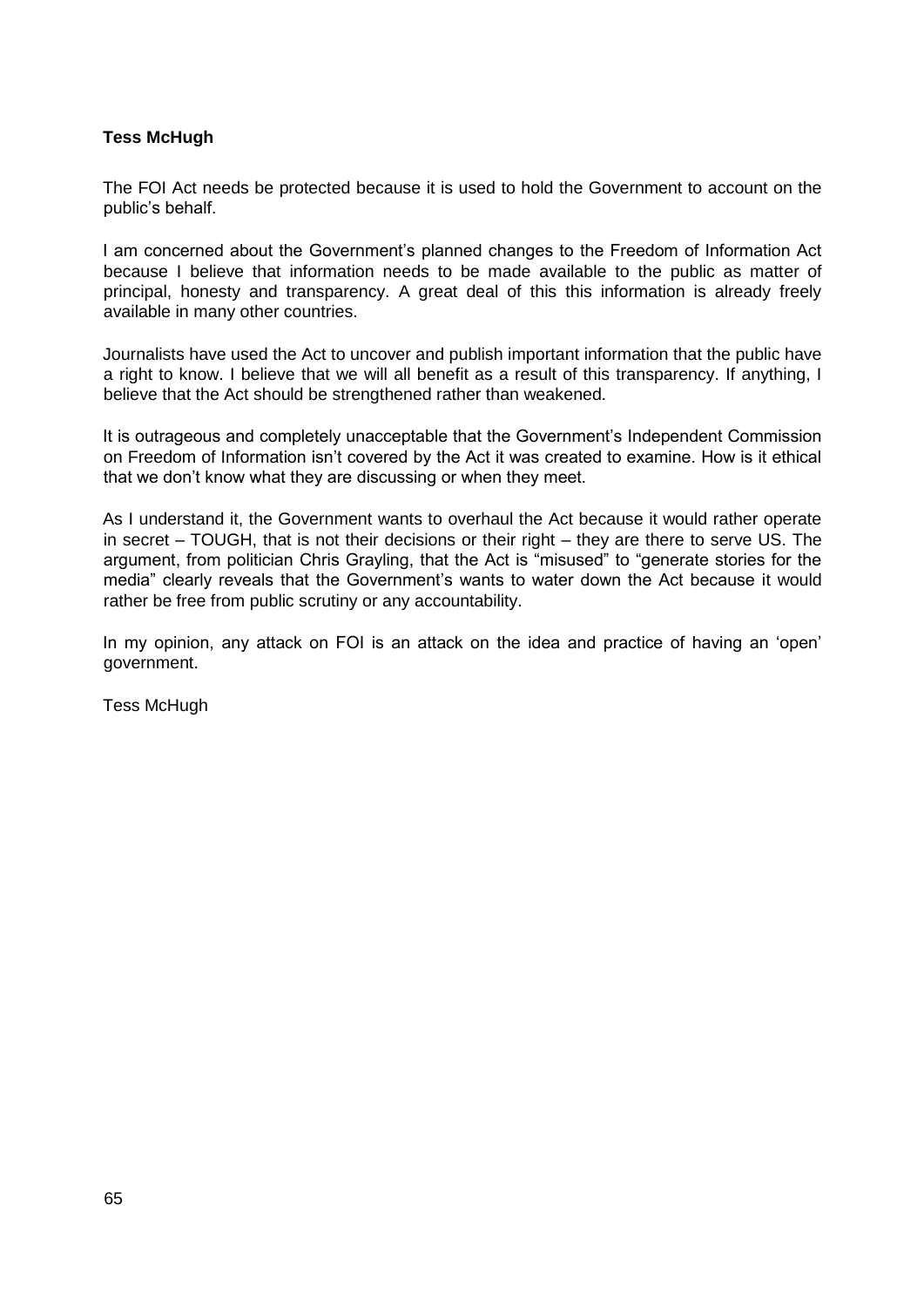# **Tim Garbutt**

Dear Sir/Madam

I wanted to write on the FOI review by Jack Straw.

Page 37 of today's Private Eye eloquently lists the outcomes of various FOI investigations: MP expenses., offshore companies, Saudi/MOD arms bungs etc.

I would particularly cite though here similar Kent outcomes:

- \* Infratil secretly removing airport monitors at Manston with the council thus contaminating 100k people
- \* Ostend gunrunning and secret IranAir flights
- \* Pleasurama tax haven corruption by council
- \* Greg Clarks gardengrabbing review
- \* 0% TDC salary fraud declaring no pay increases but secretly providing 10% increases
- \* KCC salaries the most over £100k in UK etc
- \* Southern Water sewage and faeces in the drinking water

Also the failures:

- \* Environment Agency refusing an EIR request by citing the Public Interest Test but without detailing what that involved
- \* Kent Fire Brigade similarly on salaries etc

One constant theme that emerges with FOI is delay, partial information often requiring further requests and sometimes those being classed as vexatious.

And certainly a theme of seeking exemptions rather than prioritising disclosure.

I would amend the UK FOI law simply to that of EIR with perhaps one clause for national security - but such exemptions having to be approved by a Cabinet Minister.

The UN has recommended FOI since 1948 so the UK introducing it some 70 years later is absurd - as are wriggles such as draft documents not being released, meetings not minuted or written on post-it notes to circumvent FOI.

We need more not less FOI eg routine monthly publication of dept staffing and salaries which DFDI already does and to prevent waste such as the Daily Mail revealing one Scottish Deputy Constable on £737,000.

And restricting secret court sessions eg Judge Smith's suitcases or GlickGate.

After 10 years, FOI has highlighted the British Disease of Secrecy and much of government being to protect the salaries of those in government: a Rolls Royce civil service but up on bricks.

Please advise if you need any info.

66 Kindest regards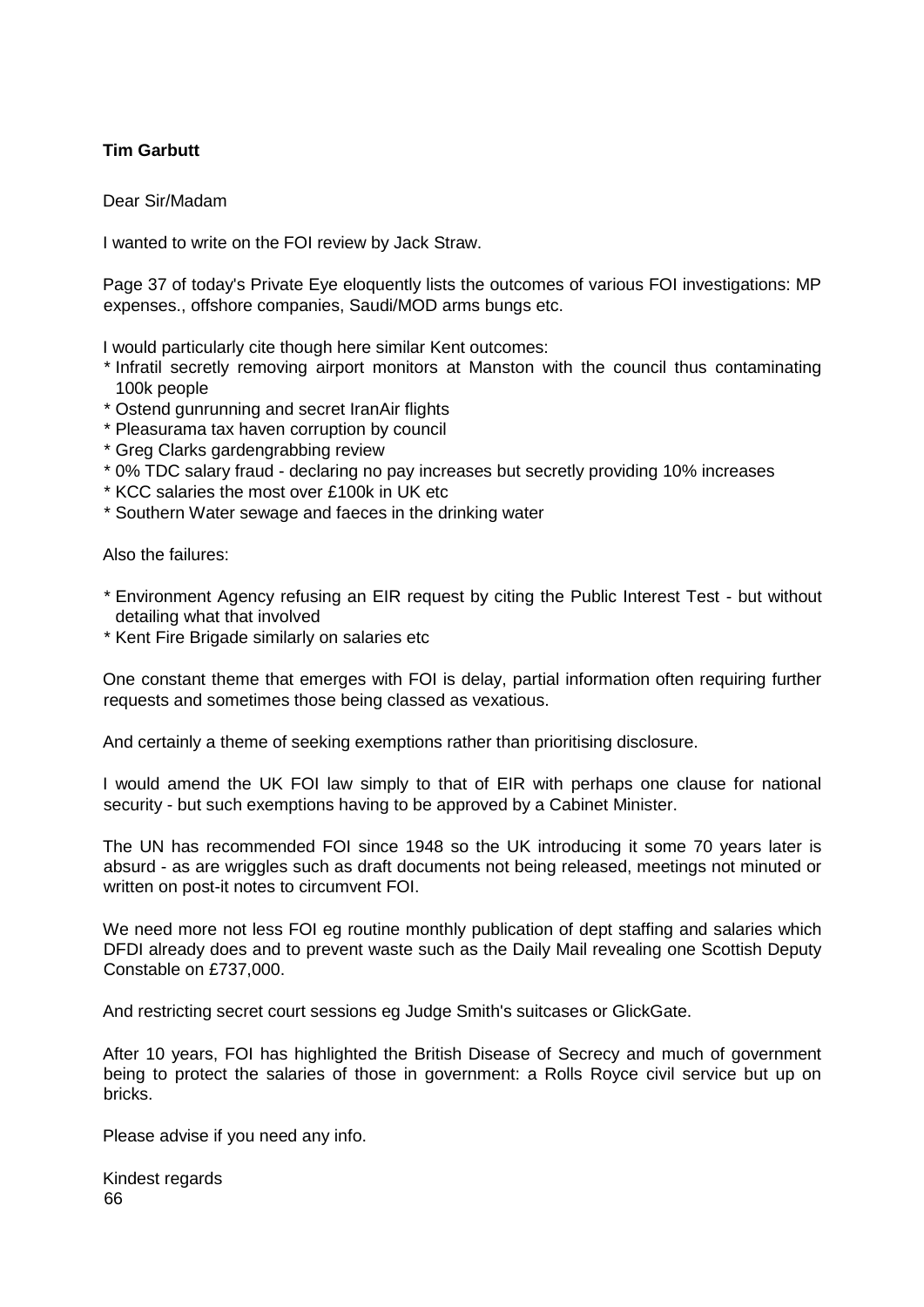### Tim **Tim Llewellin**

Dear colleagues,

In response to the questions below I would suggest;

Q1 Protection within FOI should include information that can be proven to hold precise commercial value to a competitor that does not enable the generic label of "commercial information" to be generically applied. For example in the procurement of ICT systems the FOI should enable a post procurement review that enables the public to realistically assess that the procurement process was diligent, fair, un-bias and clearly evaluate confidence in the outcome, but without exact breakdown of cost that could be used by competitor at future procurement events.

Q2 – no greater protection, as an employee of the tax payer (my example is NHS, but I have also worked in local government) I believe that public scrutiny of meeting I have contributed to, decisions I have made has been a reassurance, a checkpoint to ensure that at all times I can account for my decisions and actions. Where I have made mistakes (and we all do) this should be a matter of public record, that enables transparent assessment of my continued value to the organisation, and the greater public good.

Q3 – I am currently involved in a project to deliver an IT project to our department, there are risks in any business change, and should an incident occur as a product of this project I would welcome public scrutiny of the decisions made, risks assessed, it would ensure that at the pre project stage risks are not dismissed by those in authority who may be overly keen to ensure project delivery.

Q4 - As an external observer of closed doors evident at Plymouth University, suspicions of inappropriate use of public funds are only enhanced where public disclosure is not evident, and for this reason organisational veto of a request is inappropriate, I would go further to add, where I private organisation holds a public contract the same FOI responsibilities should then apply. Public money = public knowledge.

Q5 – Independent peer review.

Q6 – I have had to supply information for FOI, sometimes it is self-evident that a commercial organisation is simply data gathering, where there is good cause to believe this is the case then that should constitute inappropriate use.

Thank you for asking, and if you would like further elaboration please get in touch.

Regards

Tim.

The Commission is also interested in the balance between transparency and the burden of the Act on public authorities more generally. The Commission is particularly focused on the following questions: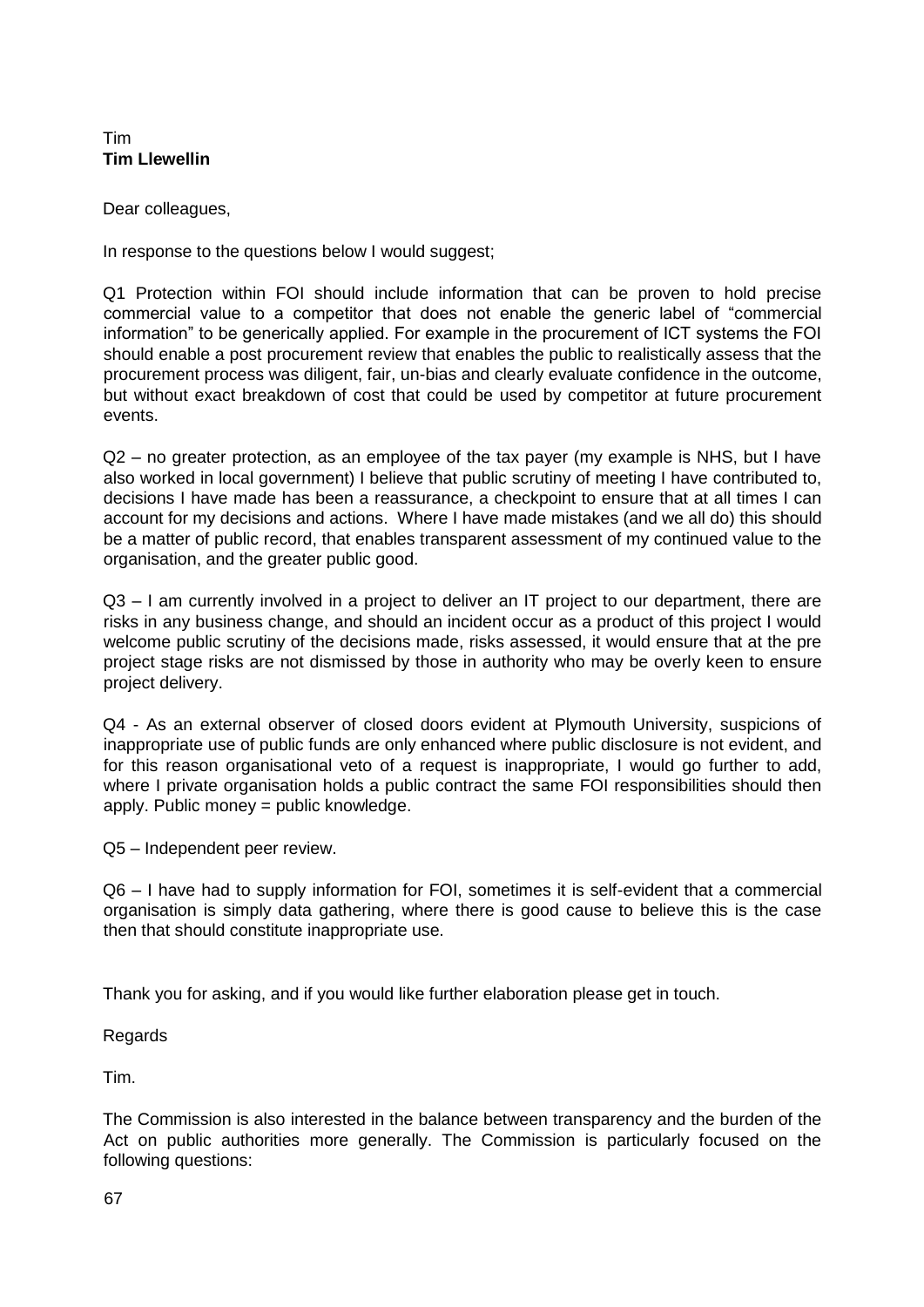Question 1: What protection should there be for information relating to the internal deliberations of public bodies? For how long after a decision does such information remain sensitive? Should different protections apply to different kinds of information that are currently protected by sections 35 and 36?

Question 2: What protection should there be for information which relates to the process of collective Cabinet discussion and agreement? Is this information entitled to the same or greater protection than that afforded to other internal deliberative information? For how long should such material be protected?

Question 3: What protection should there be for information which involves candid assessment of risks? For how long does such information remain sensitive?

Question 4: Should the executive have a veto (subject to judicial review) over the release of information? If so, how should this operate and what safeguards are required? If not, what implications does this have for the rest of the Act, and how could government protect sensitive information from disclosure instead?

Question 5: What is the appropriate enforcement and appeal system for freedom of information requests?

Question 6: Is the burden imposed on public authorities under the Act justified by the public interest in the public's right to know? Or are controls needed to reduce the burden of FoI on public authorities? If controls are justified, should these be targeted at the kinds of requests which impose a disproportionate burden?

Tim Llewellin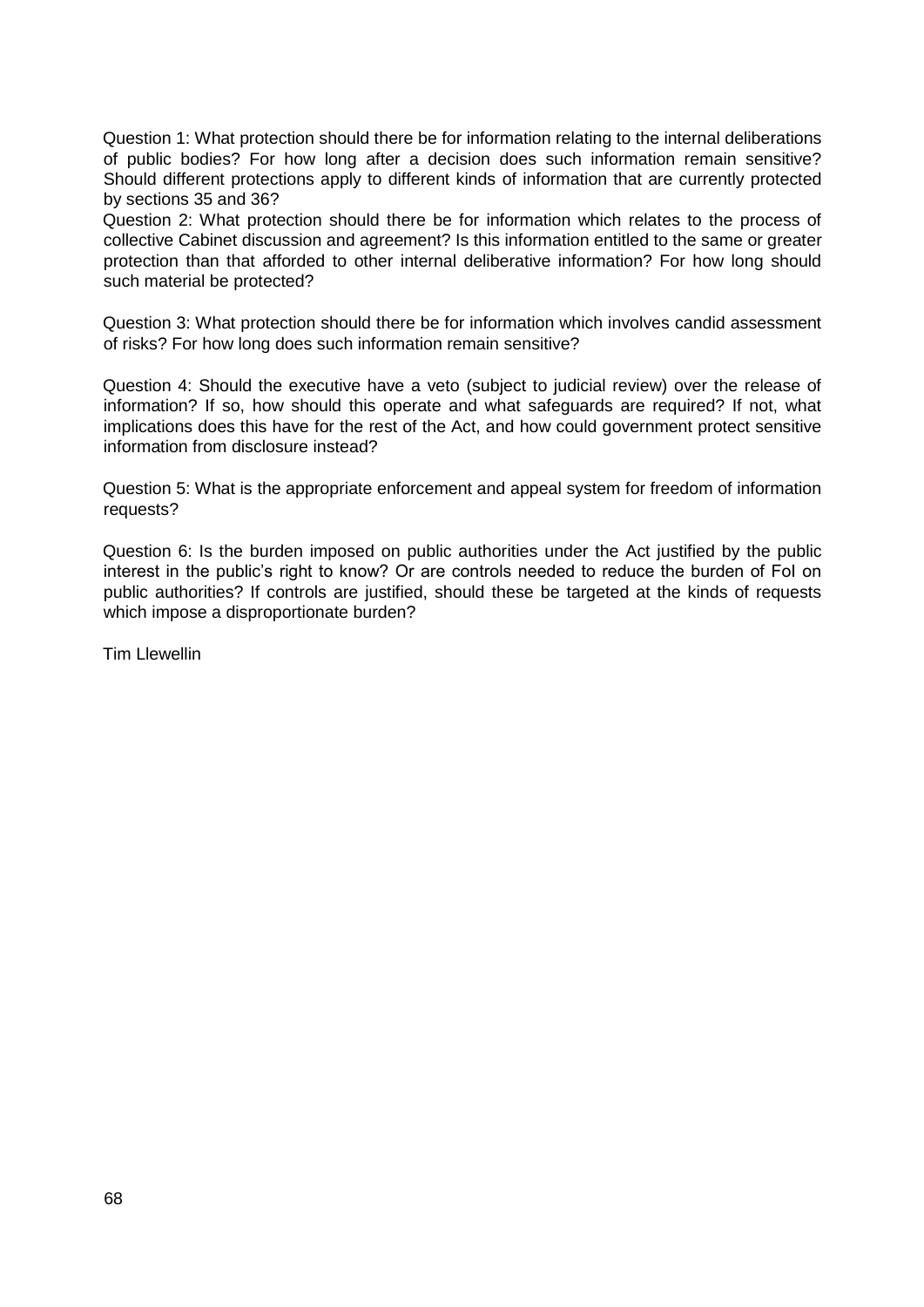### **Timothy Brown**

I write to the commission in order to defend the concept of Freedom of Information, as it seems to be under challenge from both the government, and from this investigation you are undertaking. I wish to deal with each of the six questions you will deal with in your investigation, as laid out in the consultation document (*[Independent Commission on Freedom](https://www.gov.uk/government/uploads/system/uploads/attachment_data/file/472007/ICFOI_call_for_evidence_paper_web281015.pdf) [of Information: call for evidence](https://www.gov.uk/government/uploads/system/uploads/attachment_data/file/472007/ICFOI_call_for_evidence_paper_web281015.pdf)*[\).](https://www.gov.uk/government/uploads/system/uploads/attachment_data/file/472007/ICFOI_call_for_evidence_paper_web281015.pdf)

*Question 1: What protection should there be for information relating to the internal deliberations of public bodies? For how long after a decision does such information remain sensitive? Should different protections apply to different kinds of information that are currently protected by sections 35 and 36?* 

If an issue is in the public interest, it appears clear to me that even the *internal* deliberations of public bodies should be made available. The public deserves to know if there have been any inappropriate interferences with the process of decision-making, and the best way to do that is to make the information available through FOI. How long the information remains protected very much depends on the circumstances of the decision, but as a rule, it would be better to make the information available as soon after the decision was made as possible. However, documents critical to national security should be kept out of the public domain, for obvious reasons. I believe that the protections provided by the existing laws are adequate for the purpose of keeping matters of national security, which are one of the few things that should be protected by the law, out of the public domain, and therefore out of the hands of the terrorists.

*Question 2: What protection should there be for information which relates to the process of collective Cabinet discussion and agreement? Is this information entitled to the same or greater protection than that afforded to other internal deliberative information? For how long should such material be protected?* 

I believe that the public has the right to view at least most information and documents relating to the processes undergone during the Cabinet. Cabinet decision-making is a key part of government, and one that should be more accessible to the public. Of course, the government should have the right to reserve matters that are critical for defence and security matters, and other matters that may be beneficial to the enemies of this country. However, I believe that cabinet minutes should be available for FOI requests (if not released anyway), although amended to remove confidential information such as national defence, as stated above. My recommendation is that Cabinet minutes should be made available 6 months after the meeting takes place, in order to give a proper time for information to become slightly less topical, as cabinet discussions should probably be more protected than debate in parliament.

#### *Question 3: What protection should there be for information which involves candid assessment of risks? For how long does such information remain sensitive?*

The public deserves to know the risks of government undertakings. They are done using money paid for with our taxes, and (supposedly) for our benefit. Therefore, I think it can only be fair that information involving any assessment of risks should be subject to the same rules as other information. However, this cannot be true in all cases. Matters involving the military, most especially the Trident nuclear weapons system, should be kept much more guardedly. Publicising risks related to these areas is a gift to our enemies, and therefore I think those pieces of information should remain more confidential. Other information, however, for example relating to the risks involved in Benefits schemes or financial laws, should be just as accessible as other information. These are things the public has the right to know about.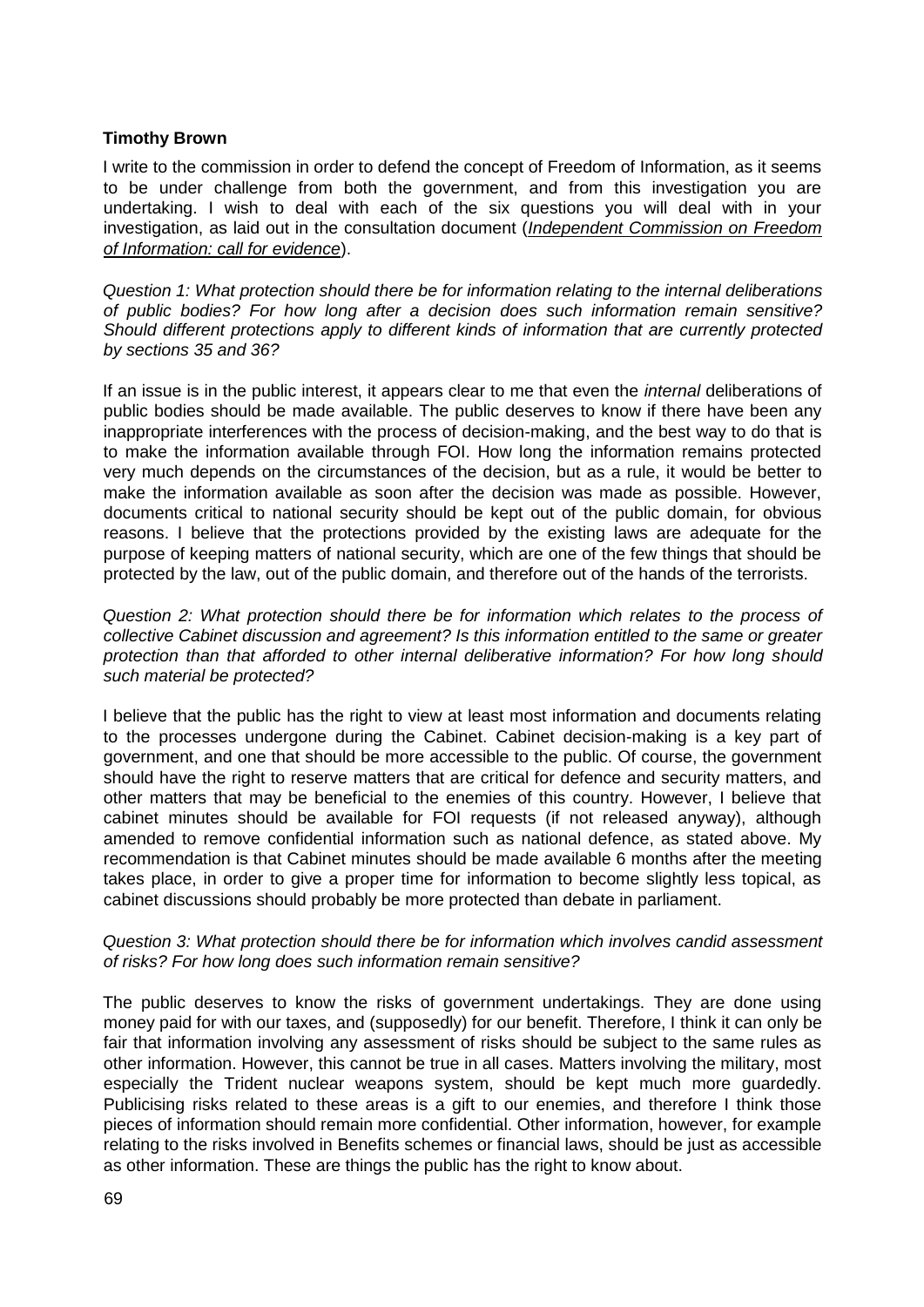*Question 4: Should the executive have a veto (subject to judicial review) over the release of*  information? If so, how should this operate and what safeguards are required? If not, what *implications does this have for the rest of the Act, and how could government protect sensitive information from disclosure instead?* 

In the interests of a fair release of data, it is vital that the government does not get a veto over the release of information. The release of information should be adequately covered by the law, in order that inappropriate information, such as that pertaining to our safety as British citizens and the security of the realm. Government ministers, regardless of party affiliation, cannot be trusted to choose what is in the public interest over what is in their own interest. Some information released following FOI requests can be rather embarrassing for members of the executive, so they should not have the power to prevent this information – clearly in the public interest – from becoming available for such citizens as should want it.

#### *Question 5: What is the appropriate enforcement and appeal system for freedom of information requests?*

I would propose an appeal system using an independent committee. This independent body would not be answerable to, or influenced by the government, therefore giving it an important neutrality. It is vital to the fairness of Freedom of Information that it should be policed by an impartial body, as this would (at least in theory, in practice if run well) not be influenced by the whims and feelings of our politicians. It should be comprised of figures from across public life, including editors/sub-editors of newspapers, lawyers & judges, as well as figures from politics – all on an equal footing, although one of the judges should chair the committee. Appeals against the release of documents, or *to* release documents, should be heard by this committee, which should hear appeals from anyone from high-ranking politicians to members of the public. A decision by this committee should be final, unless the appealer wishes to take the issue to the high court.

*Question 6: Is the burden imposed on public authorities under the Act justified by the public interest in the public's right to know? Or are controls needed to reduce the burden of FoI on public authorities? If controls are justified, should these be targeted at the kinds of requests which impose a disproportionate burden on public authorities? Which kinds of requests do impose a disproportionate burden?* 

In short, no. The public interest clearly evident in FOI heavily outweighs the minor inconvenience placed on public authorities. Public authorities exist to serve the public, and as this is in the interest of that very same public, it is their job and responsibility to comply with the wishes of the people they serve in their job. I do not think Freedom of Information requests represent a disproportionate burden. On the contrary, it is a crucial part of the job done at public authorities, and they should cease their complaining and get on with their job.

So, I have made my positions clear (I think) in this document, and I would appeal to your common sense. The public has a vested interest in the goings on within public bodies, and Freedom of Information allows them to have access to it. It is a key tool in our democracy. The people of this country would not like to see it weakened.

A final appeal – consult your consciences, do not be influenced by politicians and their opinions, and take into account the views of the people.

Sincerely,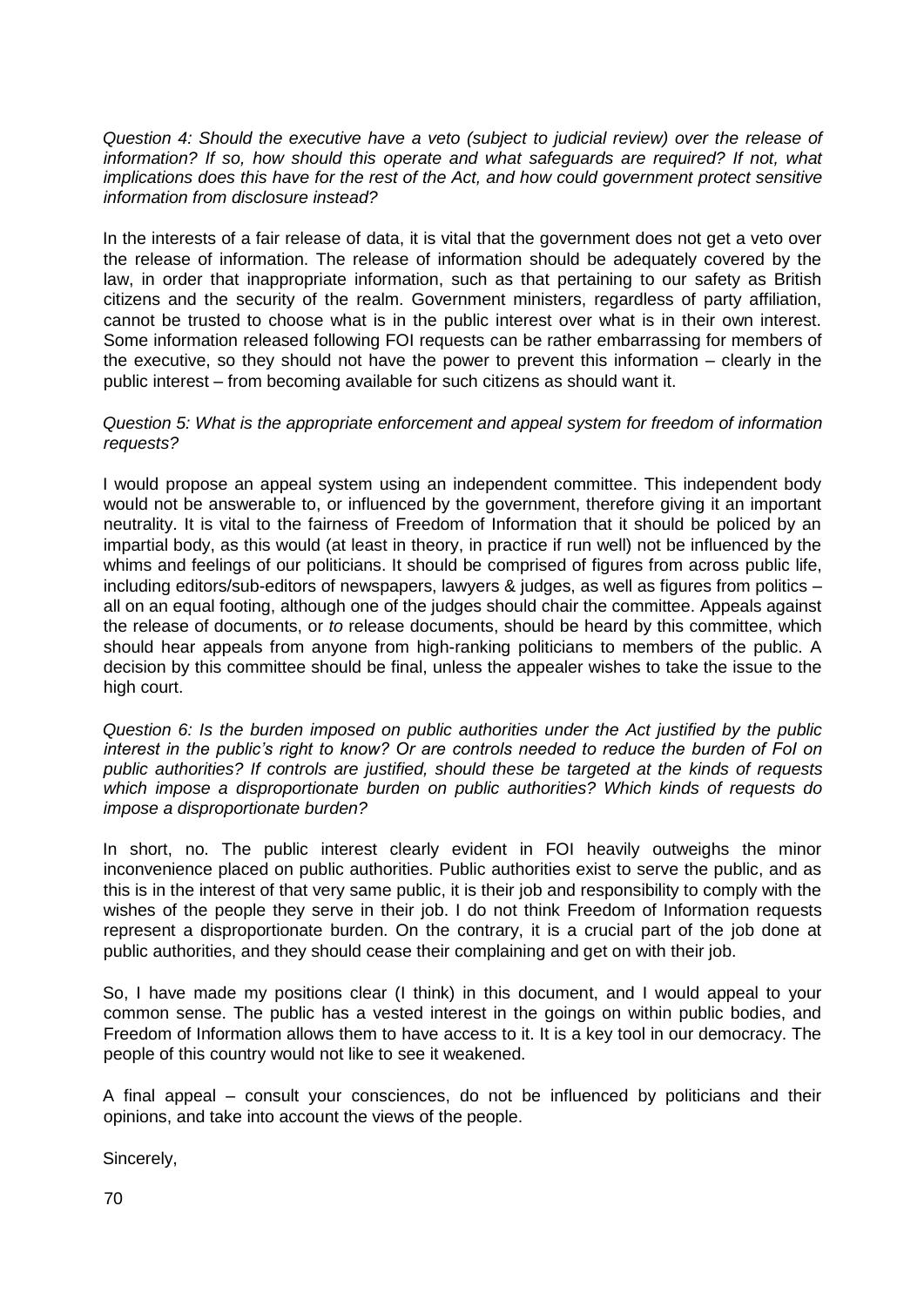Timothy Brown

# **Tina**

Please do not change the Freedom of Information Act 2000 or any associated rules in any ways. The governments should be accountable to people and the way people can see what decisions are made is transparency which you are now trying to limit.

Tina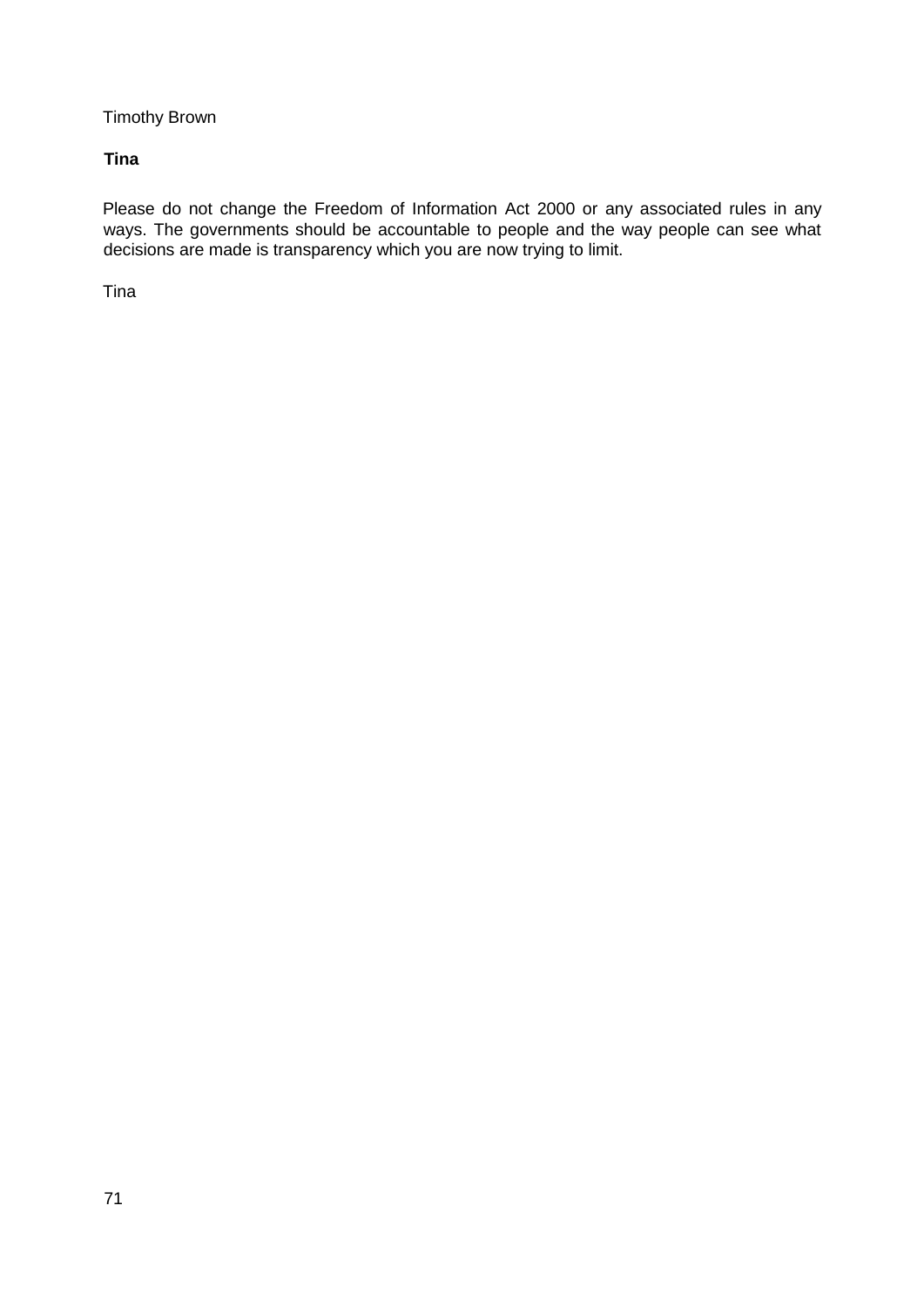# **Tom Dobbs**

Dear Sirs,

We, the ignorant general public, have so few untainted sources of information on what the government does in Her Majesty's name that we need to be able to ask them directly.

Please don't let them take FOI away.

Yours pleadingly

Tom Dobbs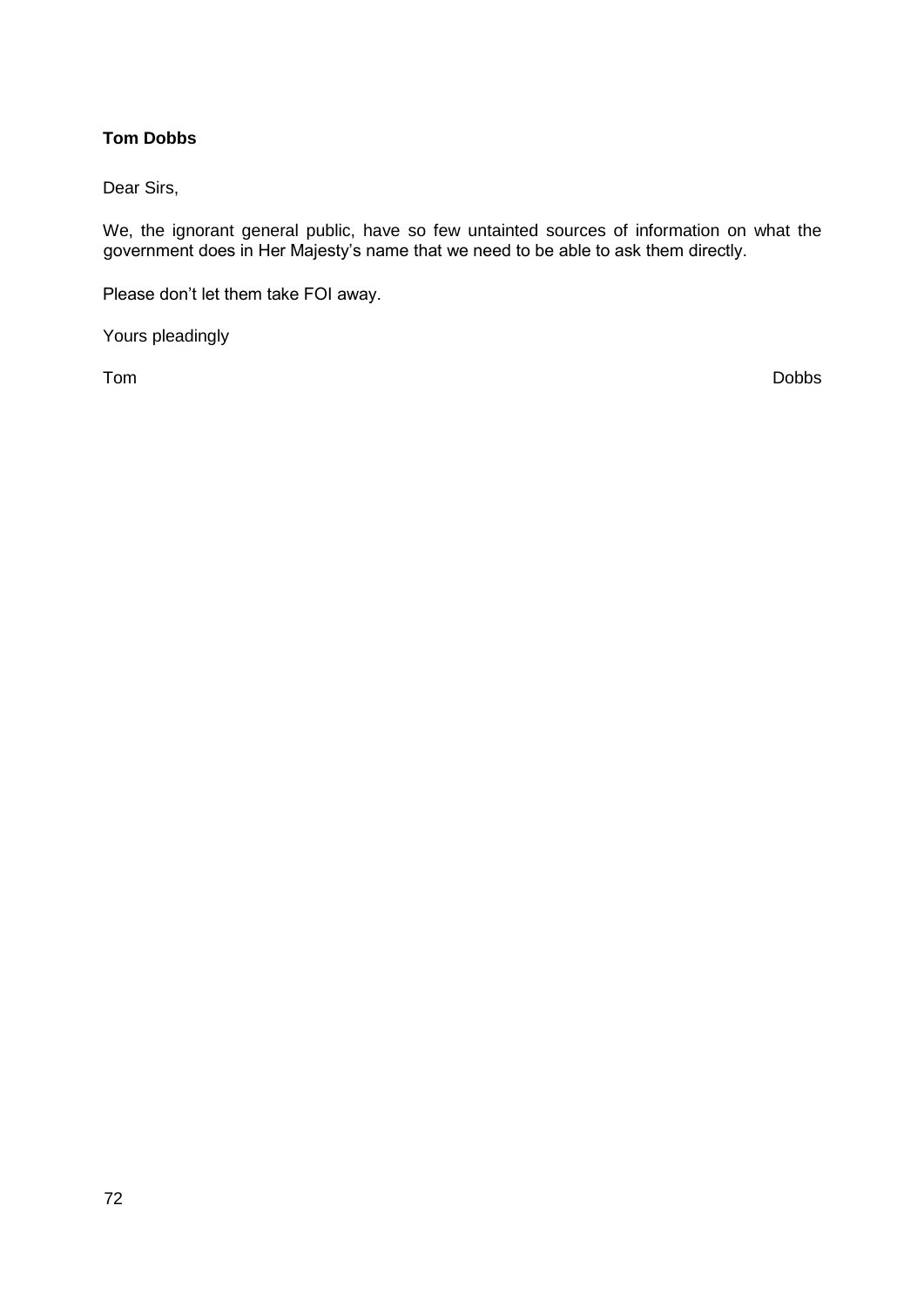### **Tony Edkins**

#### Sir/Madam

The Freedom of Information Act is a valuable tool in ensuring transparency and accountability in our democracy and must be maintained in its current form.

Despite having the opportunity to respond to questions from citizens about policy and operational matters, many public officials and representatives decline to provide information voluntarily that enable those citizens to properly assess the effectiveness of work carried out on their behalf. The result of any lack of openness risks the citizens being unable to properly hold to account their representatives and, therefore, risks compromising the democratic process.

The Act provides a framework within which representatives are able to gauge whether their actions and decisions are carried out in the best interests of citizens when they are aware that those actions and decisions are open to comprehensive scrutiny, thereby encouraging approaches for the wider benefit of society.

That the leader of the Commons complains that the law is being used by the media to "generate stories" as a reason to reconsider the scope of the Act is, in itself, an indication of exactly why the Act must not be amended. Citizens have a right to know what their representatives do in their name and if the press, or any other interested party seeks to communicate to the wider society that information, then that facility must be available.

Yours faithfully

Tony Edkins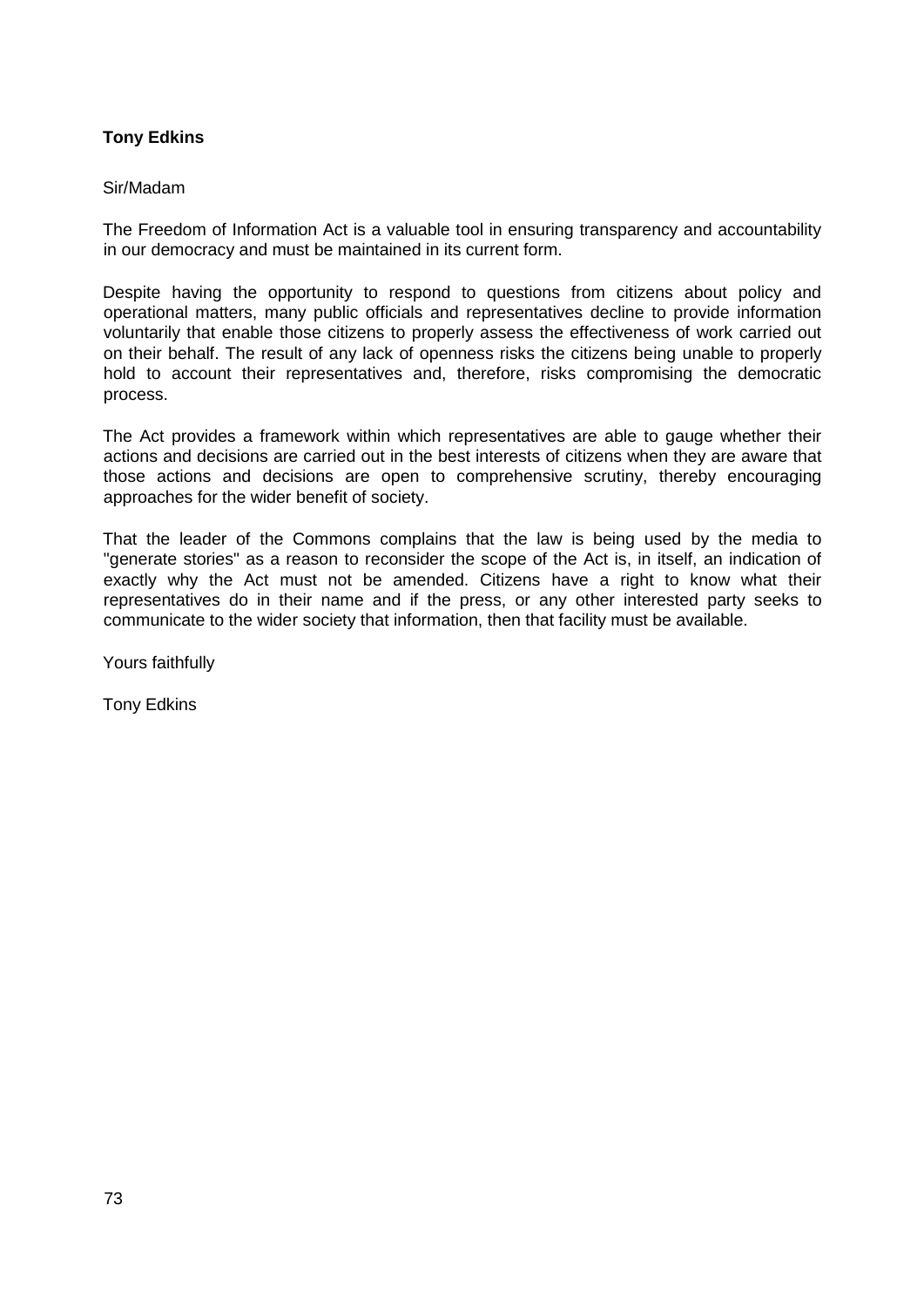## **Tom Killick**

I am very concerned at possible restrictions to the Freedom of Information Act. From what I have read, the Government appears to have in mind a number of restrictions on its scope, including introducing charges which will make it harder for campaigning groups to get information which should be in the public domain. I am strongly opposed to any restrictions on the Act's scope, which I believe should be widened, for example to include private firms supplying services funded by the public sector.

Tom Killick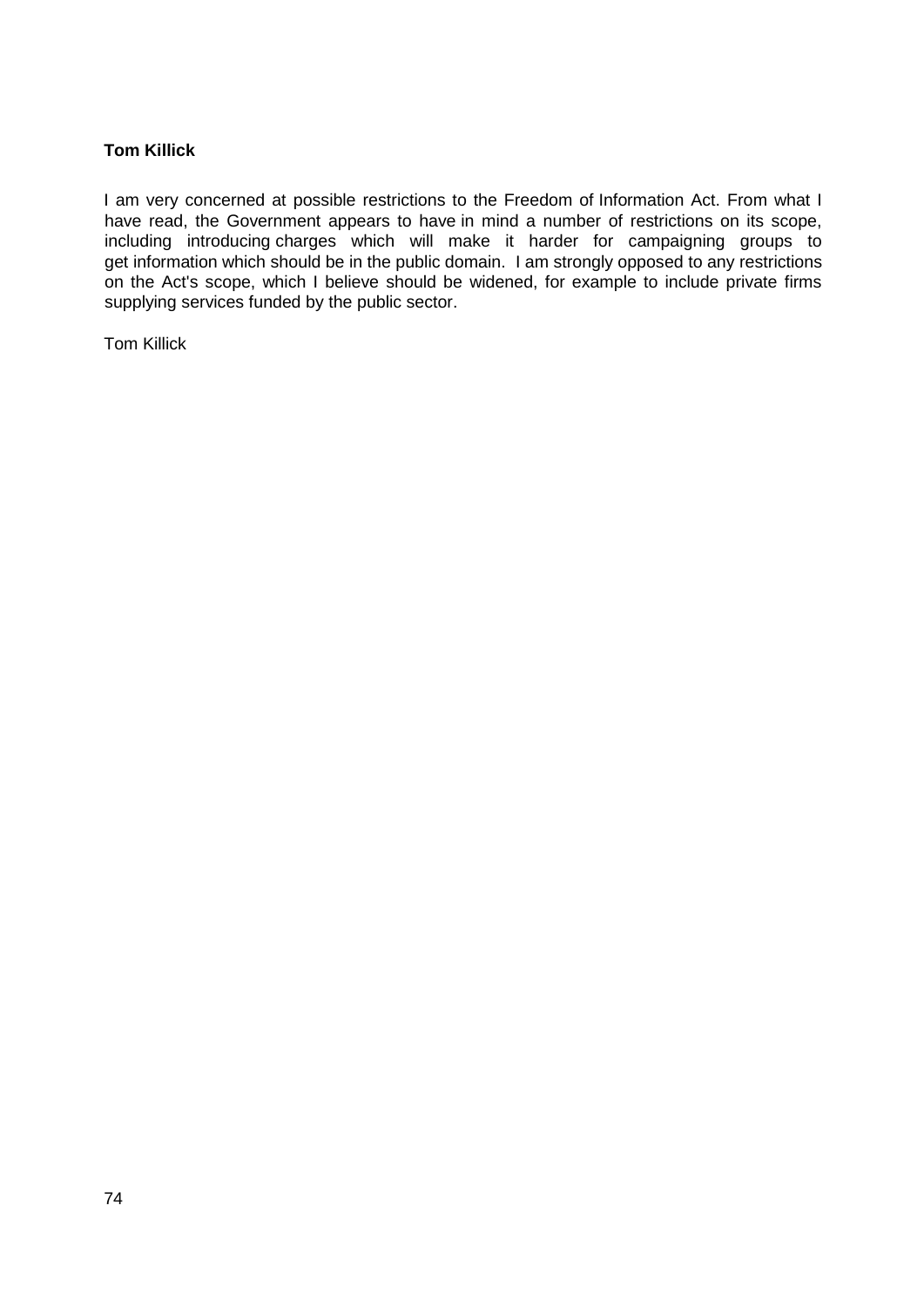# **Tony Morris**

### Dear Sir/Madam,

I am firmly of the view that there must be no changes to the Freedom of Information Act that will restrict the public's right to know, or impose charges on members of the public. My experience of using the Act demonstrates both the importance of the legislation and the problems that would result from imposing charges.

I was prompted to make use of the legislation when I suspected that West Sussex County Council was making false claims about planned cuts to their fire & rescue service. I was also concerned that they were concealing important information. My FOI requests have revealed that there have been false claims and that information, which should have been in the public domain, was being concealed. I am retired and reliant on pension income, so would not have been able to pay for those FOI requests, despite them clearly being in the public interest.

The Council Leader often claims that she wants the Council to be open and honest, and the Council's published 'Promise', states that they want to make 'it easy for you to access information'. However, my experience with regard to their fire & rescue service is the exact opposite, with significant efforts being made to prevent the disclosure of information (The fire & rescue service is a department of the County Council).

I have had to appeal to the Information Commissioner on three of my five requests. On two of those appeals the Commissioner found that West Sussex County Council was in breach of the Act, and the outcome of the third is pending. Of the two that I did not appeal, one was satisfied and the other was only partially satisfied. They used the cost exemption to avoid making that information public.

Among the many things that have been identified as a result of these FOI requests are:

- Failures to carry out health & safety risk assessments in relation to fire crew changes.
- Inaccurate information given to Councillors by a Cabinet Member.
- Procurement of a new types of vehicle without a proper business case and without adequate project management.
- That they are not monitoring the cost of calling out part-time firefighters to cover crewing deficiencies. In fact they do not even have figures for the number of times that is done.
- That Councillors were given inaccurate incident statistics, including the number of fire deaths in West Sussex.

Even County Councillors have faced obstruction when requesting performance information. After written questions in February 2015 (minutes attached), they were told that the information would be published monthly. None of that performance information has yet been published.

The National Audit Office has recently highlighted the lack of an independent inspectorate to monitor fire authorities for their performance and value for money. The Freedom of Information Act is the only thing left to enable the public to hold them to account, so it is vital that it is not weakened in any way.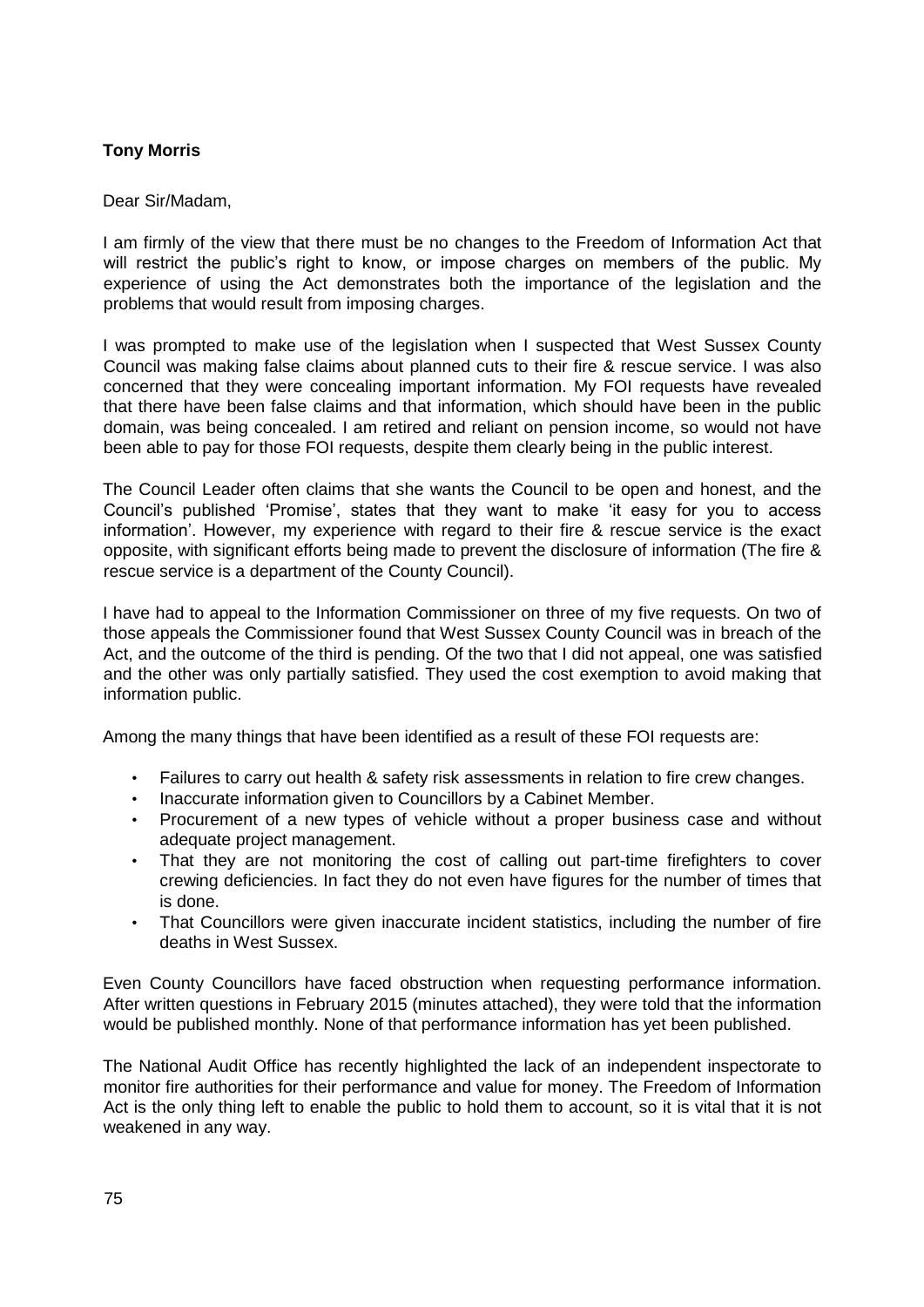The answer to reducing the cost of complying with FOI requests is simple, make sure more information is published and available on websites. The complaints from public bodies about the cost of complying is rather like complaints from motorists about speed cameras being used to extract money from them. Their answer is simple, don't speed and it will cost you nothing. The answer for public bodies is, the more information you publish, the less you will have to spend on FOI requests.

Yours faithfully,

Tony Morris

[Retired fire service manager]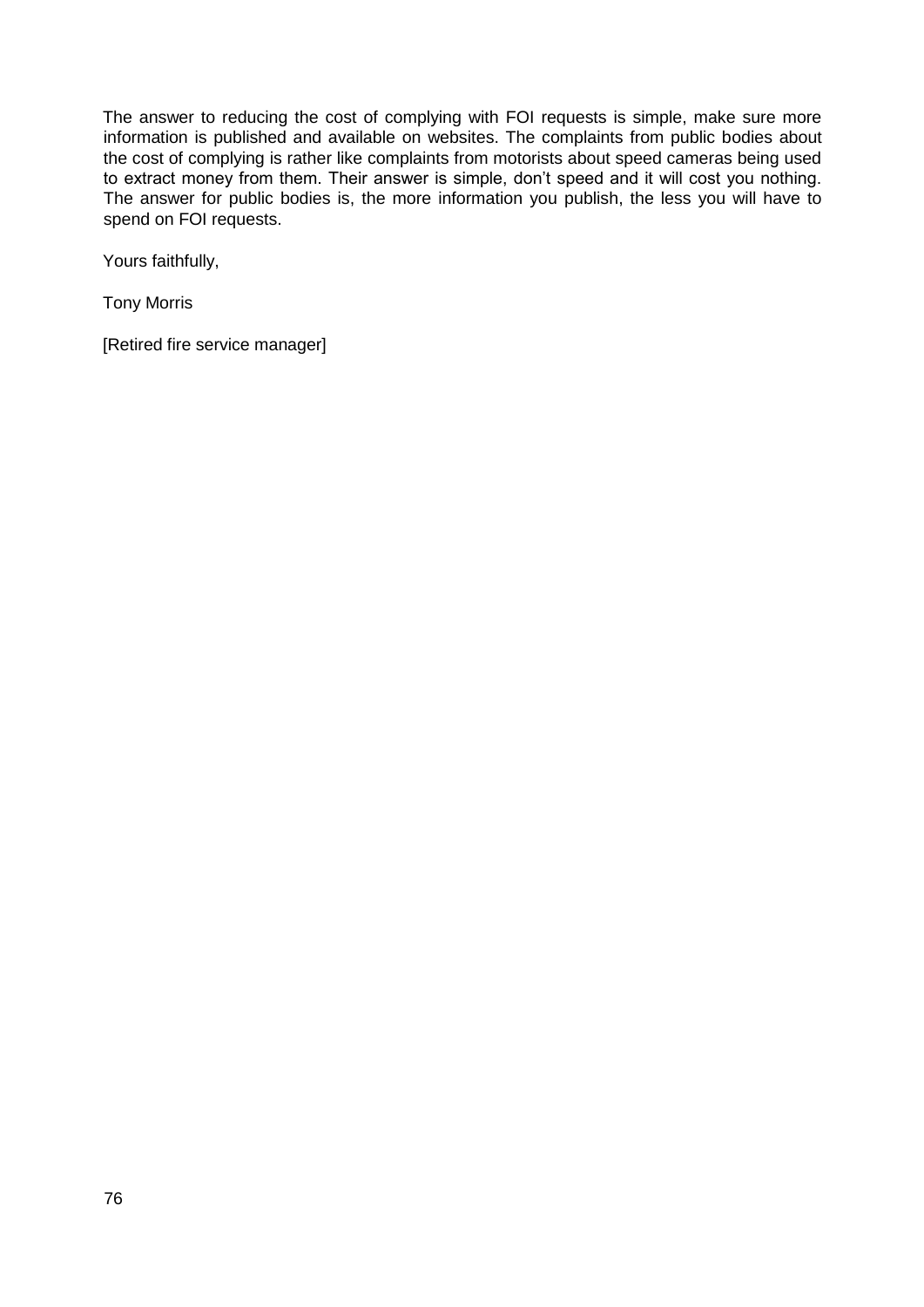# **Tony Vincent**

I am writing against any proposal to restrict the provisions of the current legislation.

All of us should be accountable and answerable to those whom our actions do or might affect. This is especially true for anyone working in any sphere of government - there should be no barriers or secrecy available to those we may elect and all of us pay for.

While there may be costs in supplying information that is requested, they are small in the greater scheme, and to restrict this freedom appears akin to refusing legal justice on a similar basis.

Openness is as civilised and democratic as freedom of speech.

**Sincerely** 

Tony Vincent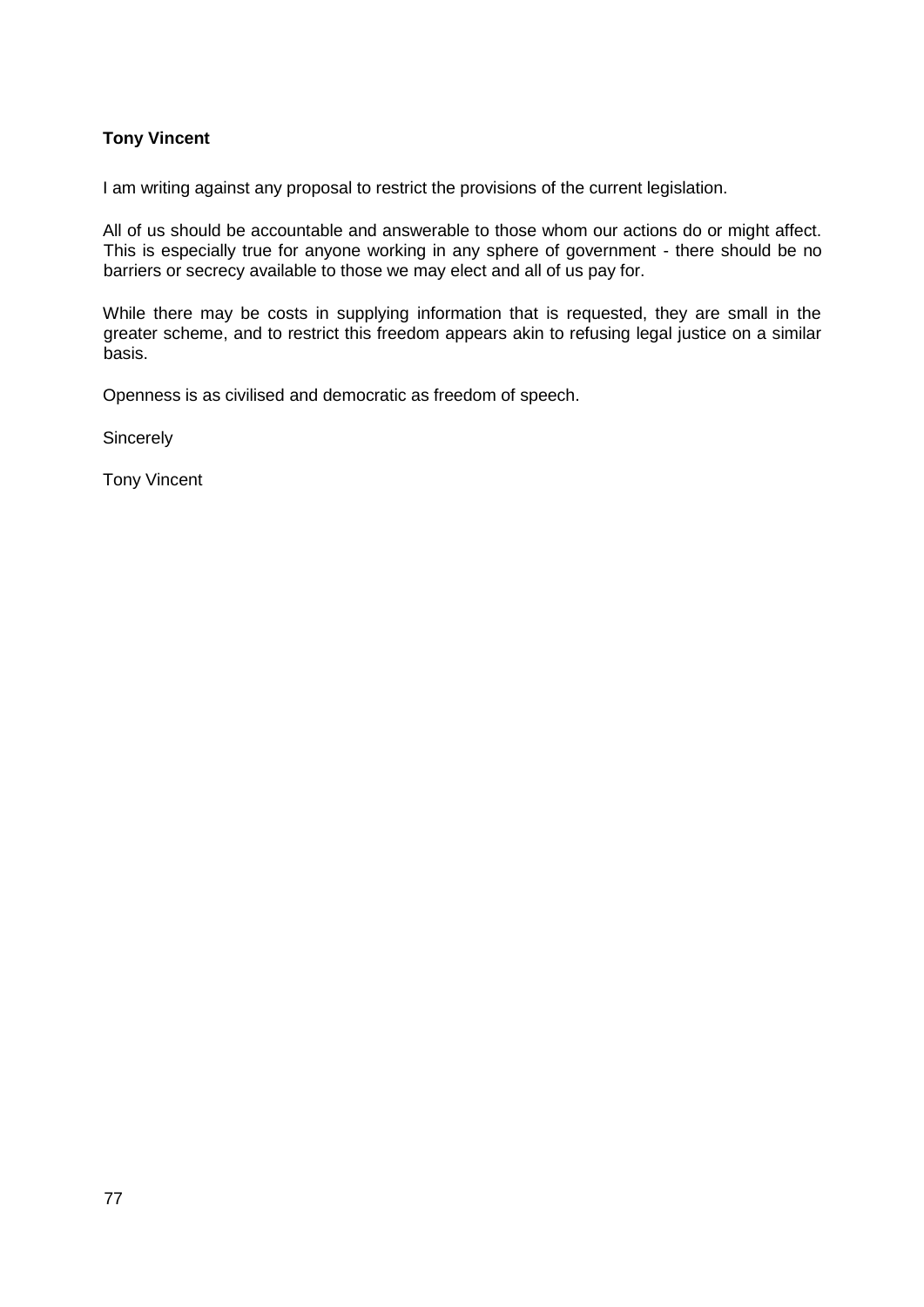# **Tony Wood**

I am very strongly opposed to any modification of the Freedom of Information Act. Simple really! Not least when I see the people considering modification and their decision to curtail press freedom.

You are quite wrong.

Tony Wood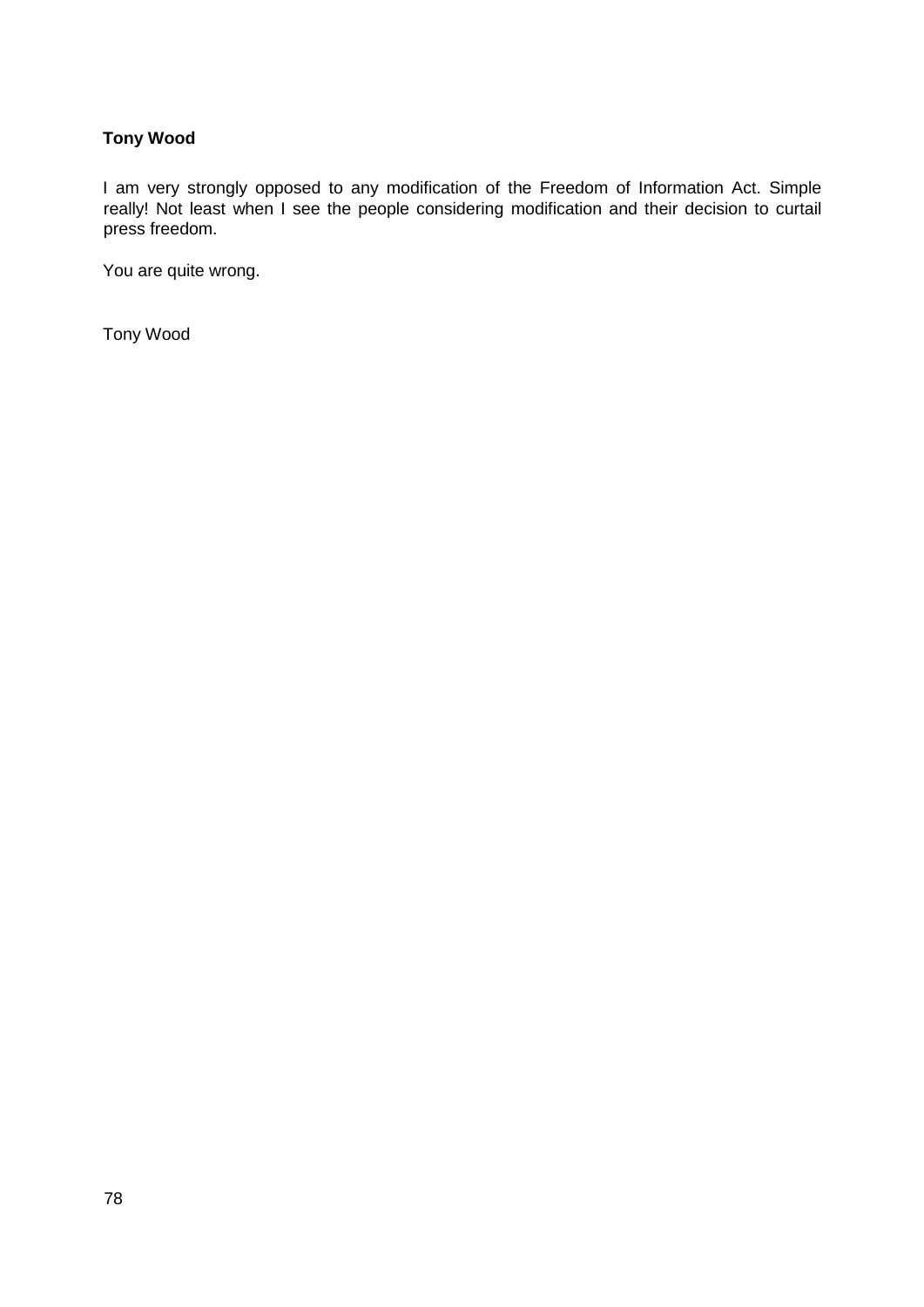## **Tony**

Clearly the £9m spent on the operation of the Freedom of Information Act is insignificant when set against the amount of £290m spent on peddling propaganda.

This proposed curtailment of the freedom of the press is clearly designed to allow the cosy cover-up of all manner of nasties in the woodshed that ministers and civil servants would prefer to stay buried.

Come along chaps.....if you've nothing to hide, you have nothing to fear. I mean, that's what you're telling the public about snooping on their emails....so it's goose and gander time.

tony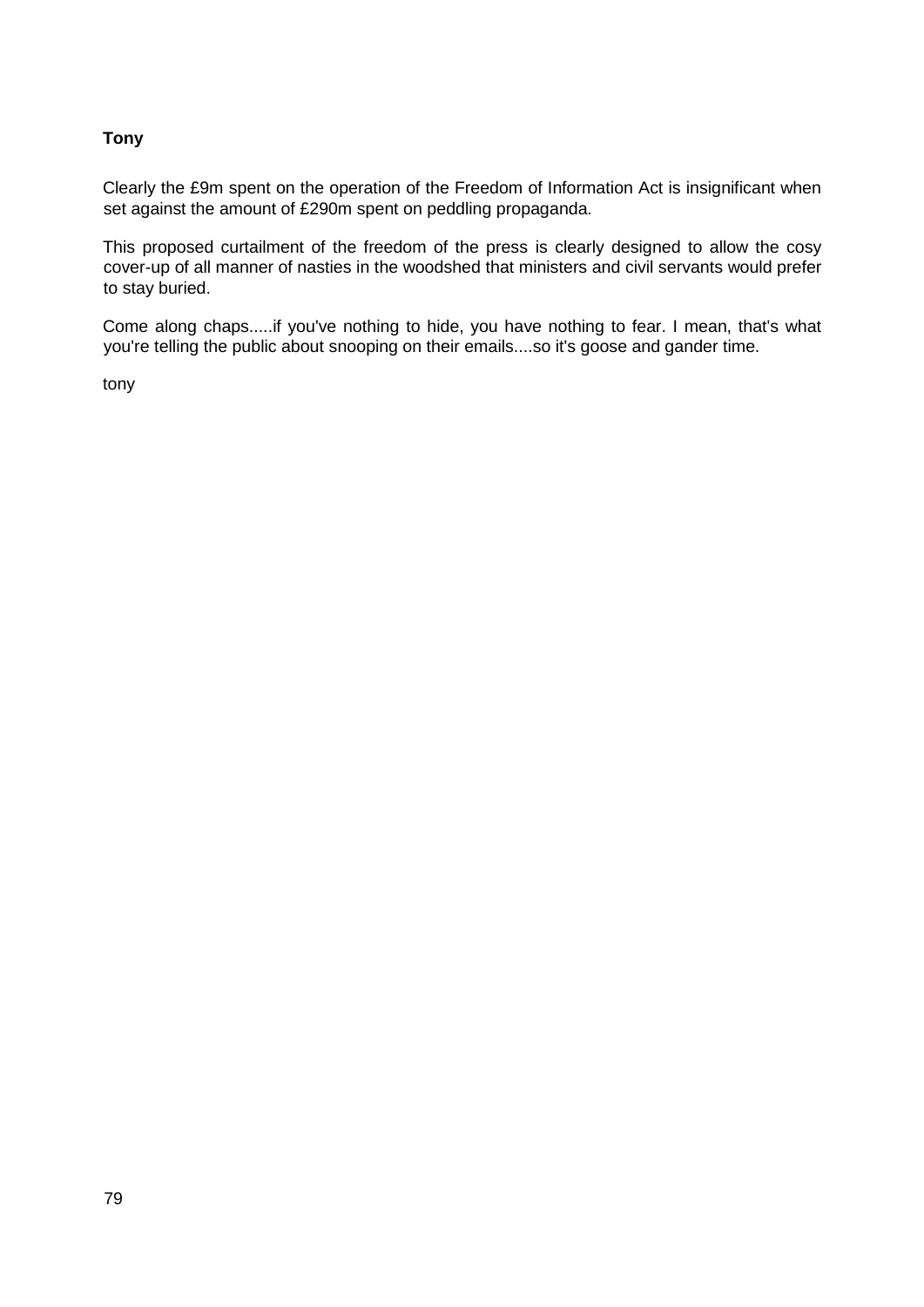# **Tracey Lanfranchi**

My view is that it would be a travesty for the government to make itself less accountable to the public at a time when it is itself seeking greater powers of surveillance over the public. Surely the mantra "if you have nothing to hide then you have nothing to fear" can be applied in both cases?

Regards

Tracey Lanfranchi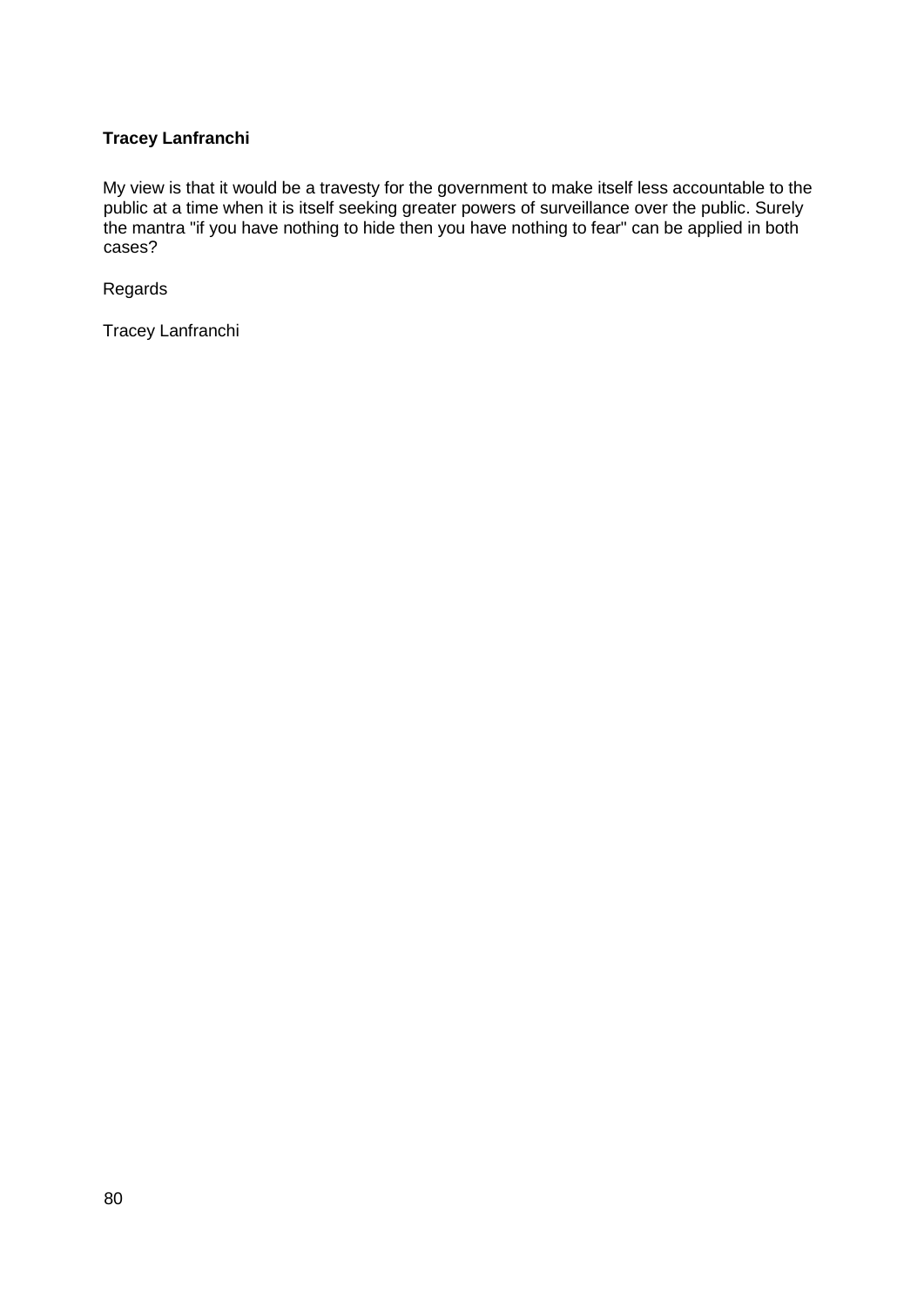### **Trevor James**

I would ask the Committee to recognise the beneficial effects in making information available to all and not just to the few. The quote from Animal Farm "All animals are equal but some are more equal than others" is a reminder of the dangers inequality can bring.

Our society is stronger if the ordinary citizen is treated as an equal rather than someone who can be kept "in the dark". Accountability can sometimes be painful when things don't go as expected, but those making decisions in our name should be wise, as well as humble, in making as much information as possible to the ordinary citizen. This will make society more inclusive and encourage greater participation in our democratic processes.

To curb FOI might be convenient for the few but detrimental to the many and make a mockery of us all "being in this together".

I wish the Committee well in its deliberations.

Trevor James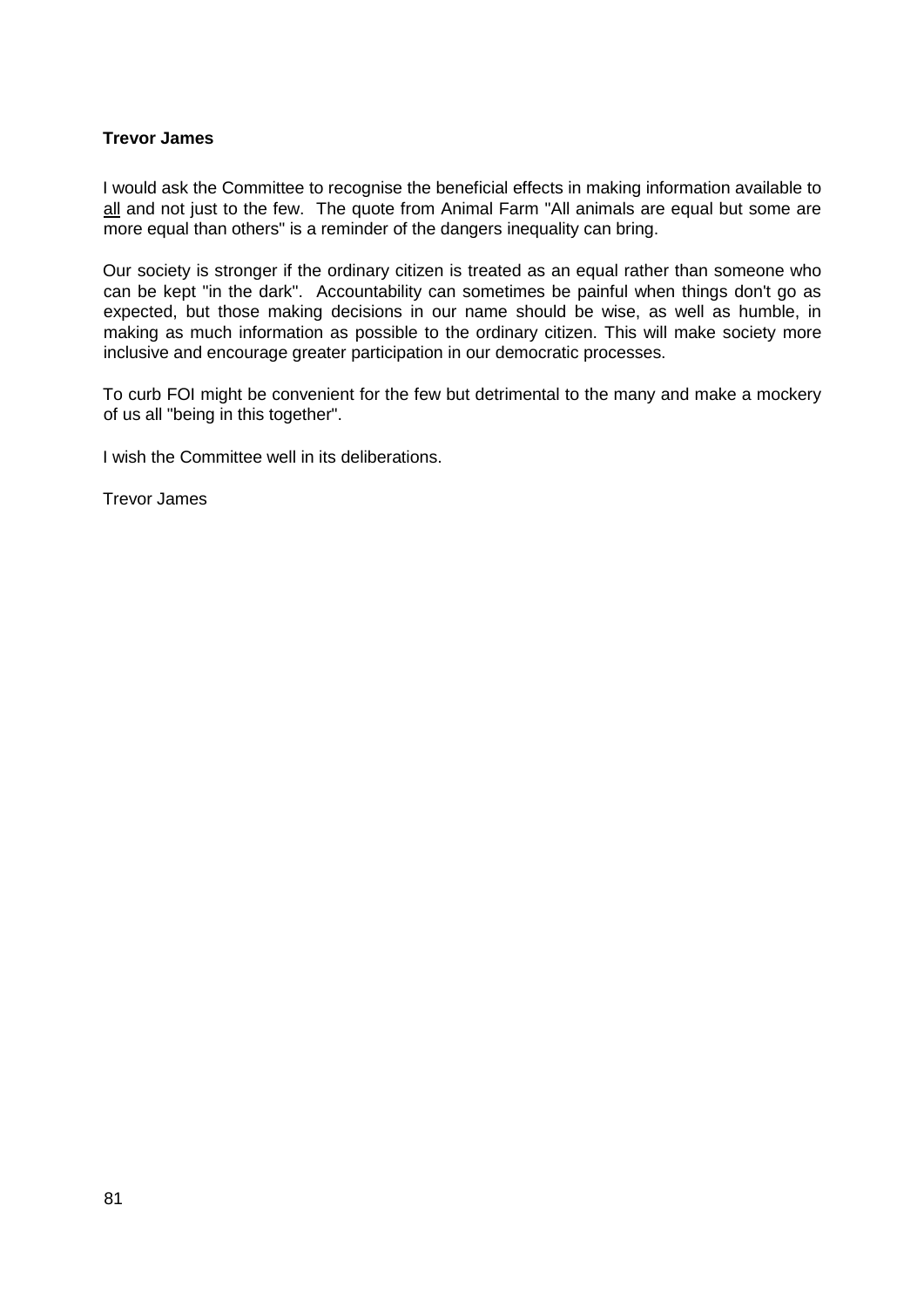## **Trina Hardiman**

Dear Madam or Sir

I am concerned to hear that the Freedom of information act is under threat. It could seem sinister how the government is eroding our rights via such work, whilst undermining the Trades Unions, whilst giving themselves power to snoop on our private communications. Britain has a historic reputation for freedom of speech, tolerance of differing opinions and fairness. These qualities all seem under threat by the Tory Government. Is this your intention?

Yours

Trina Hardiman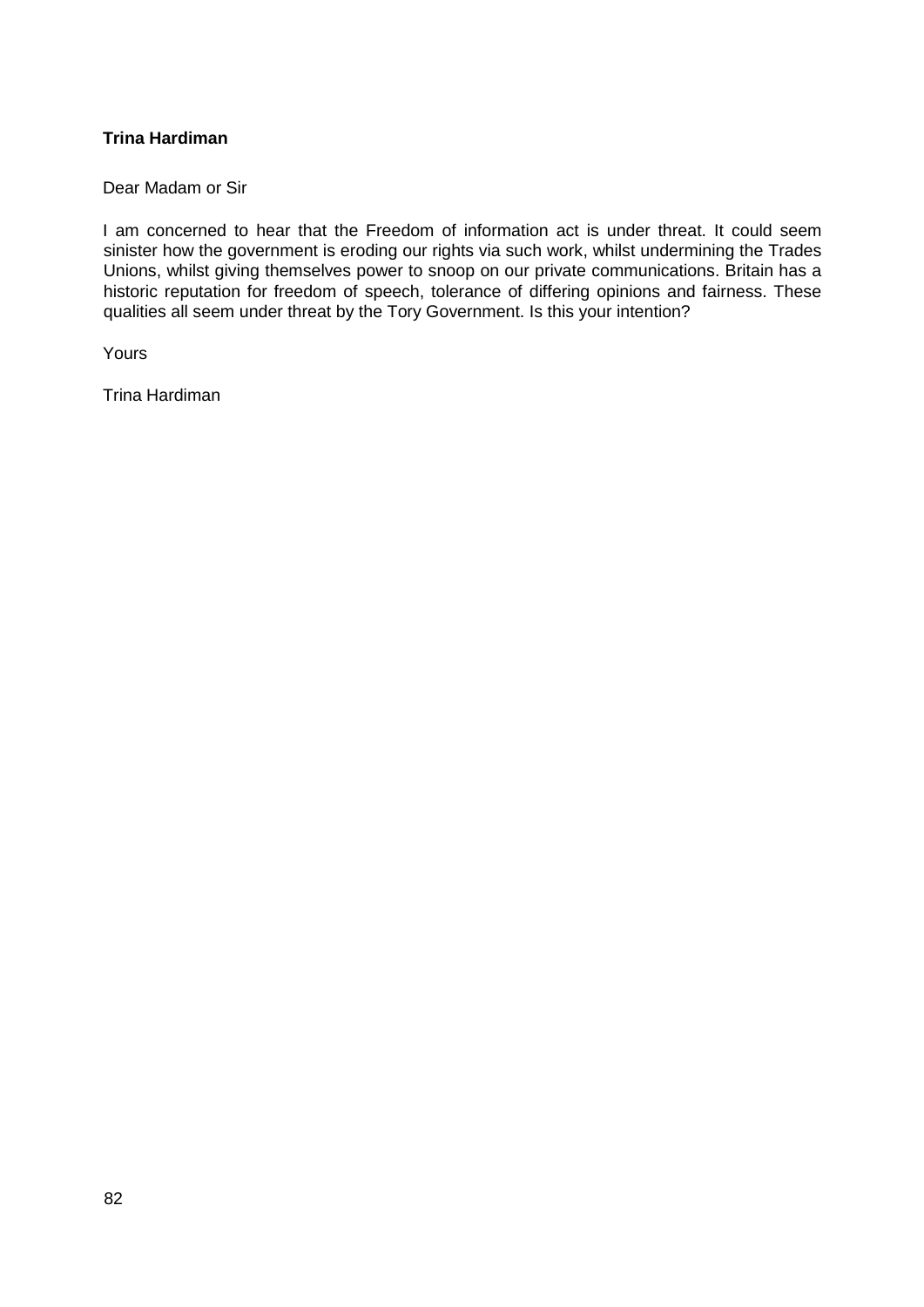## **Una Hodgkins**

#### Dear Sirs,

I am writing to record my support for the FOI Act 2000 in its present form and to urge you not to make any changes to it. "If it ain't broke, don't fix it!"

The Act was extensively debated in its passage though Parliament (May 1999 to November 2000) [\(https://en.wikipedia.org/wiki/Freedom\\_of\\_Information\\_Act\\_2000\).](https://en.wikipedia.org/wiki/Freedom_of_Information_Act_2000)

I am not a specialist in this area but I accept the view that the balance at present is about right. The conclusion of the Justice Committee, which reviewed the Act in 2012, was that the Act has been *'a significant enhancement of our democracy'*. You have only to read the broadsheets regularly to realise how so many instances of poor management or downright corruption were only discovered as a result of FOI requests. The Freedom of Information Act is essential in ensuring the openness and accountability of public authorities and informing the public about the performance of public services. The cost of FOI requests is variously measured between £9M and £39M in 2014/15, but this cost is far outweighed by the benefits in exposing and deterring wasteful public spending.

So please do not:

- impose charges for requests
- make it easier to refuse requests on cost grounds
- make it more difficult to obtain public authorities' internal discussions, or excluding some from access altogether
- $\cdot$  strengthen ministers' powers to veto disclosures  $\Box$  change the way the Act is enforced.

It should be noted that the case for strengthening the Act is not on the agenda. Perhaps it should be.

Yours sincerely

Una Hodgkins

#### **Vanessa Smith**

Dear Sirs,

I wish to place on record my opposition to any changes or interference with the current legislation covering the Freedom of Information Act.

This piece of legislation has enabled quite a few of us who live in the London Borough of Hounslow to be able to get answers to what our local authority and the elected members of it have done in various circumstances.

I was able to ascertain that one of my local councillors who had denied all knowledge of something that had happened and caused real concern locally, had lied. As upon making the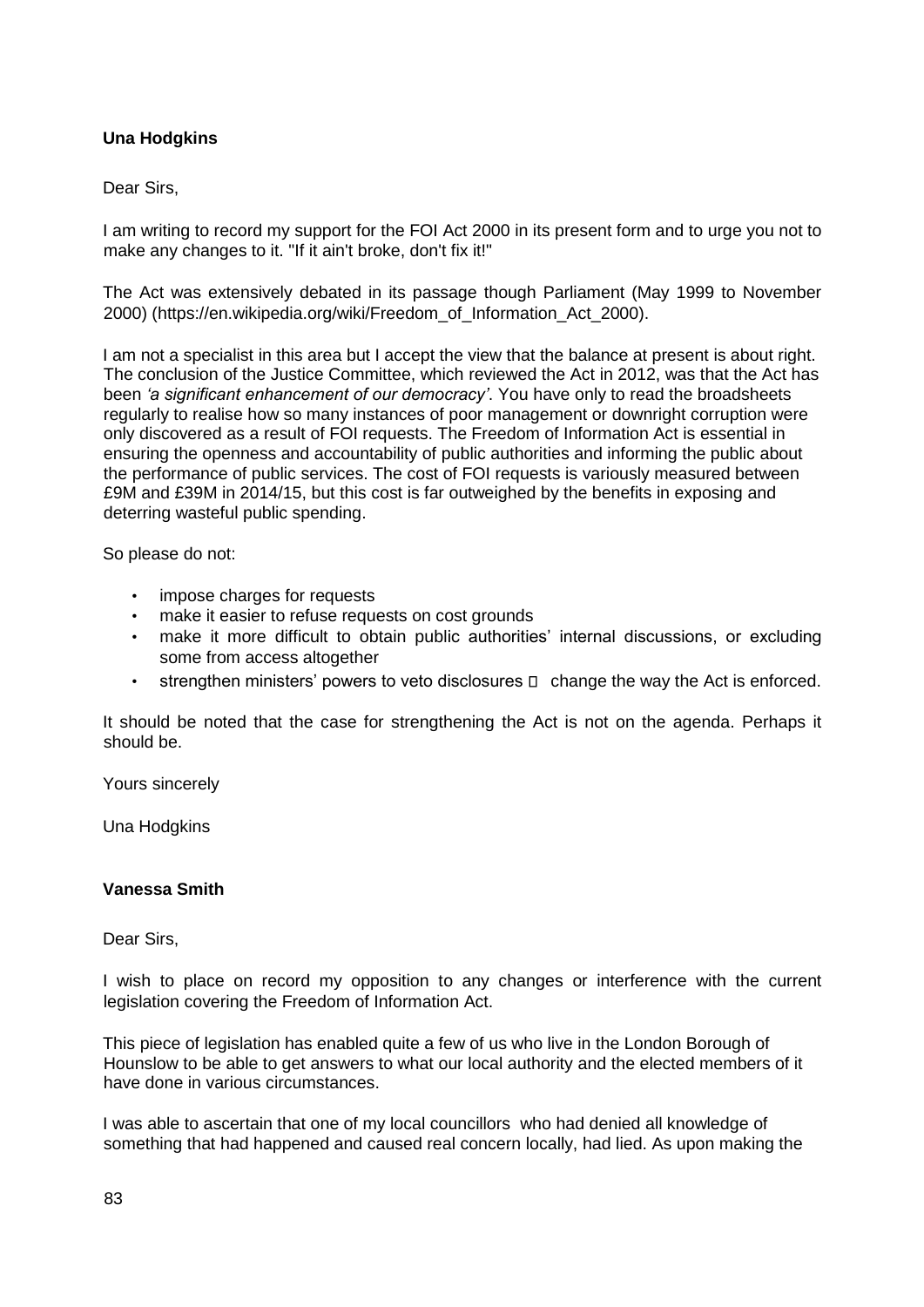FOI request the information supplied told me it was indeed that particular person who was behind the whole sorry mess.

That is just one example of how useful and informative this Act is. People need to understand that an open transparent society is a healthy and desirable thing to have, after all - as politicians so often tell us, if you have nothing to hide, you have nothing to fear, that cuts both ways.

It is clear that we would never have found out about M.Ps expenses, the 'tax gap', the amount spent on 'management consultants' and on, and on. It is scandalous and a worrying development that former cabinet ministers who have been implicated in various matters that they had rather stayed in the dark, have been appointed on to the commission.

If we truly live in a free and democratic society then the FOI Act is something to be cherished and valued, it is vital for the continuing scrutiny of government and governmental departments and so many public institutions by a free press and concerned individuals. No-one has to like that but it does ensure that there can be a reckoning and a holding to account for certain actions and decisions that are taken.

Trying to say that it costs too much to administrate is just rubbish, what price Freedom? If the government can spend £290M on advertising what are they complaining about at the £9M of operating the FOI?

Politicians don't get a good press now, if they persist in going ahead with any proposal to water-down or weaken this legislation in any way, that will only confirm what so many people think, just in case they forget they are elected by us to represent us, while this Act exists in its current form we can be reasonably confident that we can keep tabs on them if we are doubtful about something, what would be amazing is to open it up even more to allow even more scrutiny.

Yours sincerely,

Mrs. Vanessa Smith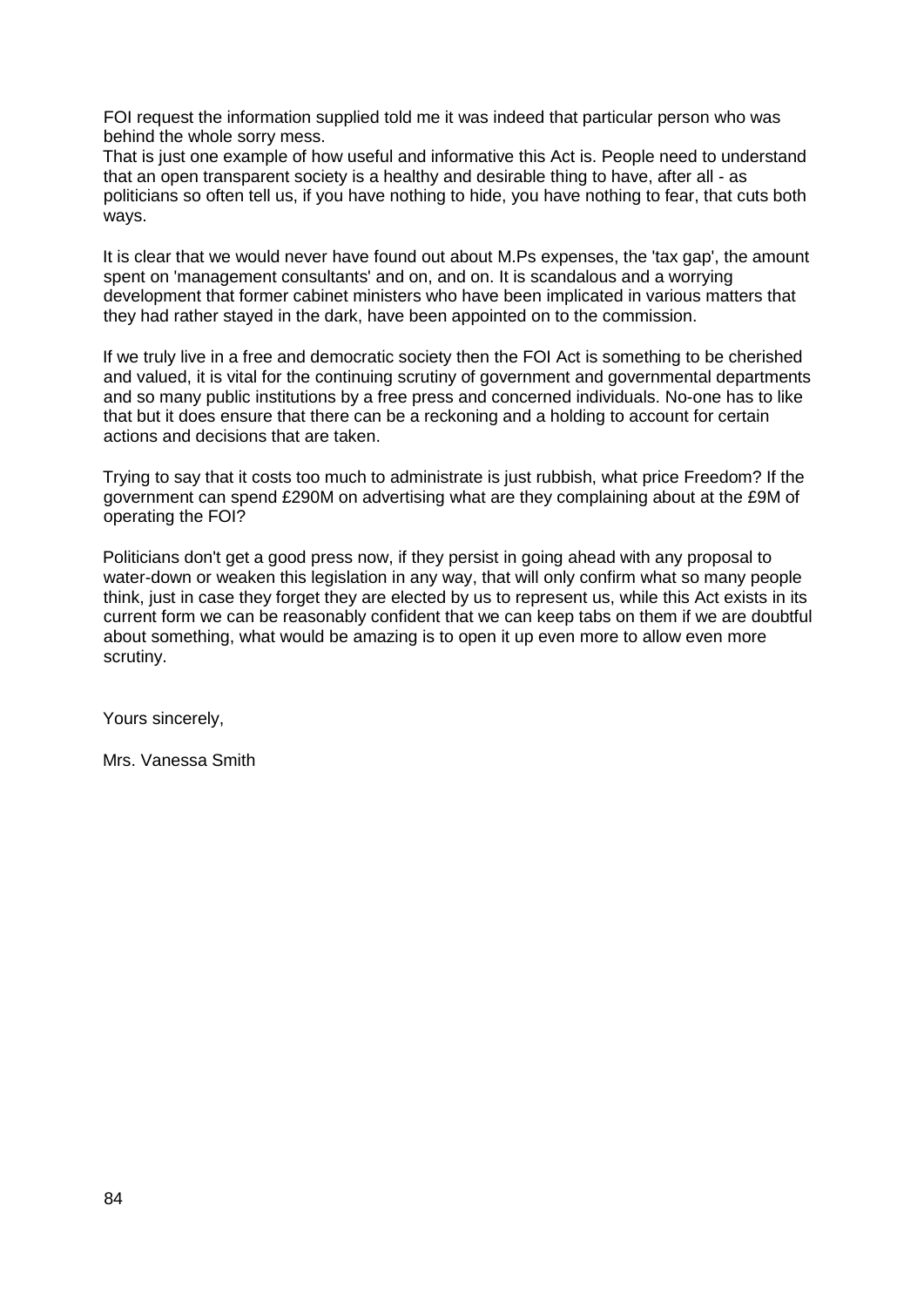### **Veronica Kahn**

The current regulations on foi requests should not be more restrictive than they currently are. If Central Government is happy to spend £290m on annual advertising, they should refund local governments the "estimated" £9m regarded as so burdensome.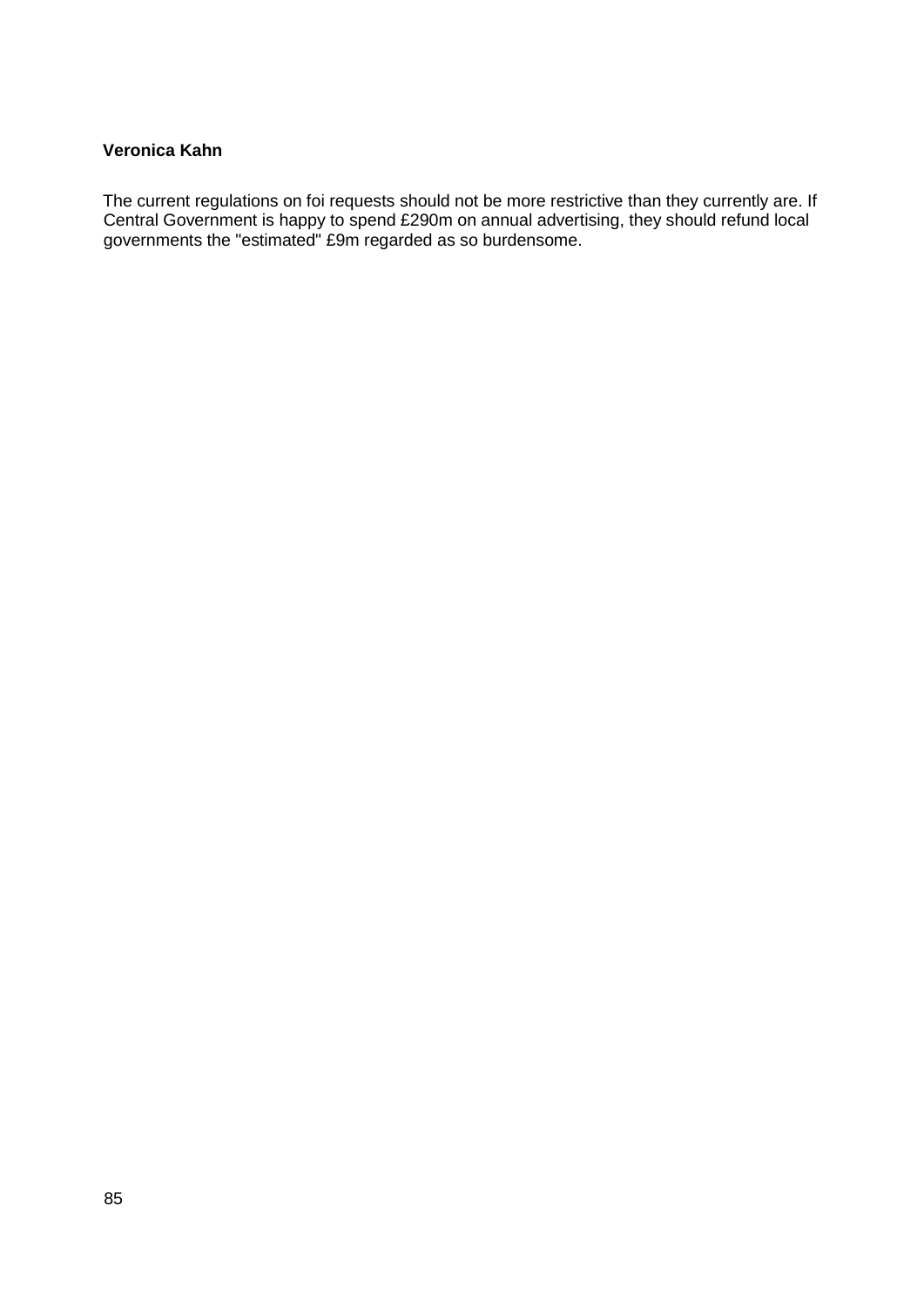### **Viv Moriarty**

I submit that these proposals are unconscionable for the UK. The model should be more akin to the USA where FOI requests are expedited more effectively.

I am a citizen who has invoked FOI to request documents from Lambeth Local Authority who are to be held into account over decisions concerning housing, health care, libraries and business tax. Our Tenants' and Residents' Association has no funds available for obtaining public documents for scrutiny and I must, therefore, oppose these changes to the Act.

Regards

Viv Moriarty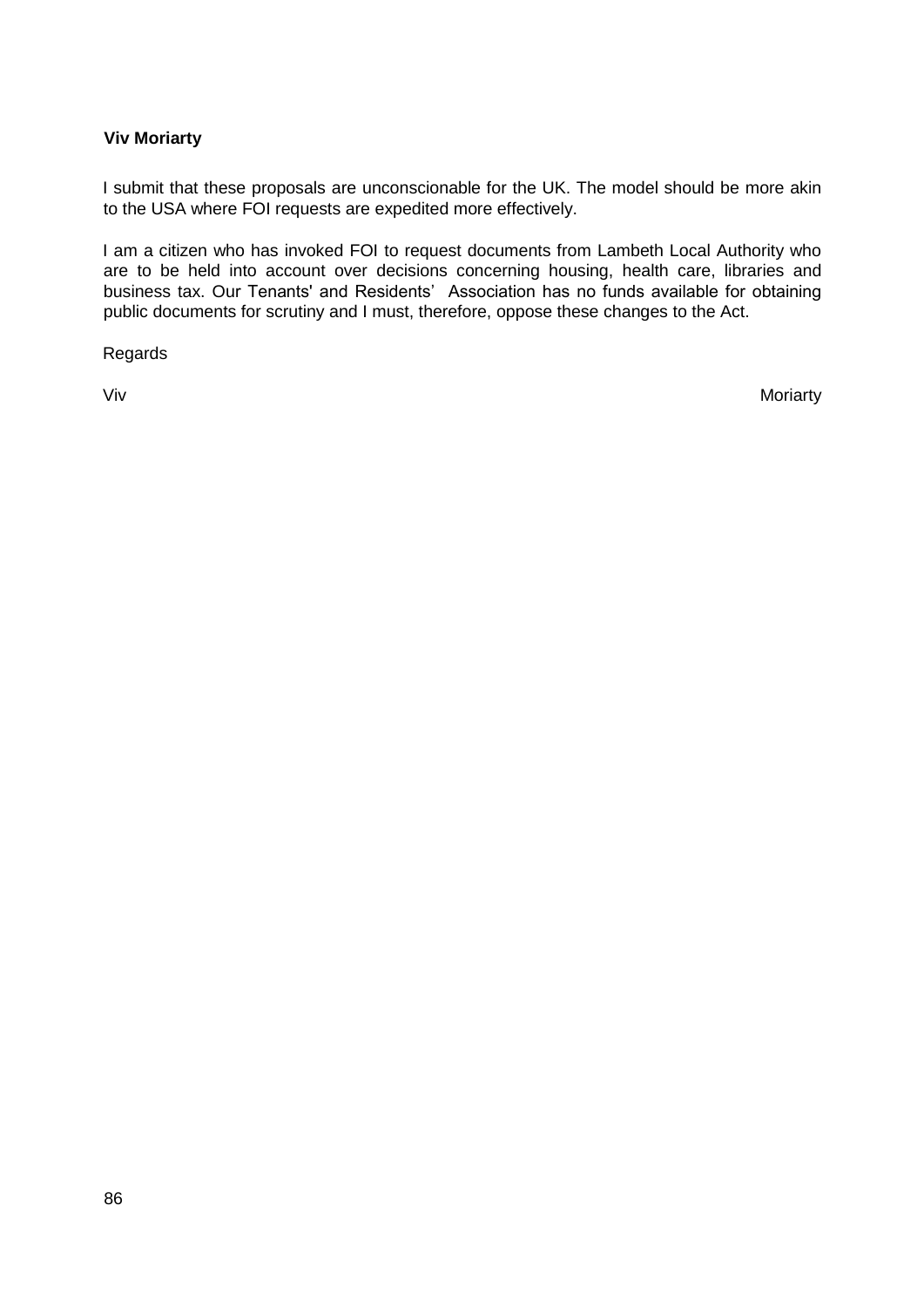### **W A Johnston**

This government is attempting to restrict the freedoms of its citizens and at the same time ensure that it own freedom from scrutiny is removed. I urge you to not only retain all current FOI avenues but to open up more. Anyone taking actions in my name must be made answerable.

Regards,

WA Johnston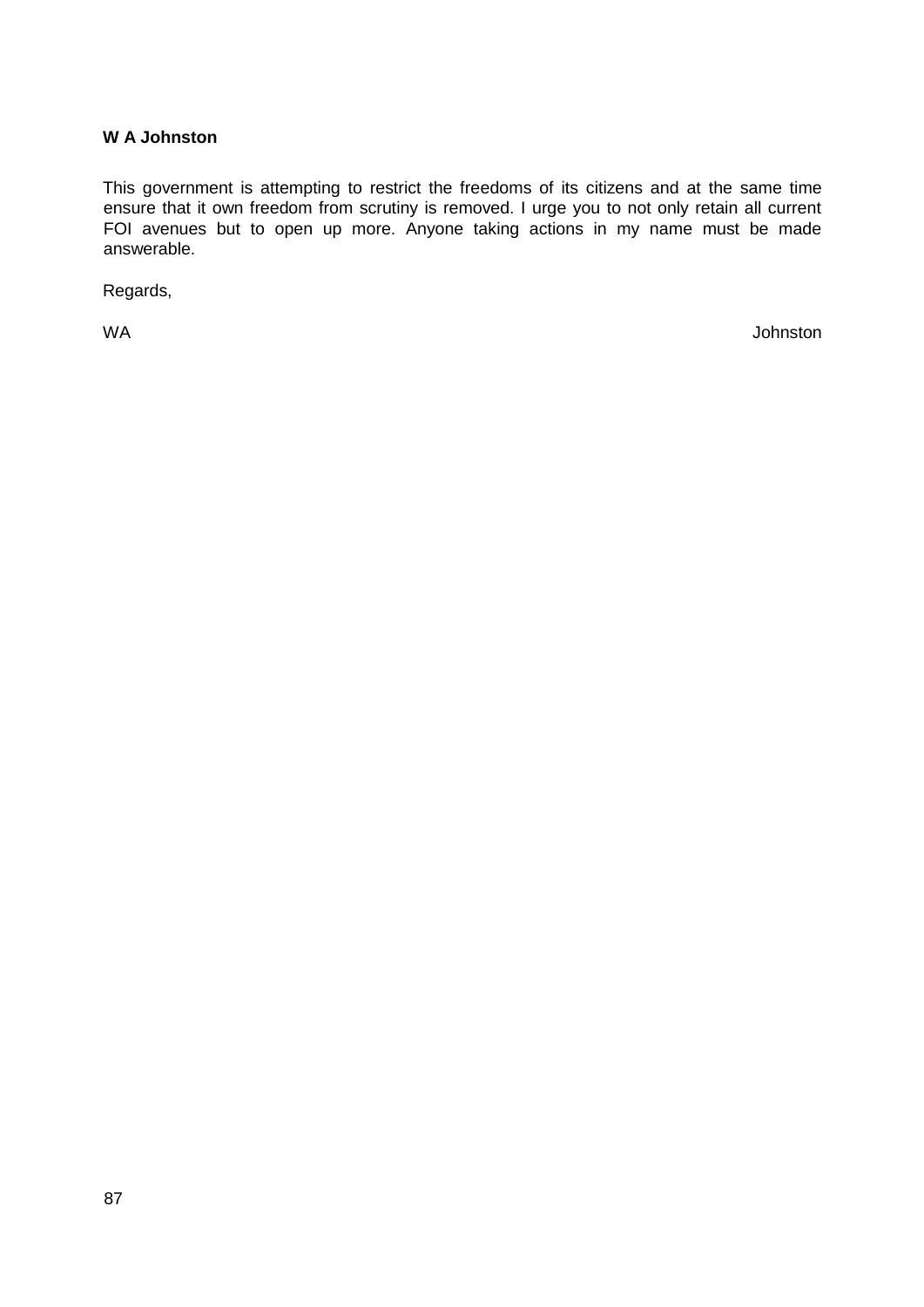### **Warwick Peak**

Dear Sirs,

I am most concerned that you are contemplating weakening the powers of the Freedom of Information Act. I really must insist that it is kept at the strength it is today.

Yours sincerely,

Warwick Peak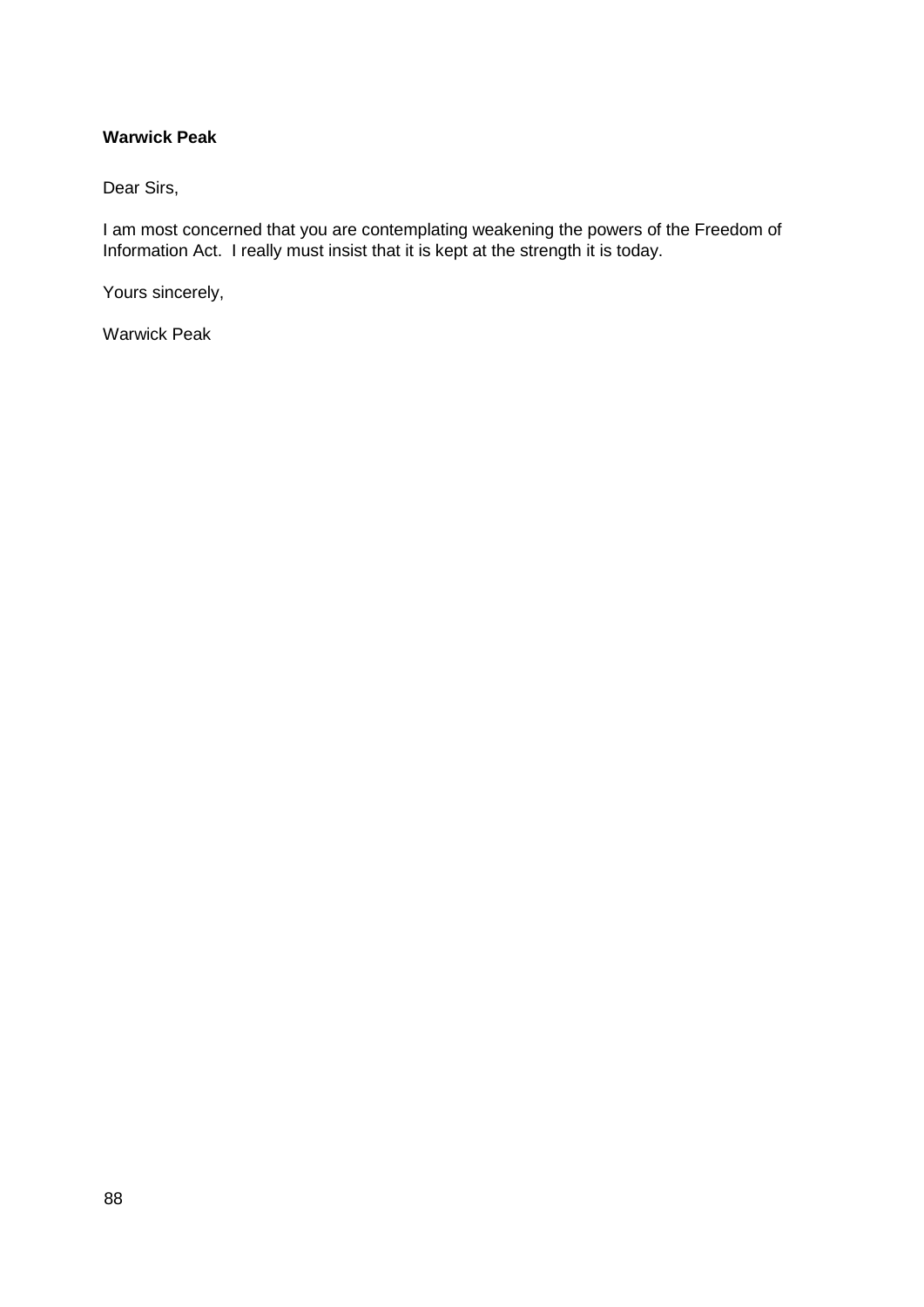### **William Davy**

- 1. It's not a very "Independent" commission, is it?
- 2. Investigation of GCHQ by the parliamentary committee was pathetically weak and it was only Snowden who opened our eyes to their legal but wrong-headed behaviour.
- 3. With businesses doing more work for (or as) government, they need to be more open. You only have to look at the recent VW debacle to see the dangers. When working for/as governemnet, businesses should have the same responsibilities.
- 4. I was pleased that Prince Charles' letters were revealed. What harm has it done?

Regards,

Rex William Davy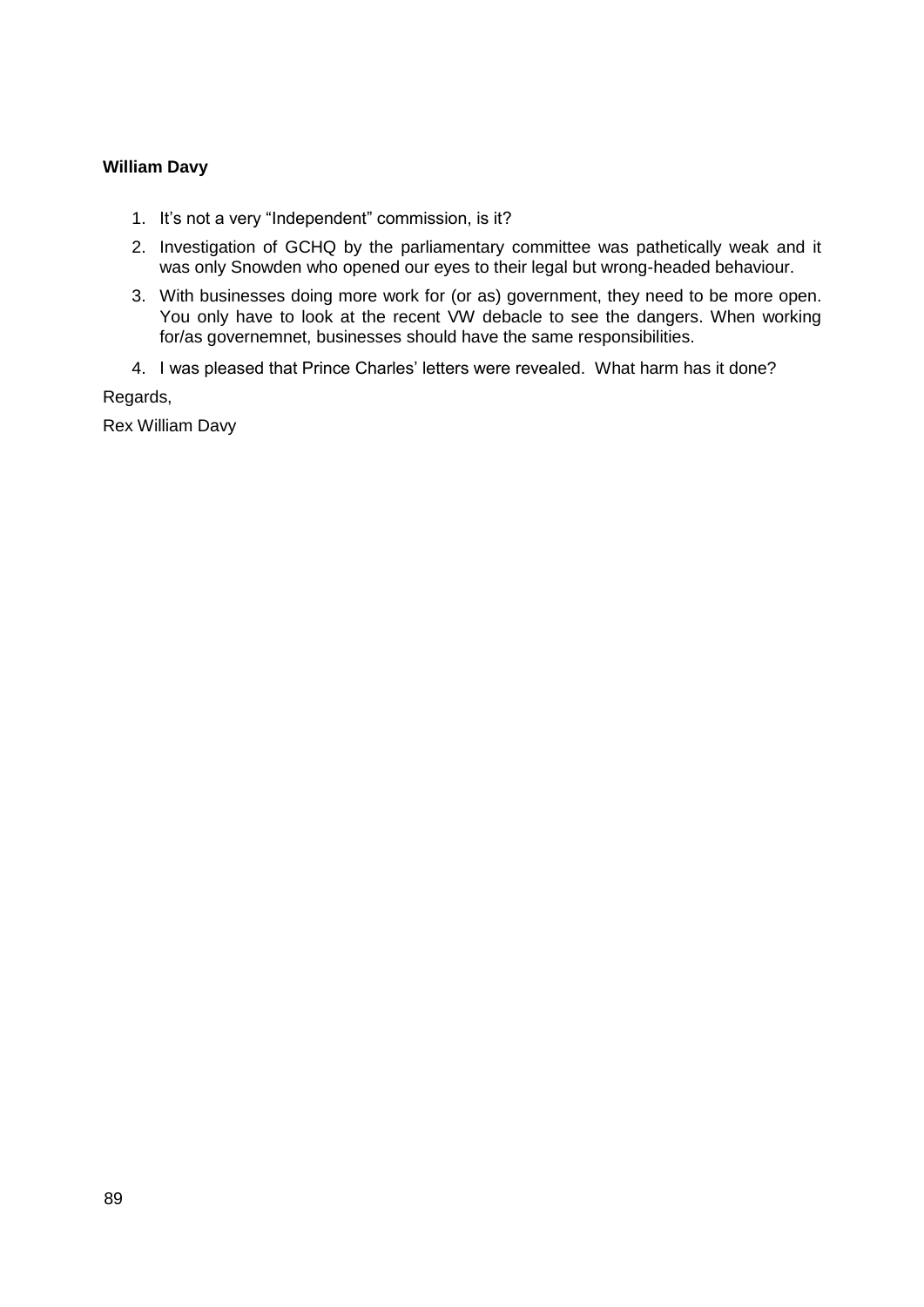### **William Edwards**

Dear Sirs & Madams,

The F.O.I. is one of the greatest steps toward a more inclusive democracy since the end of WW2.

The F.O.I. Commission should be looking to strengthen and expand the act, not in any way try to weaken or make it more select or difficult to use.

Quite honestly, an awful lot of ordinary folk, like myself, feel the only reason that a Government would try to reverse or weaken this law is because they have something to hide?

A true democracy is one where those elected by the people can be held responsible to the voters and taxpayers who pay their salaries. The Freedom of Information Act is one of the most important of those instruments and should not be tinkered with unless it is to broaden it's scope and make it easier to use.

Yours faithfully

William Edwards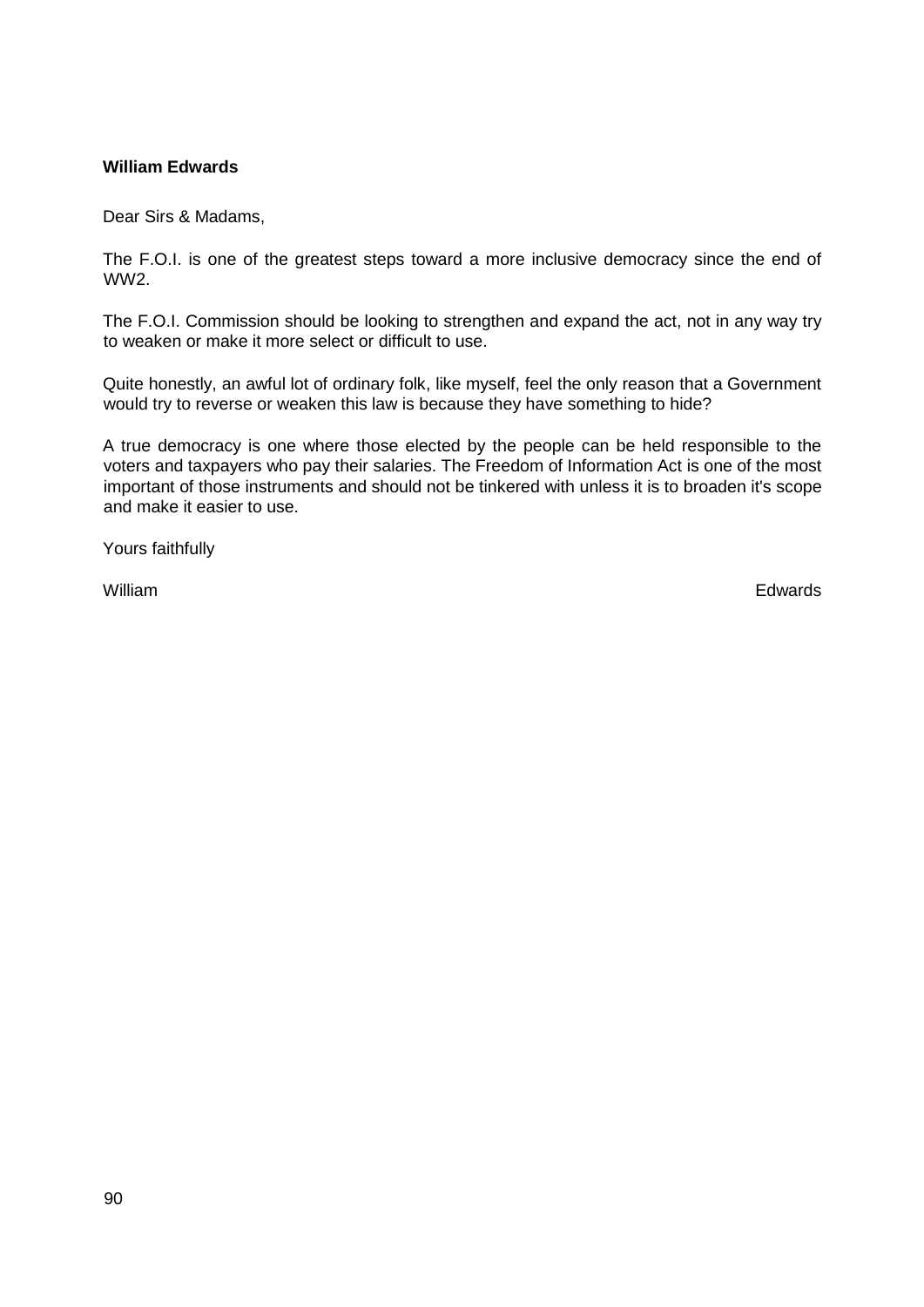### **William Helm**

#### Dear Sir/Madam

I am writing to express my strong support for leaving intact the vital freedoms inherent in the Freedom of Information Act.

The law should not be repealed or have amendments made that restrict the right of citizens to obtain information that is important for 'clarity' in the way the public money is spent.

Sincerely,

William Helm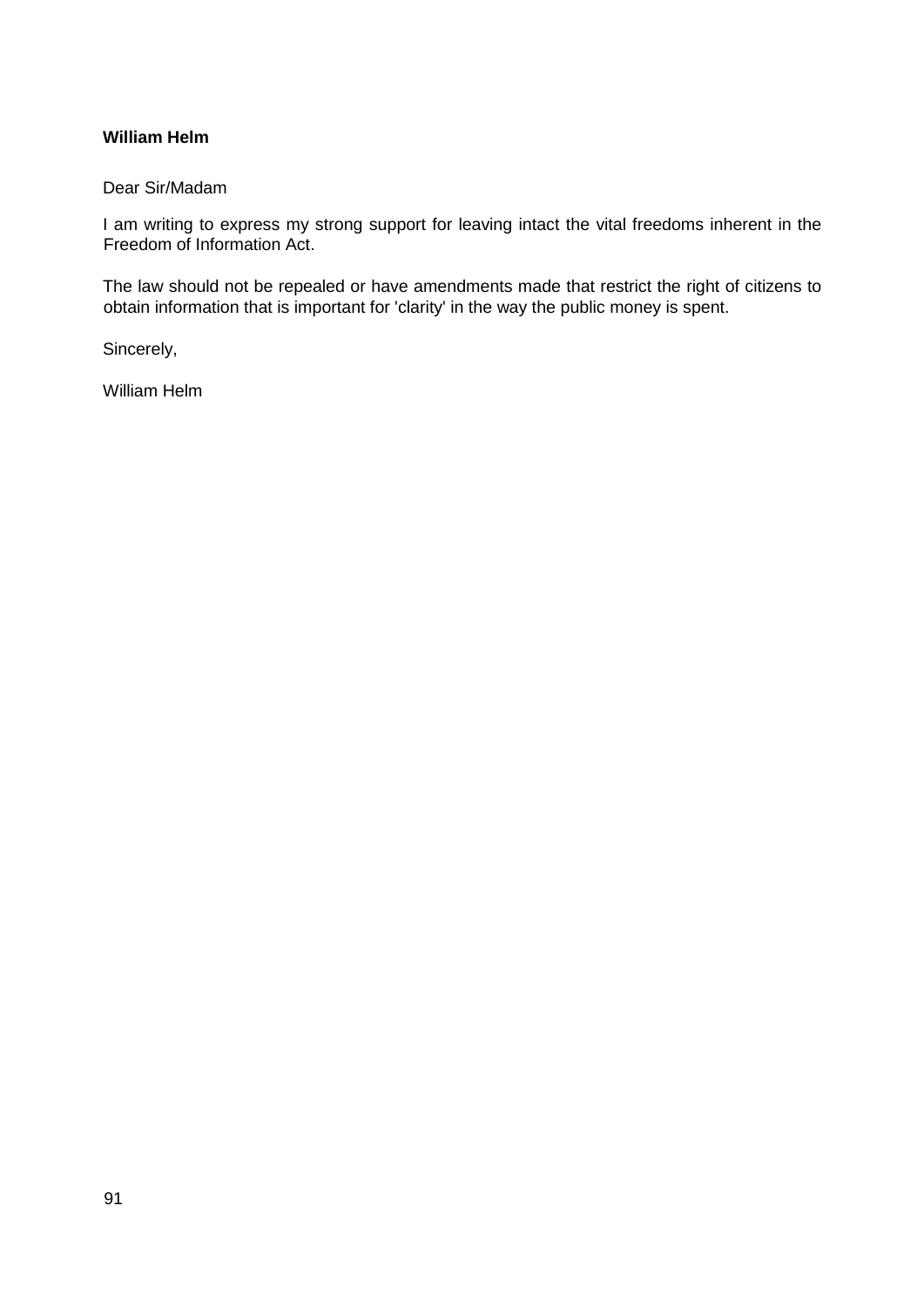## **William Henderson**

I believe that the existing FoI legislation has worked fairly well so far and is not in need of radical overhaul. I think there are two areas for potential improvement.

1) There could be more clarity around, and more definition of, the justifications for refusing FoI requests.

2) "Quasi-Governmental" organisations and other taxpayer-funded bodies should be brought into the scope of the FoI legislation. Some of these unelected bodies run at significant cost to the taxpayer, but taxpayer access to see how their money is being spent is limited. Of course, if they are being well run in the public interest they can have nothing to hide but we should be able to check.

Bill Henderson